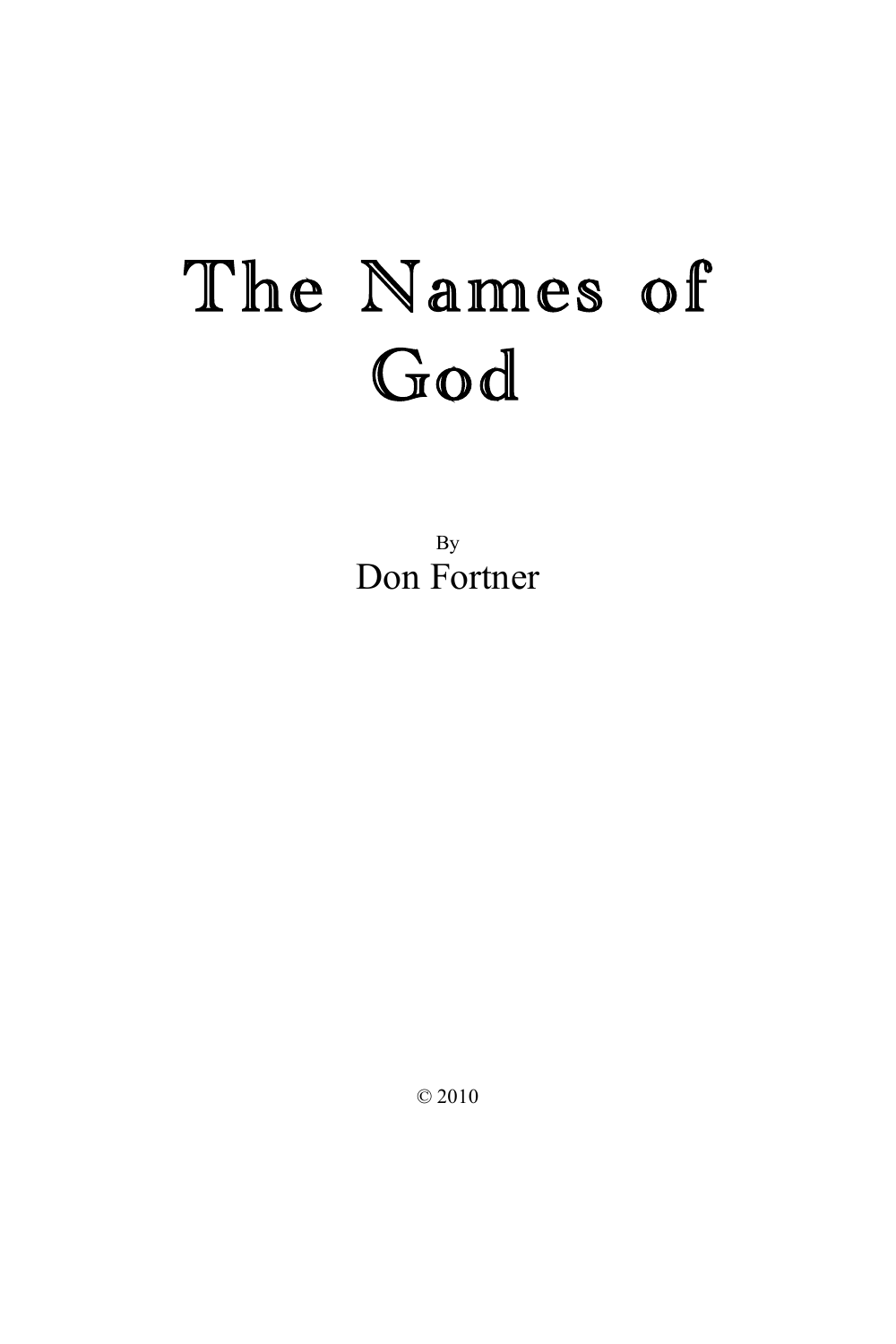#### **1**

# **The Names of the Lord** *Psalm 9:10*

*"And they that know thy name will put their trust in thee: for thou, LORD, hast not forsaken them that seek thee."*

Throughout the Word of God names were given to children that had special meaning and significance. Sometimes a person' s name would be changed or a name would be ascribed to him, either by God or by someone else, indicating radical change of life. Here are some examples: Adam means "red earth," indicating his being created by God from the dust of the earth. Jacob means "cheat, supplanter;" but God changed his name to Israel, which means "prince with God." Moses means "drawn forth." He was named that because Pharaoh's daughter drew him out of the water. In the Bible, the name given to a person said something about that person.

The same thing is true concerning the names of the Lord our God. However, no single word in human language is sufficient to serve as a name for him. Therefore, there are several words or names by which he has made himself known. The names applied to God in Scripture describe his glorious character, reveal his great attributes, and display his redemptive purpose. In this study we will simply look at the names by which God reveals himself in the Holy Scriptures and their meaning. There are ten specific names ascribed to our God in Holy Scripture.

*1. The first revelation of God is found in Genesis 1:1-"In the beginning God created the heaven and the earth." The name of God given there is "ELOHIM."* "Elohim" means "to worship." This is the name of our God. He is THE WORSHIPPED ONE. He is the only object of true worship, praise, adoration, and trust. The word "Elohim" is given in the plural, though is refers to One God. The significance is obvious. We worship One God who is three distinct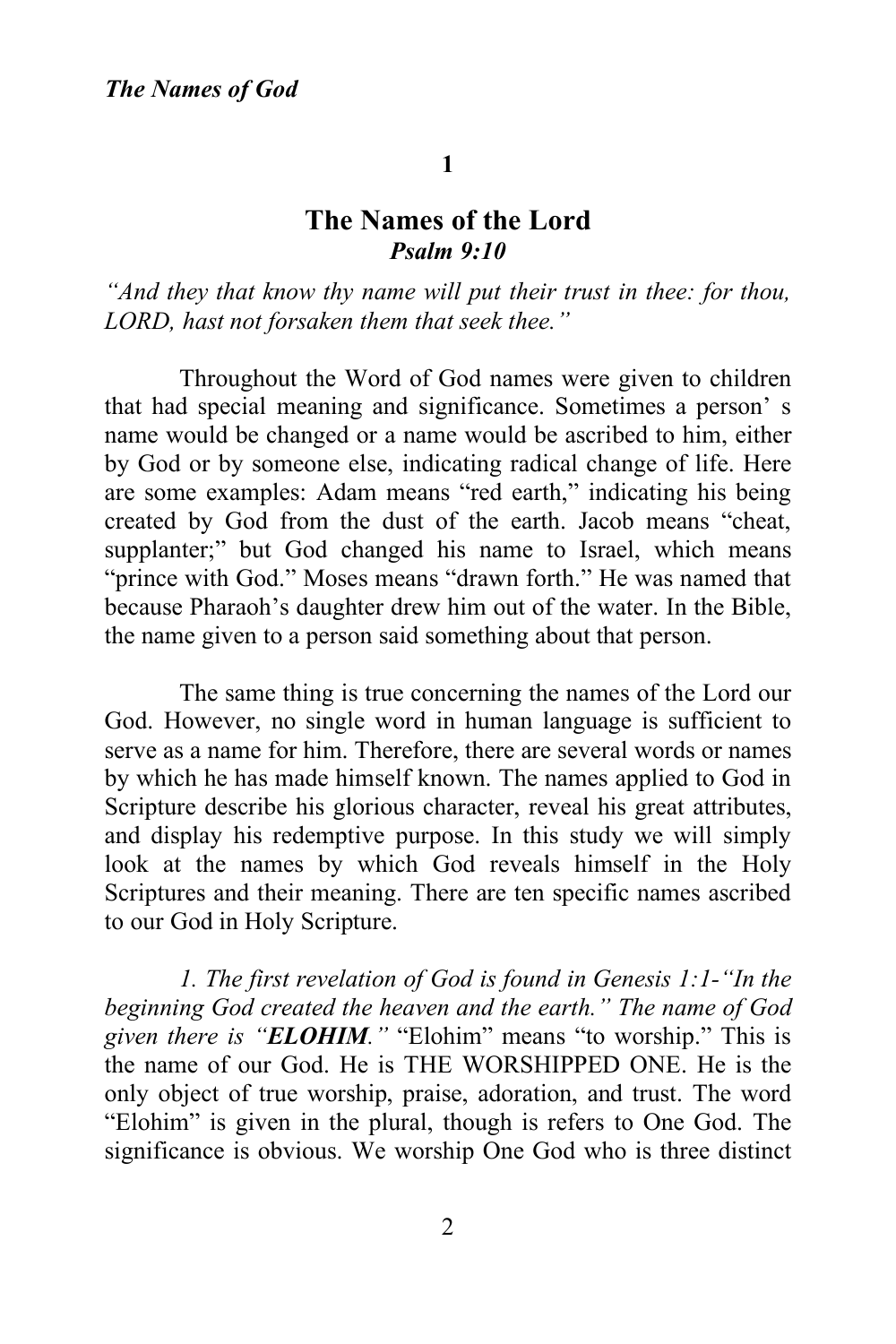Persons in One glorious Being, Father, Son, and Holy Spirit (I John 5:7).

*2. Another name of God is "EL" or "ELI."* In Genesis 12:7- 8 the Lord appeared to Abraham, and made a covenant with him. Abraham built an altar there and called the place "Beth-El," which means "the house of God." This is the word our Lord used, when he cried, *"Eli, Eli, lama sa-bach-tha-na?"* that is to say, *"My God, my God, why hast thou forsaken me?"* (Matt. 27:46). This name, "El", means "strong, or might God." It is expressive of the power of God.

*3. Next, God reveals himself under the name "ELIOM" in Genesis 14:18-22.* "Eliom" means " the most high God." It is expressive of God's supremacy and majesty. Our Lord Jesus, of whom Melchizedek was at least a type, (if he was not (as many suggest) Christ himself in one of his many preincarnate manifestations), is called "the Son of the Highest" (Luke 1:32). Eliom is the high and lofty One who inhabits eternity.

*4. God also revealed himself to Abraham by the name "SHADDAI," which we translate "Almighty"* (Gen. 17:1). "Shaddai" means "God all-sufficient." It expresses more than the power of God alone. It expresses the power and sufficiency of God to bestow his grace and fulfill his promises. El-Shaddai is God able to save, able to do his will, able to shed his blessings upon his people.

*5. In I Samuel 1:9-11, we see Hannah calling upon "THE LORD OF HOSTS" in her deep distress.* "The Lord of Sabaoth" (Isa. 6:3; James 5:4) is our God. This name is expressive of God's sovereign dominion and power over all his creatures. The Lord of Hosts has *"his way in the armies of heaven and among the inhabitants of the earth; and none can stay his hand, or say unto him, what doest thou?"*

"Did we in our own strength confide, Our striving would be loosing,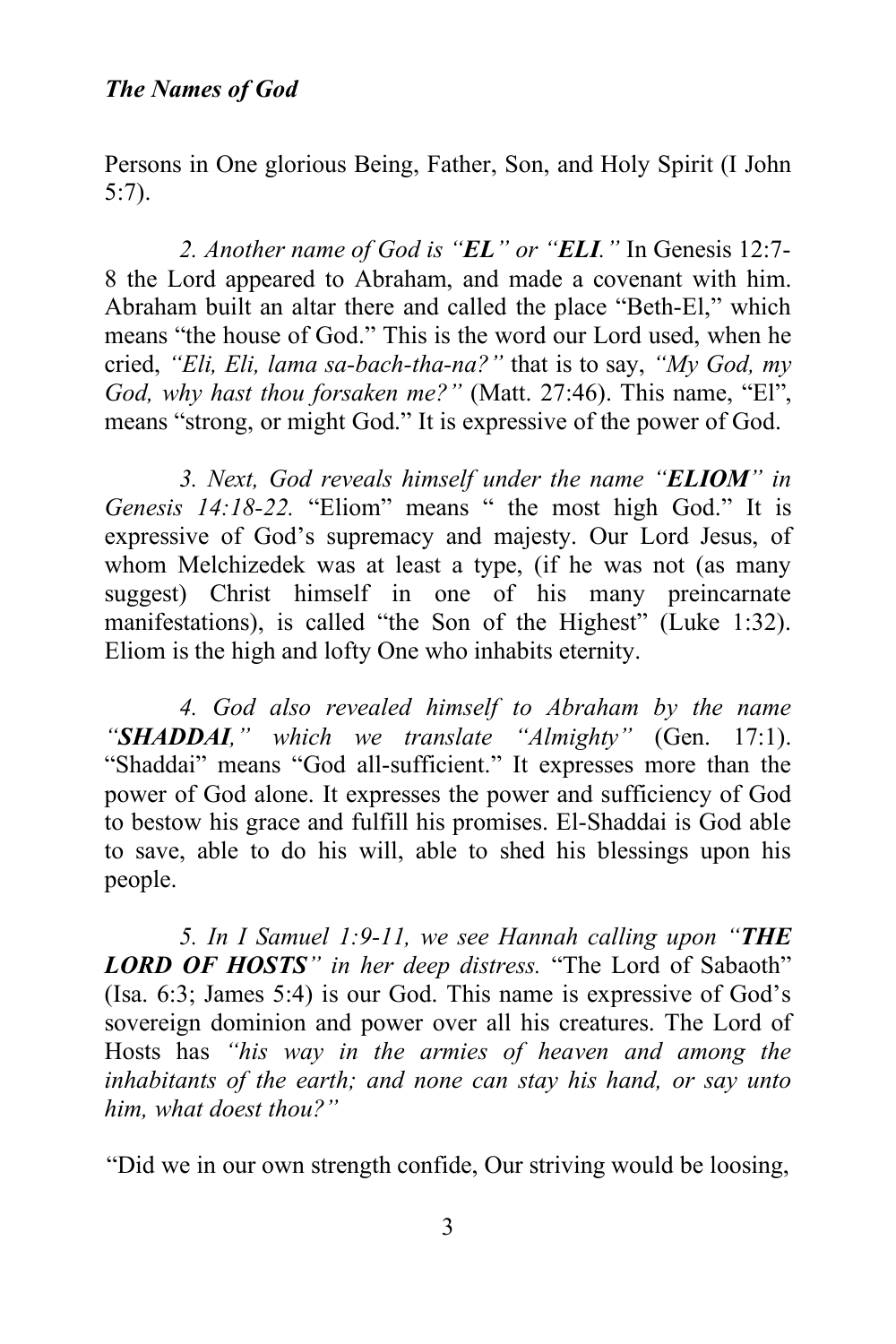Were not the right Man on our side, The Man of God's own choosing. Dost ask who that may be? Christ Jesus, it is He— Lord Sabaoth His name, From age to age the same— And He must win the battle!"

*6. In Genesis 15:2, Abraham called upon God by the name "ADONAI," to give him the promised covenant seed."* "Adonai" means "the Cause," or "the Support." Truly, Adonai is a suitable name for our God. He is the original cause of all things (Rom. 11:36). And our God supports and maintains all things (Heb. 1:3). And he upholds his saints with the right hand of his righteousness (Isa. 41:10).

*7. In Exodus 3:13-14, the Lord appeared to Moses as "EJEH," which means "I Am that I Am."* "Ejeh" refers to the immutability of our God and Savior (Mal. 3:6; Heb. 13:8). With our God there is no variableness and no shadow of turning. He is eternally the same (Mal. 3:6; Heb. 13:8; James 1:17). "I Am" is God who changes not.

*8. In the New Testament, the word by which our God is most often revealed is "LORD," the Greek word is "Kunios."* "Lord" simply means, God who is sovereign. It refers to God's dominion, power, authority, and right of ownership over all things. This is the word commonly used to describe Christ our Mediator King (Acts 10:36; I Cor. 8:6; Eph. 4:4). While this particular word is often translated "master" or "sir," as a title of respect and applied to men. When it is applied to Christ, it implies his dominion and authority as Lord over all things. Yet, it also implies the willing surrender of all believers to him as their Lord (Luke 14:25-33). Christ is the sovereign despot of all men (II Pet. 2:1). He is our Lord (John 20:28).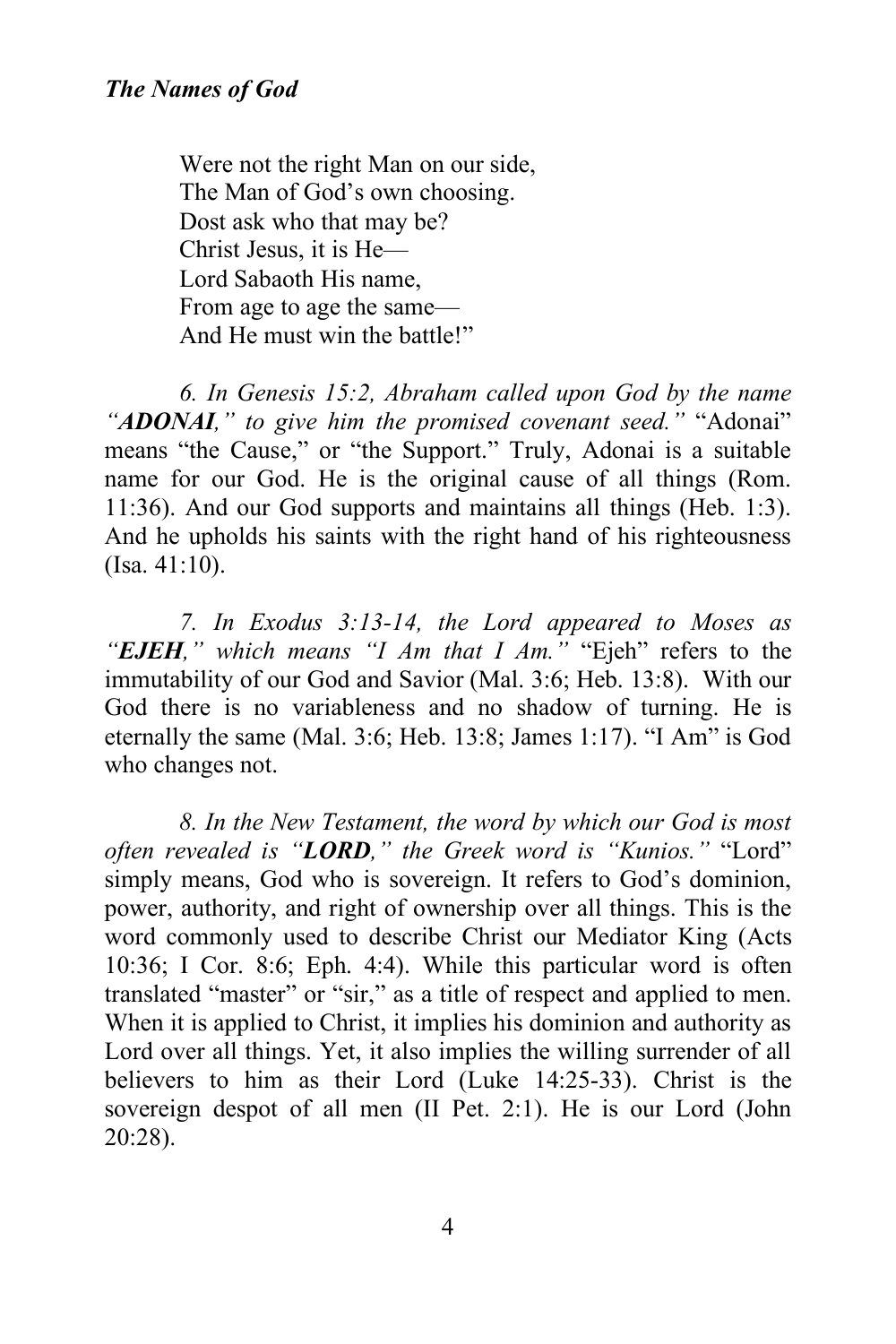*9. The word translated "GOD" in the New Testament is "Theos."* "Theos," God, is one who is holy, who sees all things and knows all things, and disposes of all things. God who is light is perfectly holy. He sees all things with perfect clarity. And he disposes of all things as he will.

These nine names of God tell us that God is infinite, eternal, almighty, self-existent, self-sufficient, ineffably glorious and holy. This great God is a God to be feared, worshipped, and obeyed. He is a consuming fire, unapproachably glorious. Let me have nothing to do with this God; *"who only hath immortality dwelling in light, which no man can approach unto, whom no man hath seen, nor can see!"* I am a frail, fickle man of sinful flesh. Should I ever meet this God, great majestic, glorious, and holy, his sovereign power would consume me more quickly than dried grass is consumed in a blazing furnace. Is there then no hope for sinners? Is there not a daysman to stand between us and God? Is there not One with holy hands and a pure heart who has never lifted up his soul unto vanity, who can approach God in our stead, and stand before him to plead our cause? Indeed there is! Blessed be God, there is a Substitute, who is himself God! He is constantly revealed under a tenth name of God throughout the Scriptures.

*10. God's glorious redemptive name is JEHOVAH.* The word "Jehovah" means "Savior" or "Deliverer" (Ex. 6:3). God in Christ is God mighty to save! Jehovah, essentially means "to be." And our Lord Jesus Christ declares that he is the One "which is, which was, and which is to come" (Rev. 1:4). He is the eternal God of salvation, redemption, and deliverance. The Jews had such reverence for this name that they would not allow it to be spoken in common conversation, read aloud, or even written. When the scribes would write the word Jehovah in copying the Scriptures, they would bathe themselves before writing it. I would not have us given over to Jewish superstitions; but we ought to highly reverence the name of our God*. "This glorious and fearful name, THE LORD THY GOD"* (Duet. 28:58) is not to be taken in vain, used in common speech, or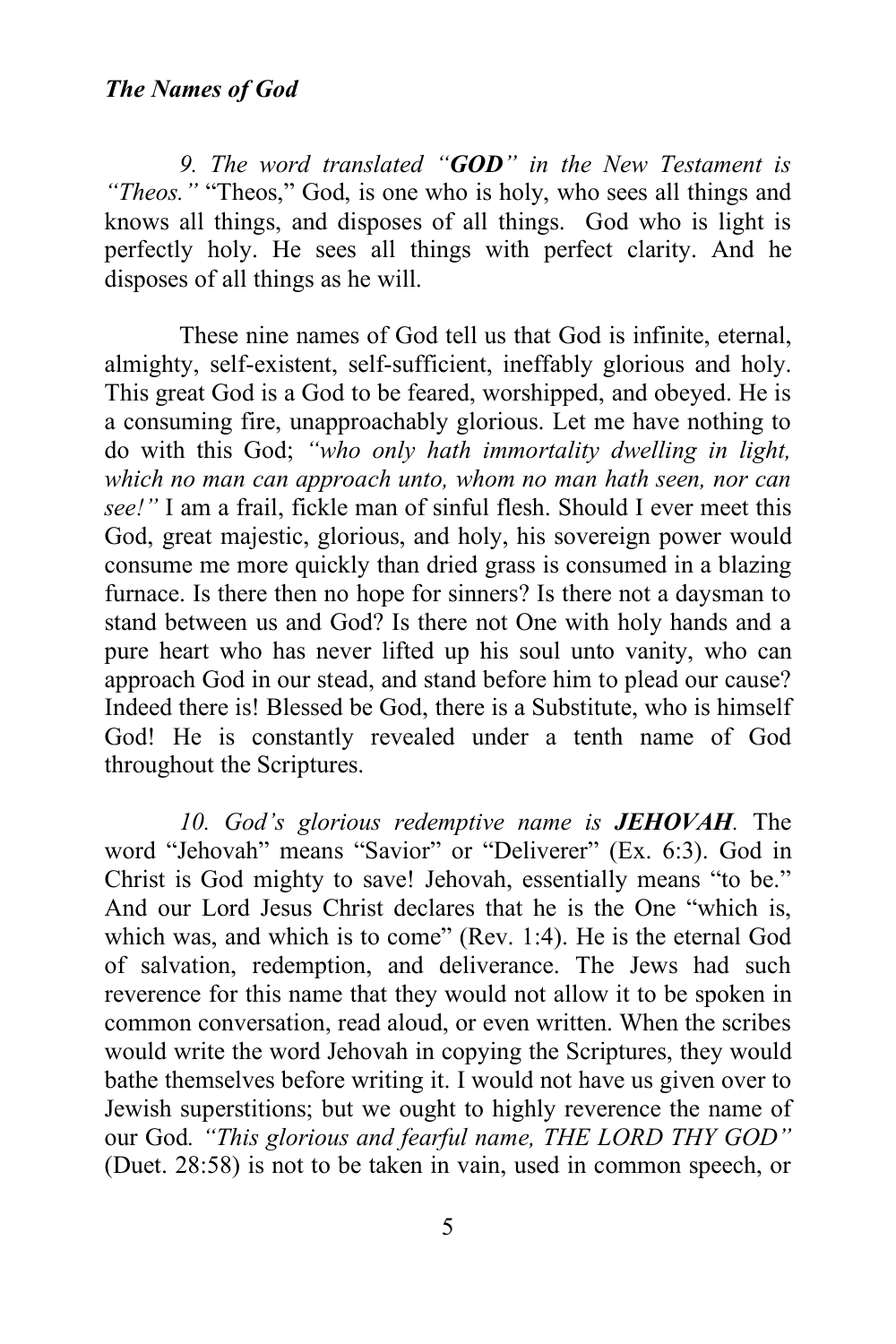spoken with any levity. *"Thou shalt not take the name of the Lord thy God in vain; for the Lord will not hold him guiltless who taketh his name in vain"* (Ex. 20:7) He that sent redemption to his people and commanded his covenant forever is to be reverenced by us. *"Holy and reverend is his name"* (Ps. 111:9). Let us ever extol, honor, praise, and magnify the name of the Lord our God. *"I will praise thee, O Lord my God, with all my heart: and I will glorify thy name for evermore. For great is thy mercy toward me: and thou hast delivered my soul from the lowest hell"* (Ps. 86:12-13). *"Not unto us, O Lord, not unto us, but unto thy name give glory, for thy mercy, and for thy truth's sake"* (Ps. 115:1).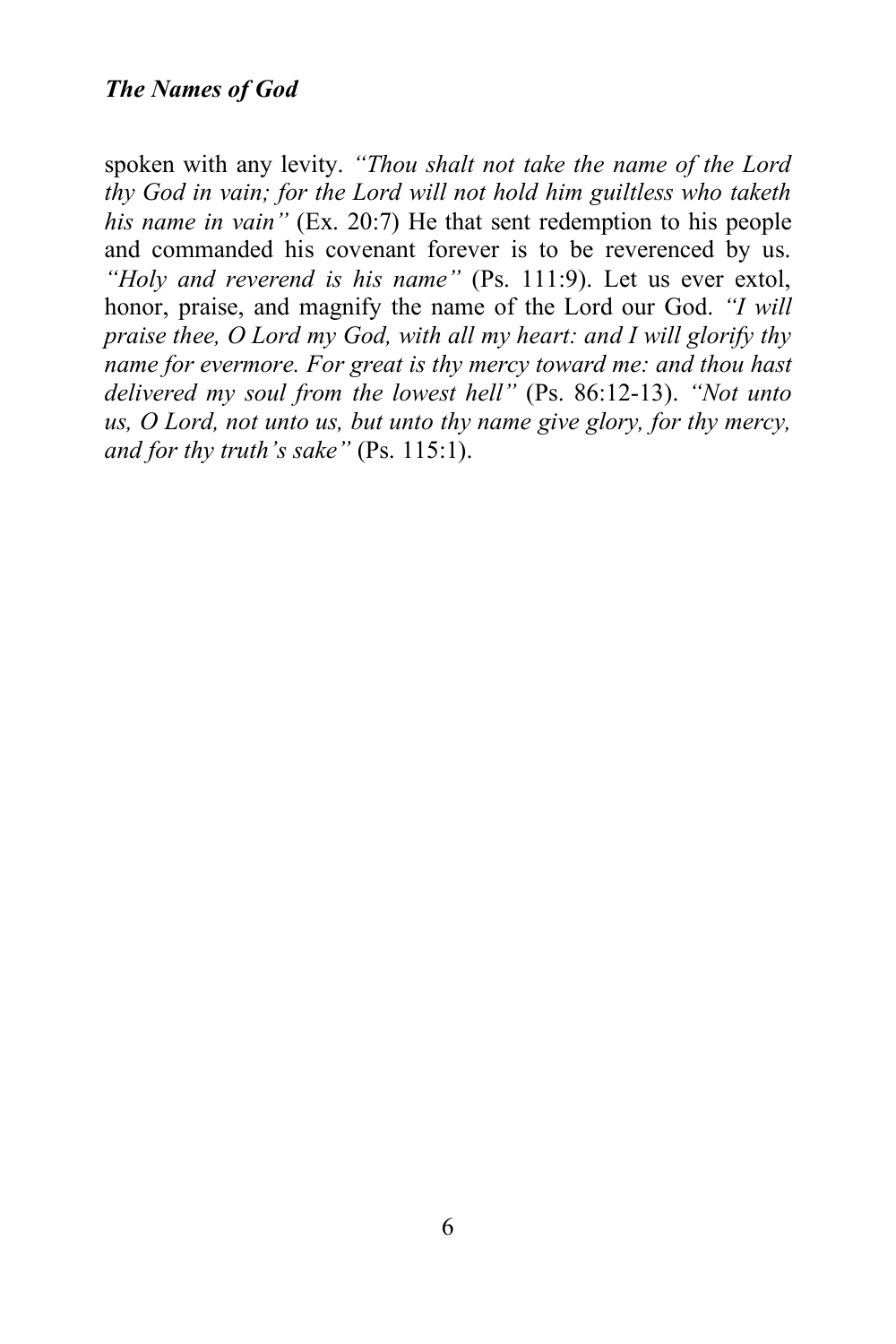#### **2**

# **Jehovah-jireh - The Lord Will Provide** *Genesis 22:14*

*"And Abraham called the name of that place Jehovahjireh: as it is said to this day, In the mount of the LORD it shall be seen."* 

Pay no attention to those who teach that it is never God's will for his children to suffer, or that all suffering is an indication of God's displeasure. Genesis 22 writes this message out in bold letters: **TRUE FAITH MUST BE PROVED BY TRIALS**. Here the Holy Spirit has recorded Abraham's most severe trial. Abraham was the friend of God. But, in God's wise and good providence, Abraham was called upon to endure the most heart-rending trial any man ever had to face in this world, other than the Man of Sorrows. Faith must be proved; and it is proved only when it is put to the test. **HOWEVER, THE PRIMARY THING TO BE SEEN IN THIS CHAPTER IS NOT ABRAHAM'S TRIAL, BUT GOD'S PROVISION FOR ABRAHAM AND HIS SON UPON THE MOUNT.** The Lord God provided a ram as a substitute to die in the place of Isaac. And there Abraham raised up an everlasting memorial to his God. Read verse 14. *"And Abraham called the name of that place Jehovah-jireh: as it is said to this day, In the mount of the Lord it shall be seen."* The name by which God revealed himself to Abraham, "Jehovah-jireh," may be translated in three ways. It could be translated "The Lord will See," or "The Lord will Provide," or "The Lord shall be Seen." However we translate this name of our God, Jehovah-jireh expresses the idea of God seeing and of God being seen. For God, to see is to provide. You know how we sometimes say, "I will see to it," when we mean, "I will take care of it," or "I will provide for it." That is the meaning here.

The truth contained in this name of God, Jehovah-jireh, ruled Abraham's heart even before he uttered it and established it as a memorial in the place where God provided a substitute for Isaac. It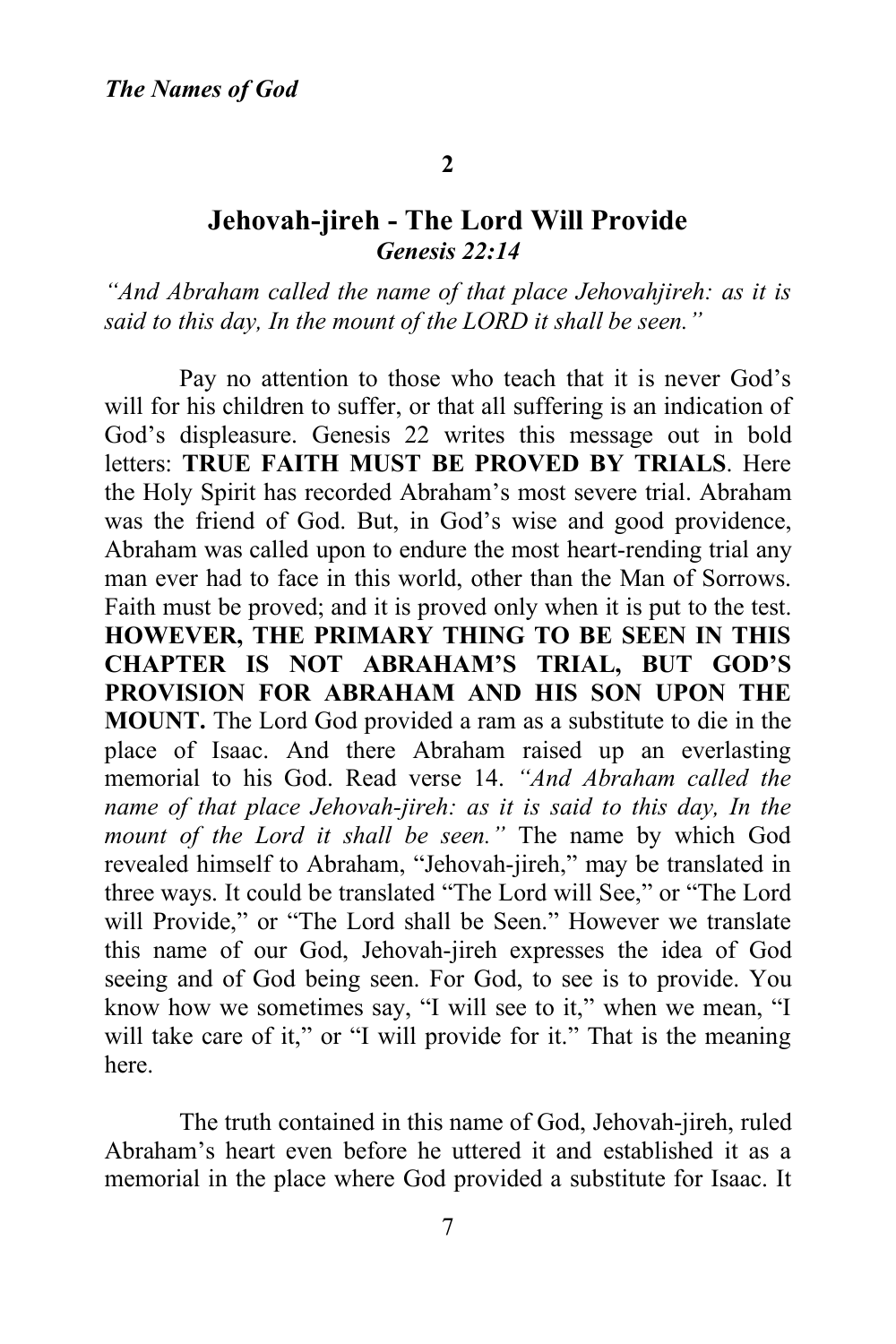was faith in Jehovah-jireh that sustained the old patriarch's heart throughout this ordeal. Faith in Jehovah-jireh, the Lord who will provide, enabled Abraham to render the prompt and unswerving obedience that is recorded in this chapter. Many things must have crossed Abraham's mind which might have caused him to disobey his God. As he took that painful journey to Moriah, he must have had many perplexing questions about Sarah, his relationship with her, the promises of God that were wrapped up in Isaac, Isaac himself, and the response of his friends and neighbors to his act of slaying his son in the name of God. But the old man strengthened his heart, as he went up to Moriah. Determined to obey God, regardless of cost or consequence, Abraham said to himself, "The Lord will see and the Lord will provide. He will not break his promise. He will not alter his word. Perhaps he will raise Isaac from the dead. But even if he is not pleased to do so, by one means or another, my God will justify my obedience and vindicate his command. His name is Jehovah-jireh." This name of God, Jehovahjireh, silenced every unbelieving thought and carnal objection. Do not miss the practical application of this to your own heart. If you believe God, if you follow the Lord's bidding, he will see to it that you will not be ashamed or confounded (Rom. 10:11). If you come into great need by following his command, the Lord will see to it that you lose nothing by your obedience. If difficulties rise like mountains before you, so that your way seems to be completely blocked up, your God will see to it that the way is cleared. Walk in the way of obedience and, as you walk, every obstacle will fall before you. *"Whatsoever he saith unto you, do it"* (John 2:5). Confer not with flesh and blood, and the Lord will make a way for you to do his will (Gal. 1:16). The Lord will see us through the way of faith and obedience, if we are willing to walk in it. He will see to our way, if we dare to walk in his way (Pro. 3:5-6).

"The Lord will see and the Lord will provide." That is what Jehovah-jireh means. We should not be surprised to find Abraham declaring this truth and attaching it to the spot that was to be forever famous. His whole heart was saturated with it. His soul was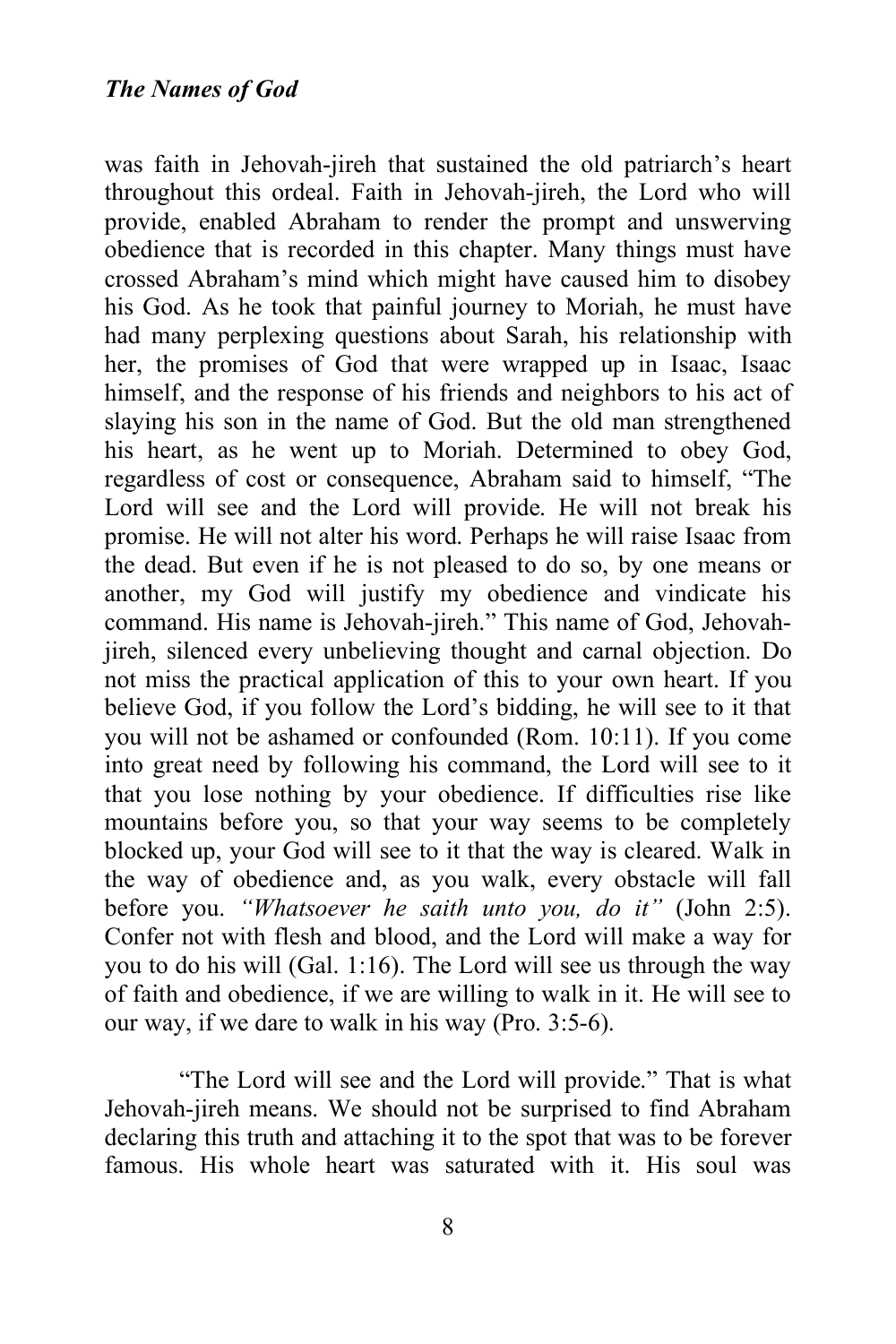sustained by it. His trial taught him more of his God than he knew before or could have known in any other way. In fact, it gave him a new name for his God. And Abraham's grateful heart desired to keep this name of God as a memorial to all future generations, to encourage all who believe God to obey his will and persevere in his ways. Abraham says to all, "The name of our God is JEHOVAH-JIREH, the Lord will see and the Lord will provide."

This was not the first time Abraham had used such language in speaking of God. In verse 14, *"Abraham called the name of that place Jehovah-jireh,"* because he had seen it to be the truth. This was something he had experienced for himself. The ram caught in the thicket had been provided as a substitute for Isaac. Not only had the Lord seen, but according to the promise made to Abraham's faith, the Lord had provided as well. Even before he knew how this trial would end, Abraham confidently believed God, trusting him to provide what was needed (Rom 4:20). Read verses 6 and 7. Isaac said, *"Behold the fire and the wood: but where is the lamb for a burnt offering?"* And Abraham answered with confident faith in his God, *"My son, God will provide!"* And in due time, God did provide. Then, in verse 24, Abraham honored God, repeating the words he had spoken to his son, with only one change. Instead of using the ordinary name for God, he used his special covenant name, Jehovah. He said, "Jehovah will provide."

As these words were spoken prophetically by Abraham concerning Isaac and his substitute, they were also a direct prophecy of our Lord Jesus Christ, the Substitute whom God has provided for sinners. He was, by the Spirit of prophecy, saying to us, as God provided a substitute for Isaac, so he will provide a Substitute for all his covenant people in whom the Lord will be seen. That Substitute is the Lord Jesus Christ, the Lamb of God. He was also telling us that, as God provided for him in his time of extremity, so he will provide for all who trust him. The God of Abraham lives today! He is the same today as he was in Abraham's day. In the hour of Abraham's great need, when there seemed to be no possible way of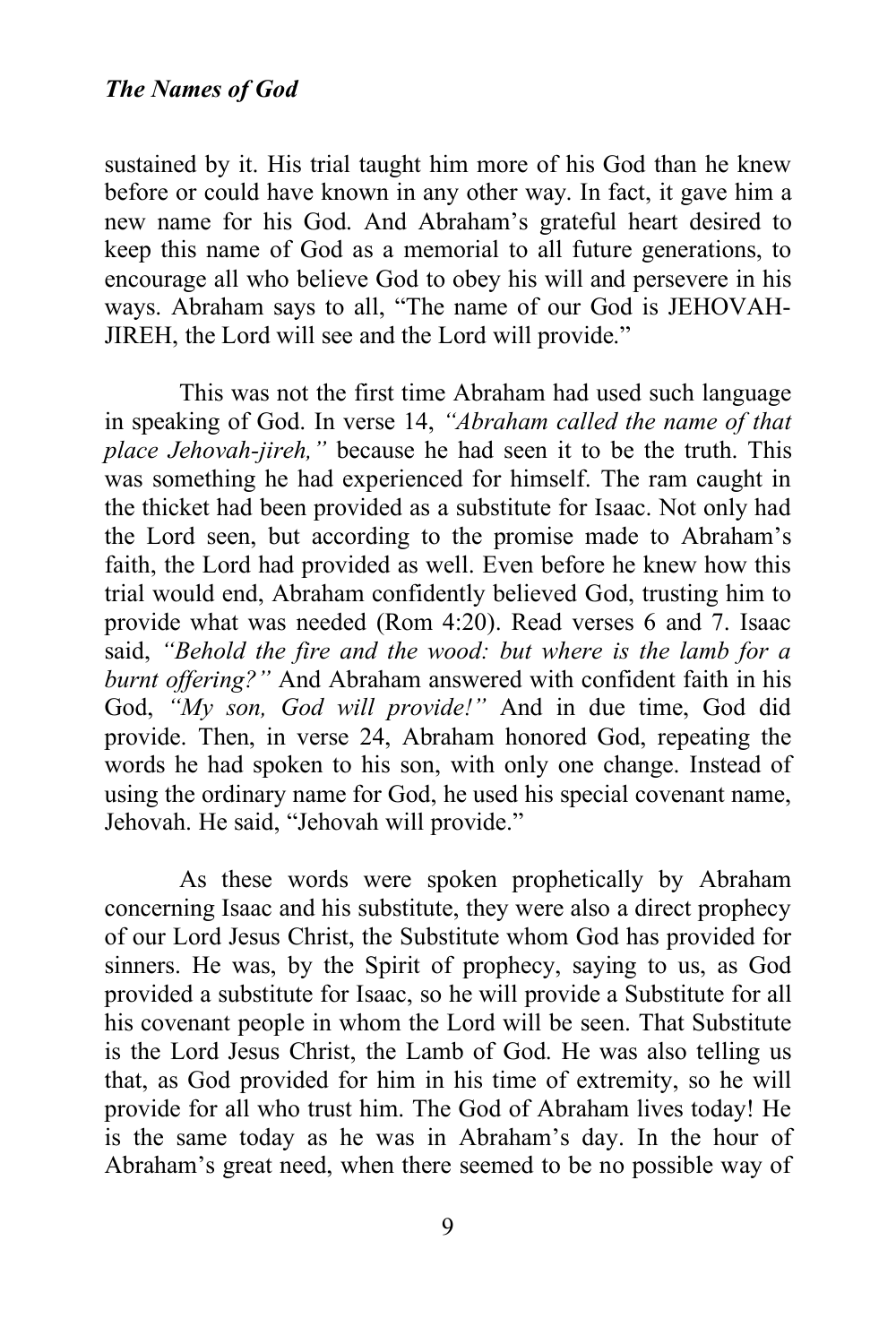escape, the Lord appeared for him and was seen in the mount. So it shall be with all the children of Abraham. We shall be tried and tested, but in the hour of our utmost need our God will see us. Seeing our need, he will provide for us. And he will be seen in the provision he makes. The name of our God is Jehovah-jireh. He is worthy of absolute trust and confidence. The Lord, Jehovah, is our preserver and our provider. Let this truth be firmly fixed in your heart. God's provision for Abraham and Isaac typified the far greater provision of his grace, by which all believing sinners are delivered from sin and death. And God's provision for us in Christ, by his death at Mt. Calvary, has given us the sure guarantee that all our necessities, both carnal and spiritual, shall be provided by him for both time and eternity. A careful examination of the three translations of this name by which God revealed himself to Abraham, Jehovah-jireh, will clearly demonstrate that this name for our God reveals his glorious saving purpose toward his people.

**JEHOVAH-JIREH MEANS "THE LORD WILL SEE."**  Jehovah-jireh tells us that the Lord will see our great need. God constantly sees the needs of his children and provides for them. The provision of the ram to die in the stead of Isaac was the significant type that was before Abraham's eye when he called the name of that place Jehovah-jireh. Our Lord tells us that *"Abraham rejoiced to see my day: and he saw it and was glad"* (John 8:56). Surely, if ever Abraham saw Christ's day and was made to rejoice for it, it was at that moment when the Lord provided a substitute for Isaac. Whether he understood the full meaning of what he said is not important. He spoke by the inspiration of the Holy Spirit, not for himself, but for us. Every word he uttered was for our instruction (II Tim. 3:16-17; Rom. 15:4; I Cor. 10:11). The teaching is this: God, in the gift of his Son, the Lord Jesus Christ, made full provision for all the needs of his people. He sees us in our need, because of our own sin, and provides for all our needs in his Son. The Lord graciously beheld the needs of his sinful people long before we were even aware that we had any needs before him. The law of God demanded our punishment (Gal. 3:10). The gates of hell were opened wide, ready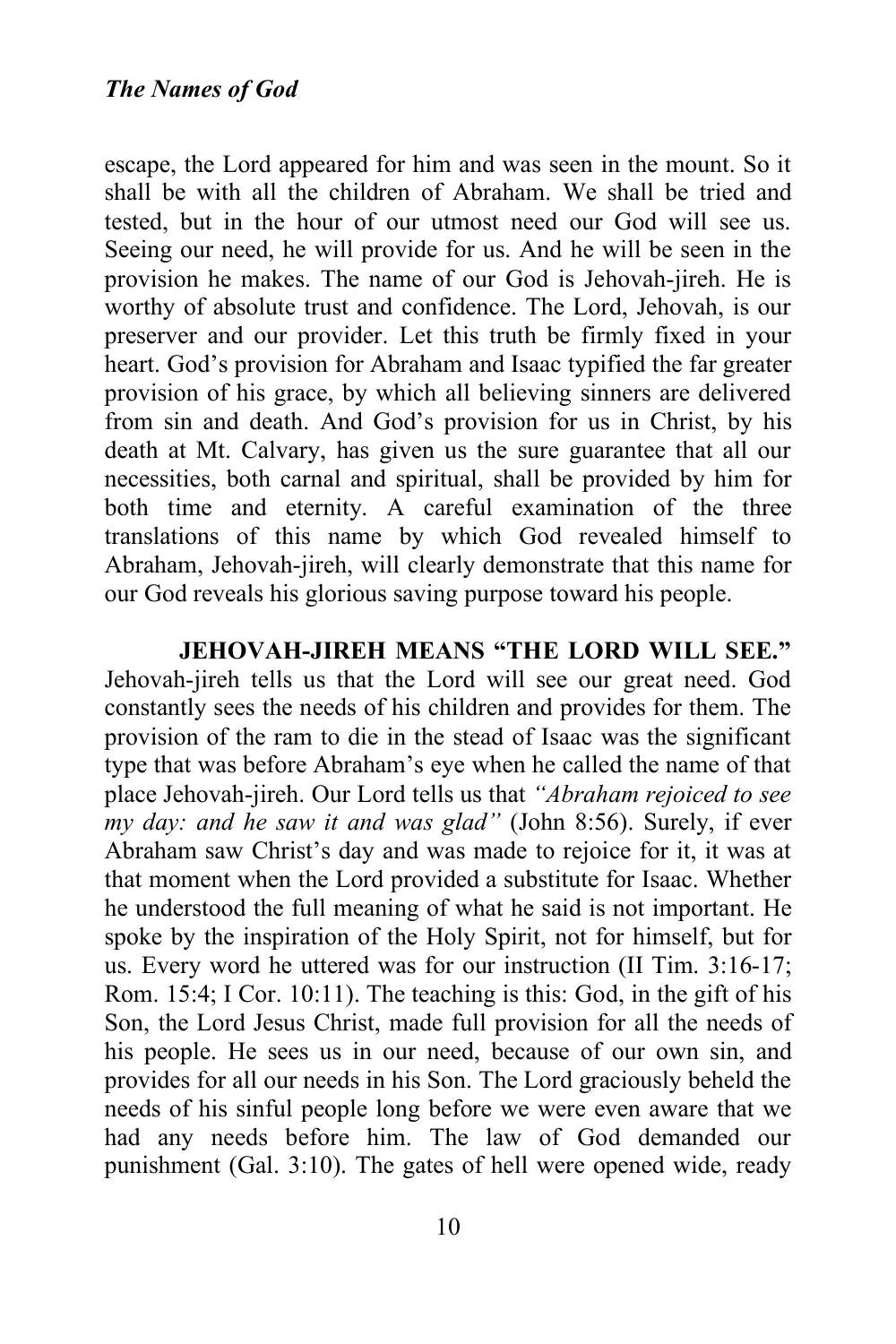to swallow us up into perdition. We were all perishing, dead spiritually and condemned to die eternally. But our great and merciful God beheld our need and intervened to save us by his free grace (Eph. 2:5-9; Ezek. 16:6-8). Just when Isaac was in imminent danger of death, the Lord stepped in to deliver him. The knife was lifted up by the resolute hand. Isaac was but a second from death, when the angelic voice was heard, saying, *"Lay not thine hand upon the lad"* (v. 12). God provided when the need pressed urgently. So it was with us. When God saw that the world had come into a state of great danger and misery, he sent forth his Son, made of a woman, made under the law, to redeem them that were under the law. God sent his Son into the world that the world through him might be saved (John 3:17). *"In due time Christ died for the ungodly"* (Rom. 5:6). *"When the fullness of time was come, God sent forth his Son"* (Gal. 4:4). The same thing is true in the experience of grace in conversion. It is not until men and women feel themselves lying at hell's door, with the anguish of their guilt and sin crushing them down into eternal ruin, that God the Holy Spirit reveals Christ, the sinner's Substitute. No man will ever be saved until he is lost. No one will ever be clothed until he is stripped. No one will ever be filled until he is empty. Christ comes only to those who need him. But he always comes to those who need him.

**JEHOVAH-JIREH MEANS "THE LORD WILL PROVIDE."** If God sees our need, his provision is sure. This is what Abraham tells us by the name, Jehovah-jireh, the Lord will provide. Jehovah-jireh was Abraham's testimony to the goodness and grace of God in providing a ram to take the place of his son, Isaac, upon the altar of sacrifice. And it is the testimony of every sinner who sees Christ, as his Substitute, sacrificed upon the altar of divine justice at Mt. Calvary. **God's provision upon the mount was made spontaneously.** It was altogether voluntary and free. And the provision God displayed in the fullness of time at Calvary, when he gave his Son to die in the place of sinners, was also voluntary, free, and spontaneous. Christ died for us freely, unsought, undesired, and unwanted. God sent his Son to redeem us, and Christ came to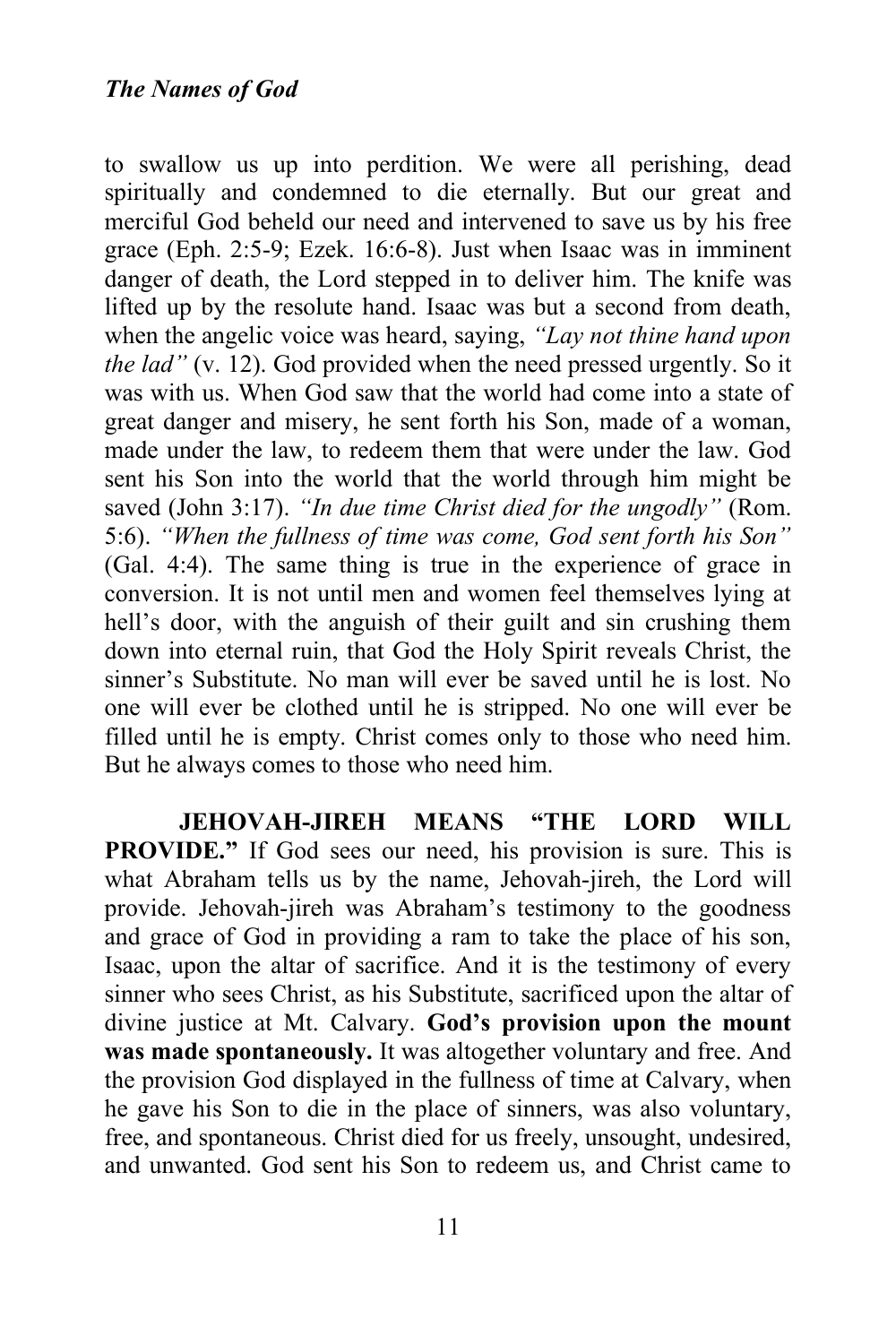redeem us by his death, simply because he loved us (John 10:15-18; I John 3:16; 4:9-10). **The provision God makes is always the very thing needed -** *"a ram!"* Here is a substitute to take Isaac's place. This is just what was needed, a bloody sacrifice to die in the place of Isaac upon the altar. God knew what we needed; and only he could provide the needed Sacrifice. We needed a Substitute; and Christ our passover was sacrificed for us (I Cor. 5:7; II Cor. 5:21). **And this provision for our need was made by God himself.** Where shall a redemption be found by which it shall be possible for the vast multitude of God's elect to be effectually redeemed from death and hell? Such a ransom could only be found by God himself. And he could find it only in himself. Since no one else could provide a ransom for our souls, God provided it and said, *"Deliver* them *from going down to the pit: I have found a ransom"* (Job 33:24). One other thing that must be noted is this: **God's provision is gloriously effective.** Isaac did not die! Like the ram that was slain for Isaac, our Lord Jesus Christ is a burnt offering, acceptable and well-pleasing to God on our behalf (Eph. 5:2). By his one sacrifice, Christ put our sins away. Therefore God's elect, for whom he was slain, cannot die (Rom. 8:1).

**JEHOVAH-JIREH MEANS "THE LORD WILL BE SEEN."** He will be seen in the mount of sacrifice. He will be seen in the gospel of Christ, our crucified Savior. Go often to Calvary, for there the Lord will be seen. He will be seen in the mount of trial. Your trials may seem severe; but do not despair. In your greatest extremity, the Lord will be seen. He will be seen in Mount Zion. Look up to heaven, there the Lord will be seen in the person of Jesus Christ our Substitute. Would you know God? Then study Christ. Learn of him. Know him. Soon all who are born of God, all who believe, all for whom the Son of God died upon the cursed tree, will see him as he is, and shall be seen with Him (Heb. 9:28). Jehovahjireh shall see us with satisfaction; and we shall see him with satisfaction. Jehovah-jireh shall provide us with glory; and we shall provide him with pleasure. Jehovah-jireh shall be seen with us; and we shall be seen with him. The gift of the Lord Jesus Christ as our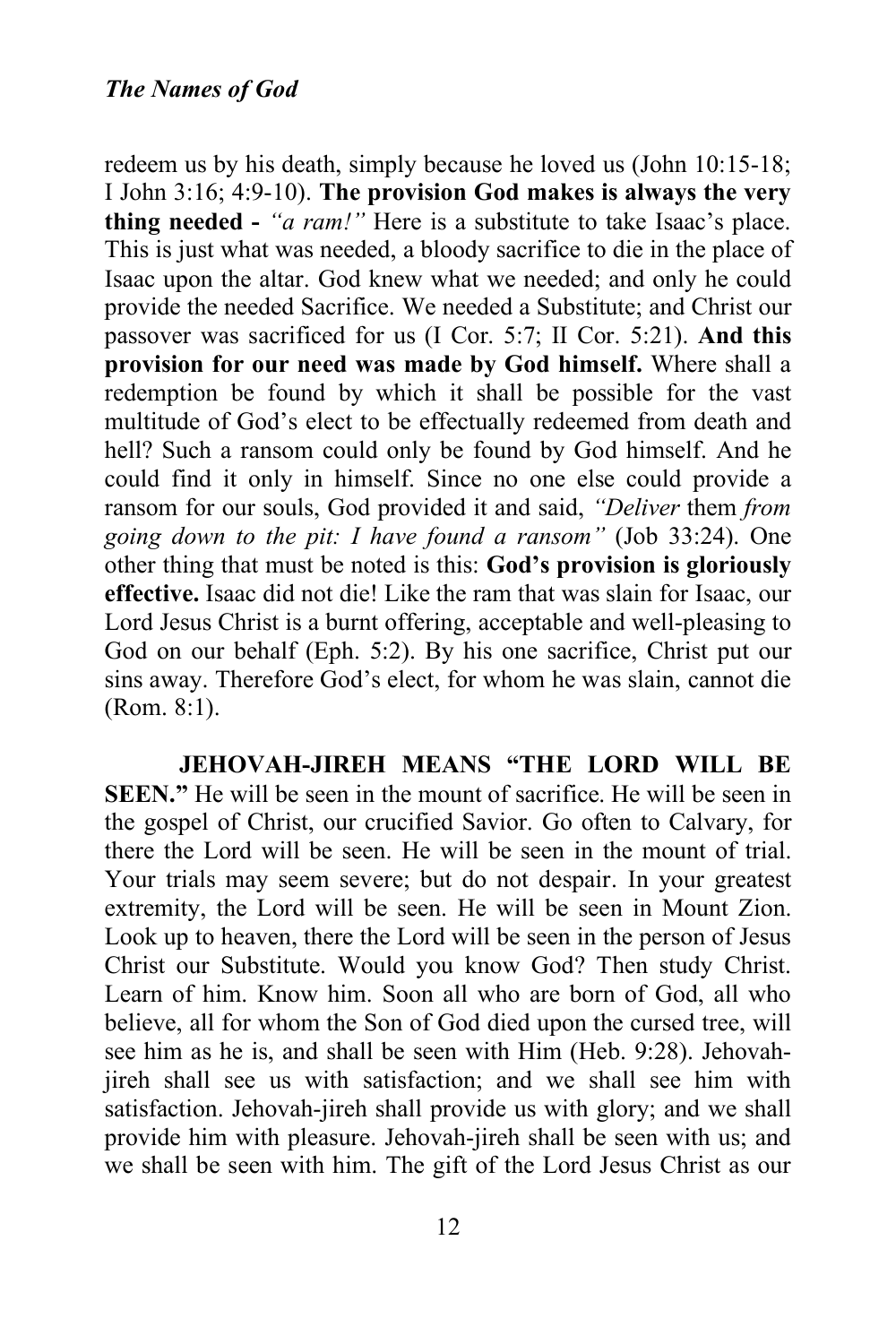Substitute is a provision that secures all other provisions. *"He that spared not his own Son, but delivered him up for us all, how shall he not with him freely give us all things?"* He will give us all things in providence. He will give us all things promised in the covenant. He will give us all things in heaven.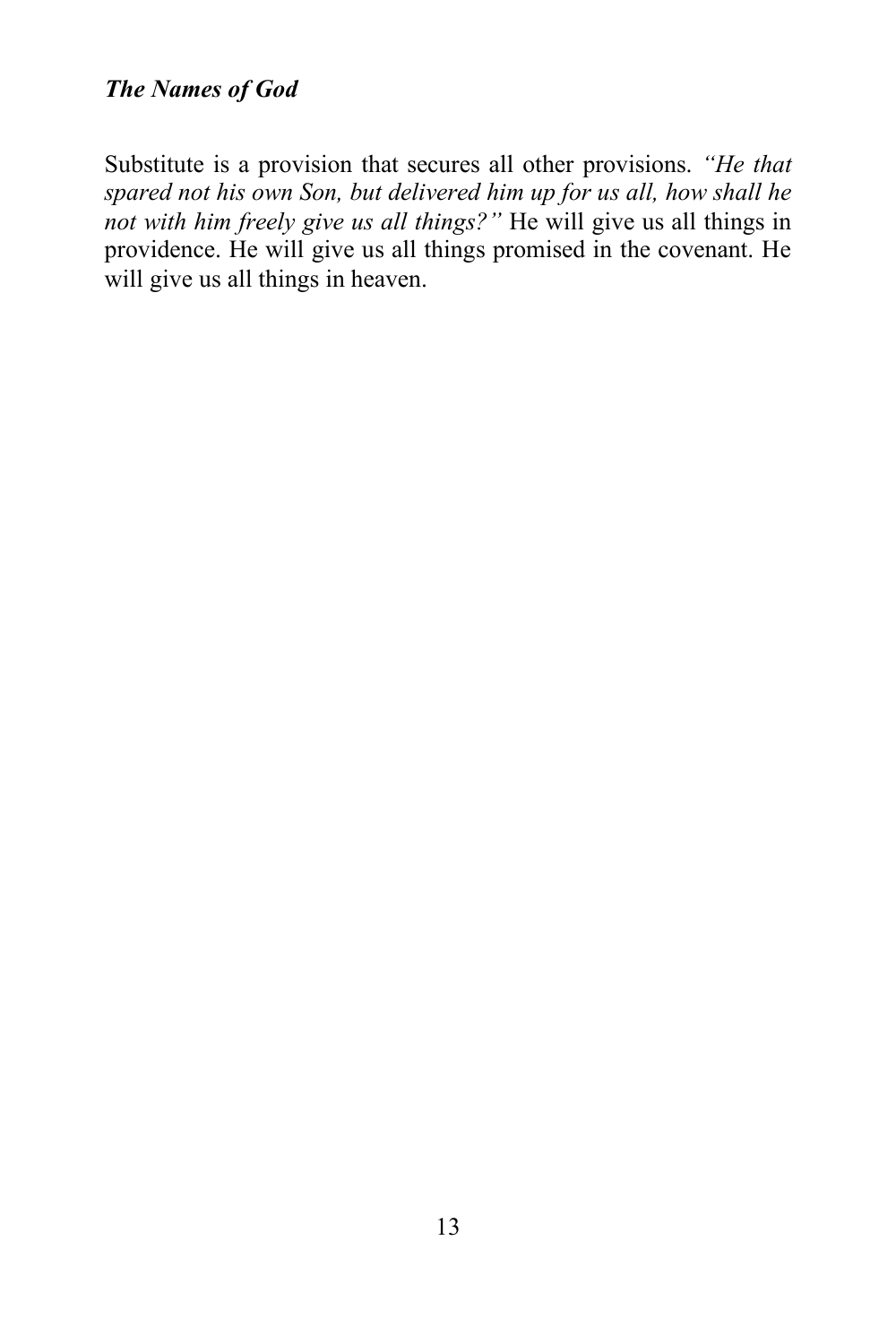## **Jehovah-Rapha - "The Lord That Healeth Thee"** *Exodus 15:25-26*

*"And he cried unto the LORD; and the LORD shewed him a tree, which when he had cast into the waters, the waters were made sweet: there he made for them a statute and an ordinance, and there he proved them, And said, If thou wilt diligently hearken to the voice of the LORD thy God, and wilt do that which is right in his sight, and wilt give ear to his commandments, and keep all his statutes, I will put none of these diseases upon thee, which I have brought upon the Egyptians: for I am the LORD that healeth thee."*

After God graciously delivered the children of Israel across the Red Sea, miraculously opening a path for them in the sea, and drowned Pharaoh and the armies of Egypt in the depths of the sea, he brought Israel into the wilderness of Shur, where for three days they wandered without water. The scorching sun beat down upon them. The desert sands scalded their feet. Their cattle were perishing. Their children's tongues were swollen. And their lips were parched. Then, at last, they came to the plentiful fountains of Marah. When they saw the waters of Marah, how their hearts must have rejoiced in hope and expectation. As they approached Marah, they could almost taste the water. They could almost feel the cool, refreshing water in their mouths. But when they got there, the waters were bitter. They could not drink the water. Can you imagine the frustration and disappointment they must have felt?

Immediately, they turned upon Moses, and began to murmur and complain. Actually, they turned upon the Lord God who had brought them to this place. Though the Lord led them by the fiery and cloudy pillar, though he was with them, though he miraculously and graciously delivered them from the bondage of Egypt and promised to do them good, they did not trust him. All they could see, all they could think about were the bitter waters before them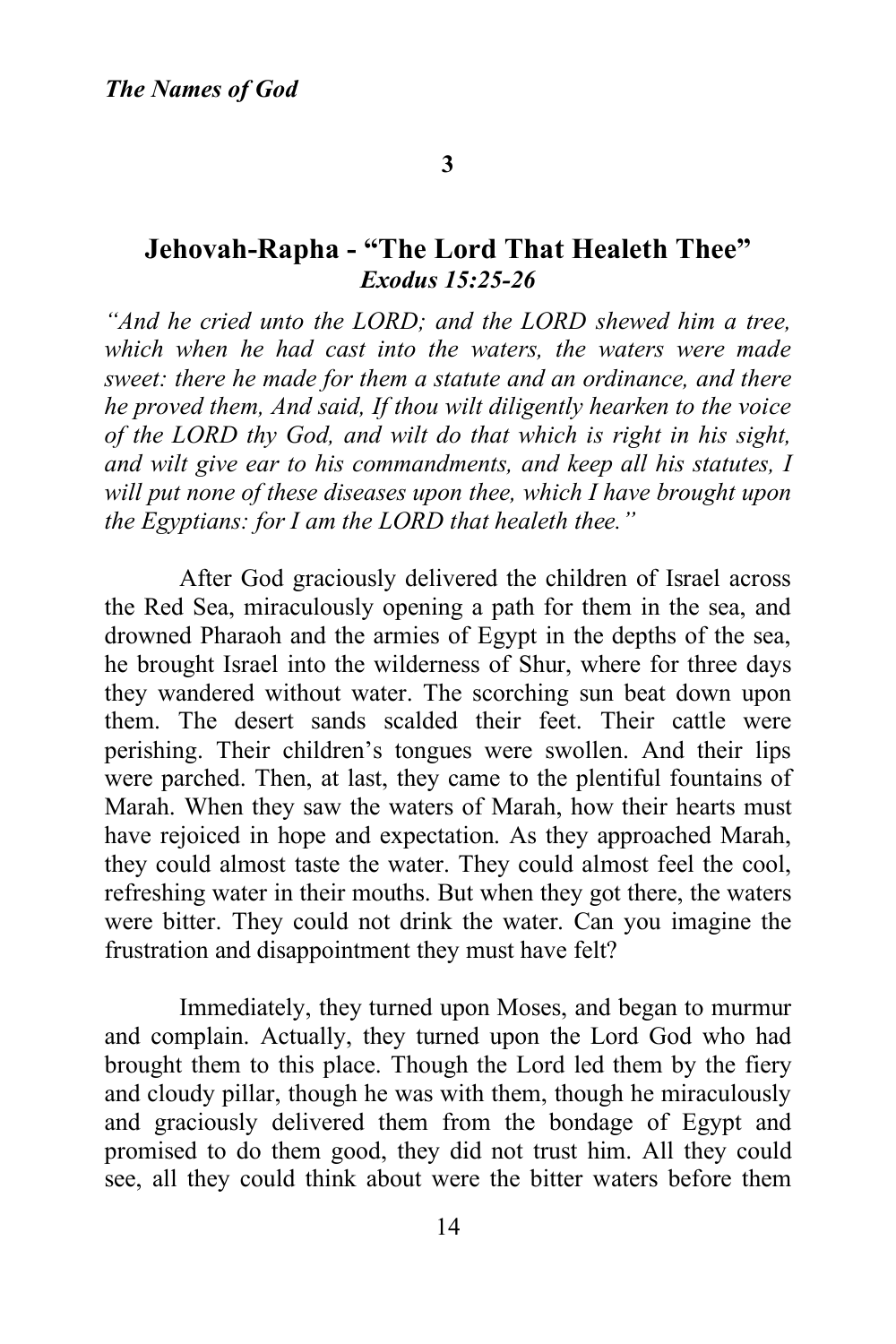and the thirst within them. Because they saw nothing good in God's providence, they despised it. When they should have remembered God's goodness, they thought only of their troubles. When they should have looked to their merciful Deliverer, they looked only upon Marah's bitter waters. When they should have prayed, they murmured. When they should have believed, they grumbled. *"But God, being full of compassion, forgave their iniquity, and destroyed them not. For he remembered that they were but flesh"* (Ps. 78:38- 39).

It was God who brought Israel to Marah. He brought them here to teach them and to make himself known to them, and to teach us and make himself known to us (I Cor. 10:11) as Jehovah-Rapha - *"the Lord that healeth thee" (*Ex. 15:25-26).

**JEHOVAH-RAPHA IS THE HEALER OF ALL OUR TROUBLES.** Though our days on this earth are few, they are full of trouble. But our troubles have a reason. One reason why God brings trouble into the lives of his saints is that we may come to know him as Jehovah-Rapha, *"the Lord that healeth thee"* (Ps. 34:6; 3:1-8; II Sam. 22:1-7, 17-20, 31). When the children of Israel came to Marah, they found themselves in great trouble. The waters were bitter. They were dying of thirst. And they had nothing to drink. They seemed to be mocked. There was plenty of water, but not an ounce to drink. Then God intervened. He delivered them from their trouble by healing Marah's bitter waters. The Lord our God has many ways by which he makes our bitter waters of trouble sweet. **Sometimes he**  simply changes our circumstances. How often have you been in such great sorrow and trouble that you thought you could not endure another day of it? But, just when it looked as though you would be overcome, the Lord removed the trouble. Many times I have been in a strait, not knowing what to do, or how to order my steps. I have come to the point where some decision must be made, but I knew not what to do. Then the Lord stepped in and completely altered the whole affair. He opened the way before me. He took me by the hand and said, "This is the way, walk in it." **At other times the Lord**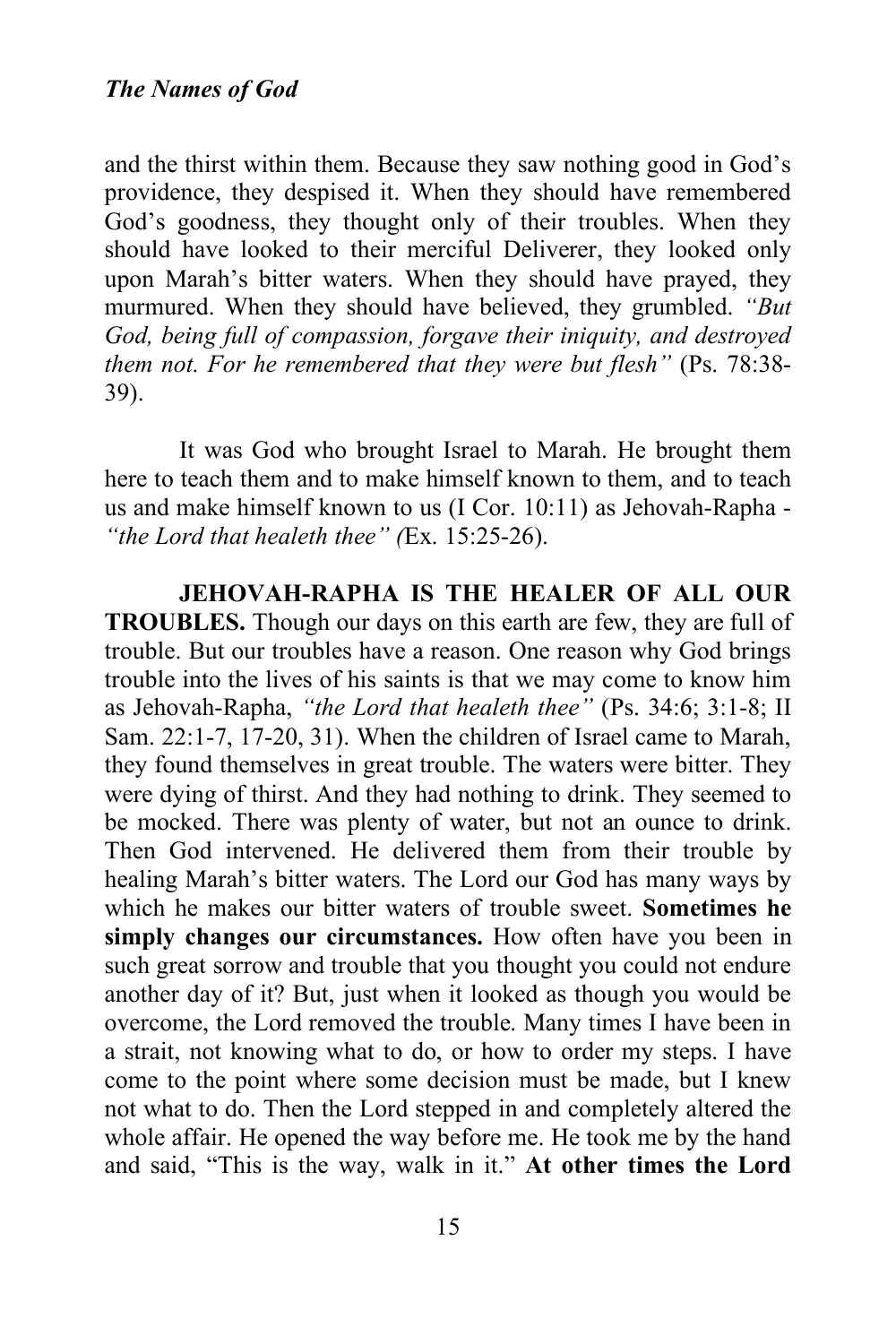**turns our sorrow to joy and makes our bitter waters sweet interjecting something unexpected, which changes everything.**  He showed Moses a tree and commanded him to cast it into the waters. And "*when he cast* (it) *into the waters, the waters were made sweet."* The waters, which Israel could not endure before, became sweet to them because of the tree. That tree, of course, refers to the person and work of our Lord Jesus Christ (Ps. 1:3; Song 2:3; Rev. 22:2). No doubt this tree had always been at Marah. But God had to show it to Moses. And our Lord Jesus Christ is always present with us in our troubles. He is the One who brings them. They come to us because of his gracious work as our Mediator. Yet, until he reveals himself, interjects himself, we cannot see him. But once we see Christ's hand, the hand of our Redeemer in our bitter waters, those very waters become sweet (Gen. 50:20; Job 1:20-21; I Thess. 5:16-18). **Frequently, the Lord makes our waters of bitter trouble sweet by simply giving us satisfaction with his will.**  Nothing removes trouble from our hearts like submission to the will of God in the trouble he brings. Acquiescence in the will of God brings peace to the troubled heart quicker and more effectually than anything else (John 12:28). How often we cry out with Jacob, *"All these things are against me."* Then, the Lord takes us down to the land of plenty and shows us our beloved Joseph upon his throne; and we are ashamed that we ever questioned his goodness. Then, with weeping eyes, amazed that we could ever doubt him, we sing, "Oh, how merciful, how merciful, Blessed Lord, how merciful Thou art to me!" All that we have experienced should teach us that our God is able to make the most bitter things sweet. Past grace is his pledge of future grace. The name of God our Savior is Jehovah-Rapha - *"the Lord that healeth thee."* (John 14:1-3).

**JEHOVAH-RAPHA IS THE HEALER OF ALL OUR SICKNESSES.** Certainly, sickness and disease are included in this promise of healing. They are specifically named. We recognize that no one today has the apostolic gifts of tongues, healing, or inspiration. Those who claim to possess them are either deceived or deceivers. However, we must not allow our awareness of the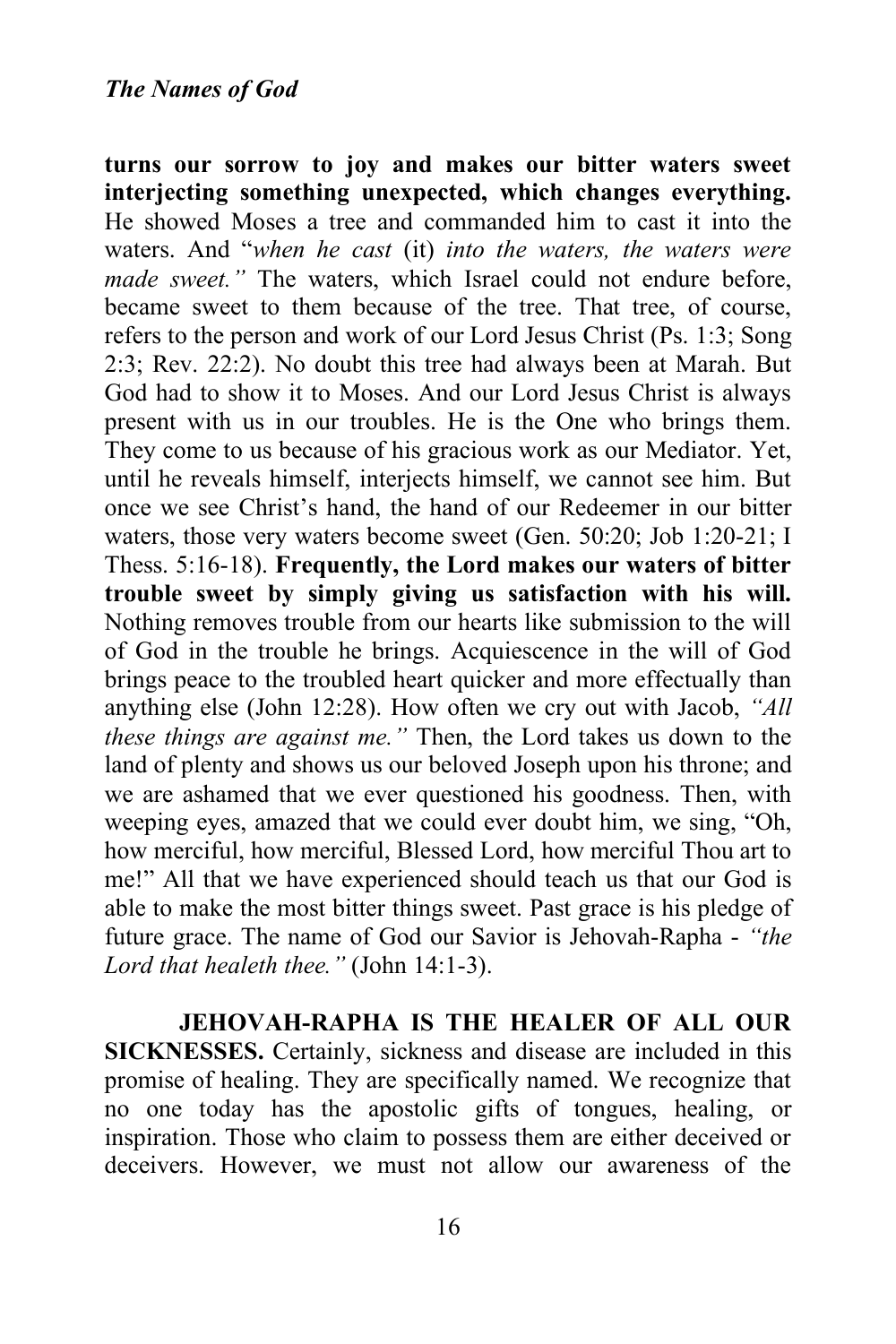charismatic heresy to rob us of the blessedness of God's promise, or diminish its fullness. The name of God our Savior is Jehovah-Rapha. He is *"the Lord that healeth thee."* Exodus 15:23-26 tells us several things about sickness and divine healing. **This passage certainly assures us that all sickness and disease is the result of sin.** Read verse 26. It is plainly stated that if we had no sin, we would have no disease. If we were perfectly righteous, obedient, and sinless, we would never get sick. Though our bodies are redeemed by Christ, they are not yet changed. The change for our bodies will come later. The resurrection will do for our bodies what regeneration has done for our souls. But until these bodies are raised incorruptible, so long as we live in this world, we will have to suffer sickness and disease in one form or another. This body is yet under the sentence of death because of sin. It is left under the sentence of death by divine purpose, *to remind us of the effects and consequences of sin*. If Christ had not redeemed us from sin, we would have to suffer eternal death in hell. And he has wisely left bodily sickness in us, sickness that will eventually bring bodily death, to constantly remind us what he has done for us in redemption, to make us both grateful and humble. All men get sick and die, young and old, because all are sinners. But those who are redeemed by the blood of Christ and saved by his grace have nothing to fear of either sickness or death. **Yet, the Lord our God, Jehovah-Rapha, does heal his people from bodily sickness and disease.** Our Lord Jesus is so much concerned about his tried and afflicted saints that he makes our bed in times of sickness (Ps. 41:3). He "*took our infirmities, and bare our sicknesses"* (Matt. 8:17). And he plainly tells us how to seek his healing power (James 5:14-15). Often the Lord heals us of sickness and disease by graciously preventing them (Ps. 91:4-16). We do not often think of it, but God's prevention of disease ought to be as much a matter of praise as his curing us of it. But, with us, that which should inspire constant gratitude creates indifference. We see the healing hand of the Lord more conspicuously when we have been sick and graciously restored to health. Let us never attribute praise to the medicine we have taken, the doctors who have treated us, or to some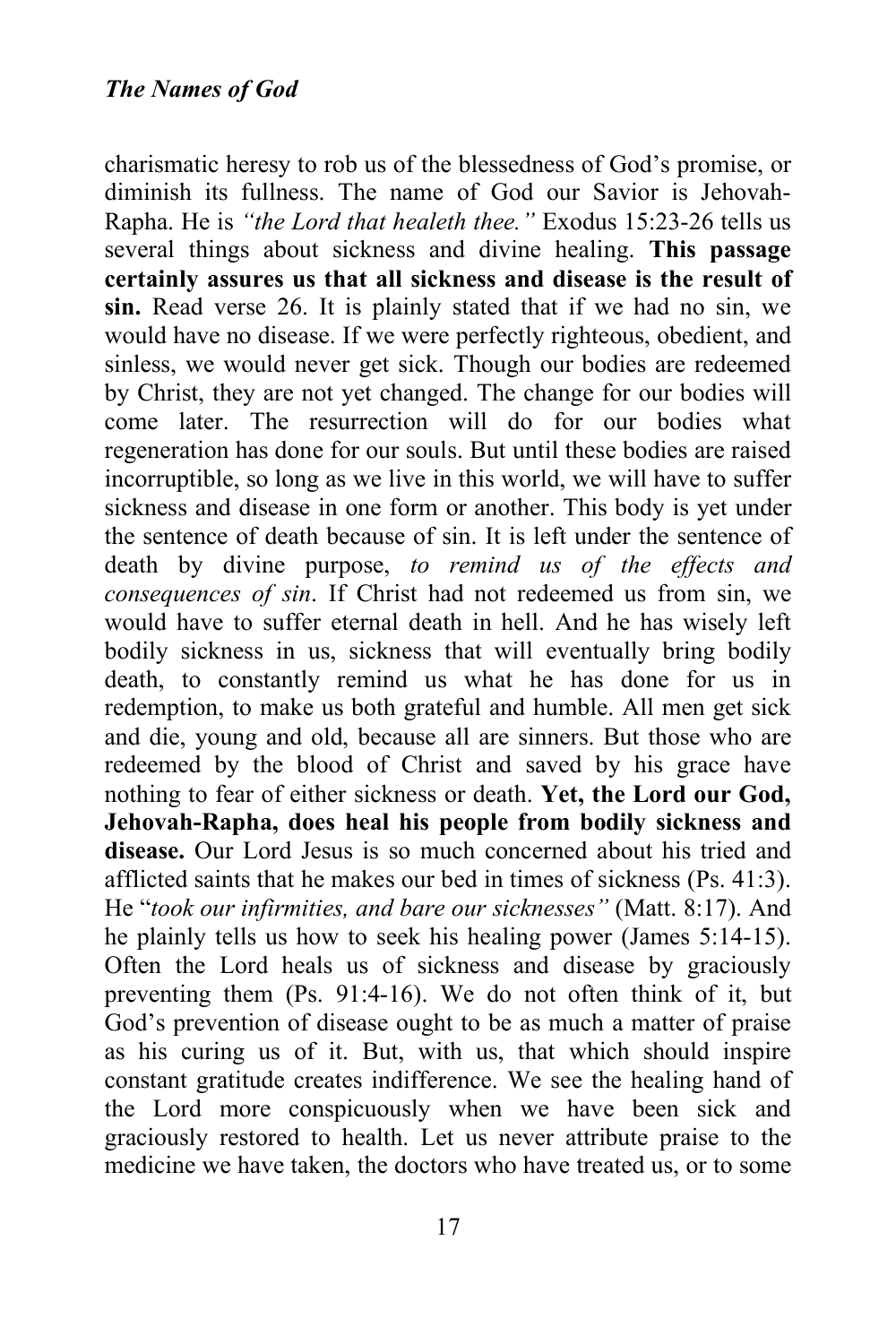ingenuity of our own. It is God alone who wounds and God alone who heals. Let God alone be praised. **However, the Holy Spirit here shows us, very plainly, that God uses ordained means for the healing of his sick people.** God could have simply spoken the word and made the waters of Marah sweet. But he chose to use a specific means. Had Moses not cast in the tree, the waters would not have been healed. The use of means does not hinder faith. It proves faith. Believing God, Moses took a worthless tree and cast it into the waters. And the waters were healed. This is the first reference of healing mentioned in the Bible. And it was accomplished by the use of means. The healing was done by God. That tree had no healing virtue; but God used the tree to accomplish the healing. In a similar way, the Lord healed the waters of Jericho when Elisha cast salt into them (II Kings 2:19-22). God told Isaiah to lay a lump of figs upon Hezikiah's boils to heal him (II Kings 20:7). Paul told Timothy to use a little wine for his stomach disorders (II Tim. 5:23). And James told the sick to use both prayer and the anointing of oil for the healing of their sick bodies (James 5:14-15). **In every healing we experience, we have a pledge of the resurrection of the body.**  Jehovah-Rapha, who brings us up from the gates of death, will, at the time appointed, bring us up from the very pit of corruption. He who restores health to our bodies will restore life to our bodies in the resurrection (I Cor. 15:51-56).

**JEHOVAH-RAPHA IS THE HEALER OF OUR SOULS.** The bitter waters of Marah were an emblem of the bitter curses of the law because of that bitter thing, sin, which makes for the bitter work of repentance. The law demands bitter plagues upon every sinner, even a bitter death in hell. It cannot give us peace. But Christ, the Tree of Life, was immersed under the curse of the law, and made a curse for us. He endured in our place the bitter wrath of God and suffered the bitter curses of the law to the full satisfaction of divine justice. Now, the law of God, once so bitter to our souls, is sweet, pleasant, lovely, and comforting because it is fully satisfied by Christ our Substitute. How is it that God heals the sin-sick soul? How does he remove the plague of our hearts? Look at Marah again,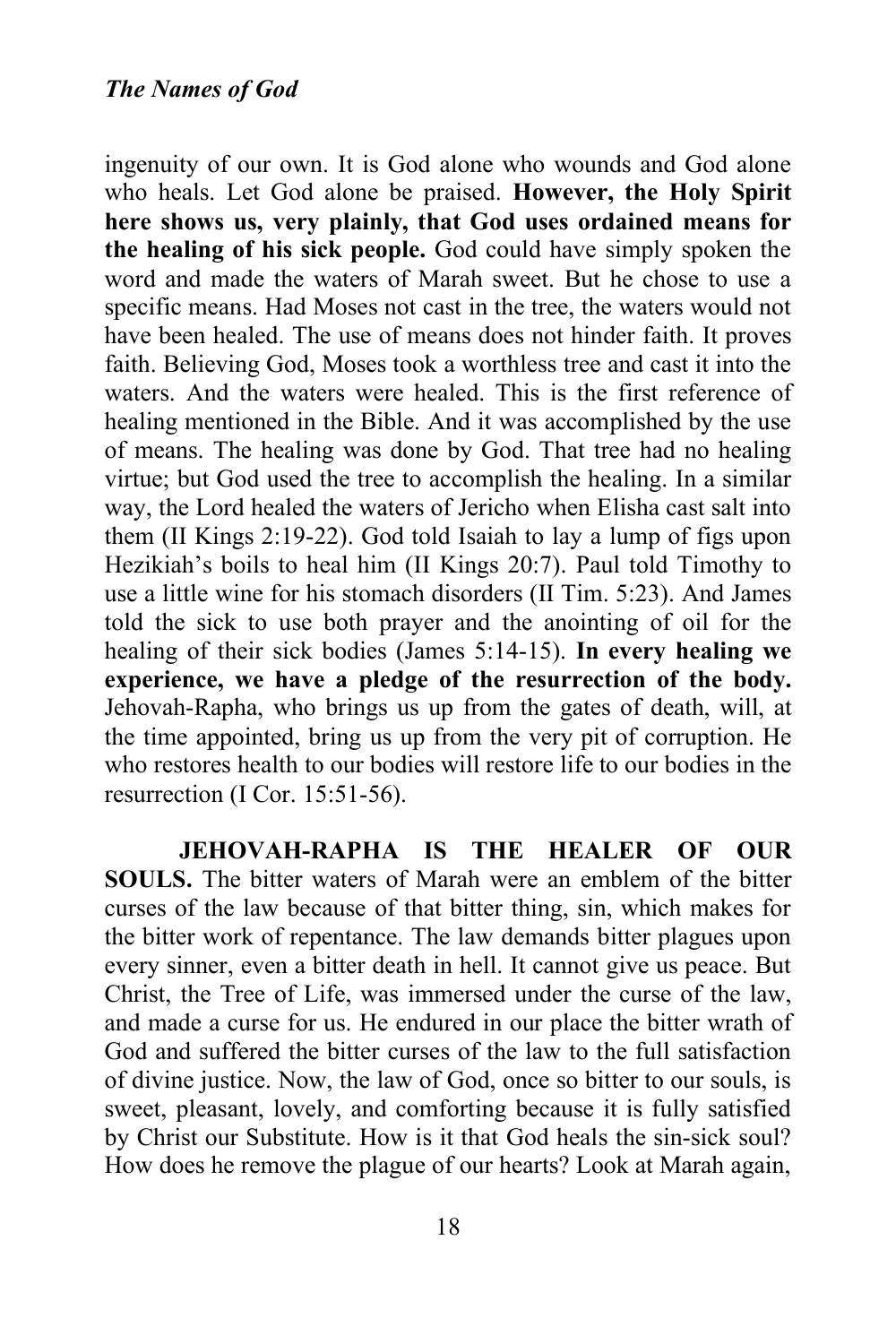and you will see the answer. *First,* **the Lord made the people know how bitter the water was.** There was no healing for that water until they had tasted its bitterness. But once they knew how bitter it was by nature, the Lord miraculously made it sweet to them. That is exactly what happens in conversion. The Lord first makes sin bitter to us. He makes us see how corrupt and wretched we are by nature. He squeezes the cry from our hearts, *"O wretched man that I am!*" Then he heals us by his grace. This is God's way with men. First he wounds. Then he heals. First he strips. Then he clothes. First he humbles. Then he exalts. First he kills. Then he makes alive. *Second,* **before the waters were healed, prayer was made to God.** The prayer of Moses did not heal the waters. But until he called upon the name of the Lord, the waters were not healed. And sinners are not healed of sin and the plague of their hearts by their prayers, but healing is not experienced until they call upon God for mercy through Christ Jesus (Luke 18:13-14). Still, something else was needed. *Third,* **the waters were not healed until the tree was cast into them.** That tree represents two things. It is a picture of Christ himself (Rev. 22:2) and a picture of the cross upon which our Savior put away our sins and brought in everlasting righteousness for us (I Pet. 1:24). We can only be saved, healed of our souls' plague, when the work of Christ is imputed to us. We are saved when Christ himself comes into our hearts by the power of his Spirit. *Fourth,* **once the tree was cast into the waters, they were completely healed.** The waters of Marah, once so vile and bitter, were made to be the sweetest waters on the earth, once the tree was cast in. And God's elect, so vile and bitter in themselves, are made whole once they have Christ and have his work put in them. When God heals a soul, it is healed forever and healed completely (Eccles. 3:14; Col. 1:12; 2:9-10). This is the name of God our Savior, *JEHOVAH-RAPHA - "THE LORD THAT HEALETH THEE!"* He heals all our troubles. He heals all our sicknesses. And he heals our souls.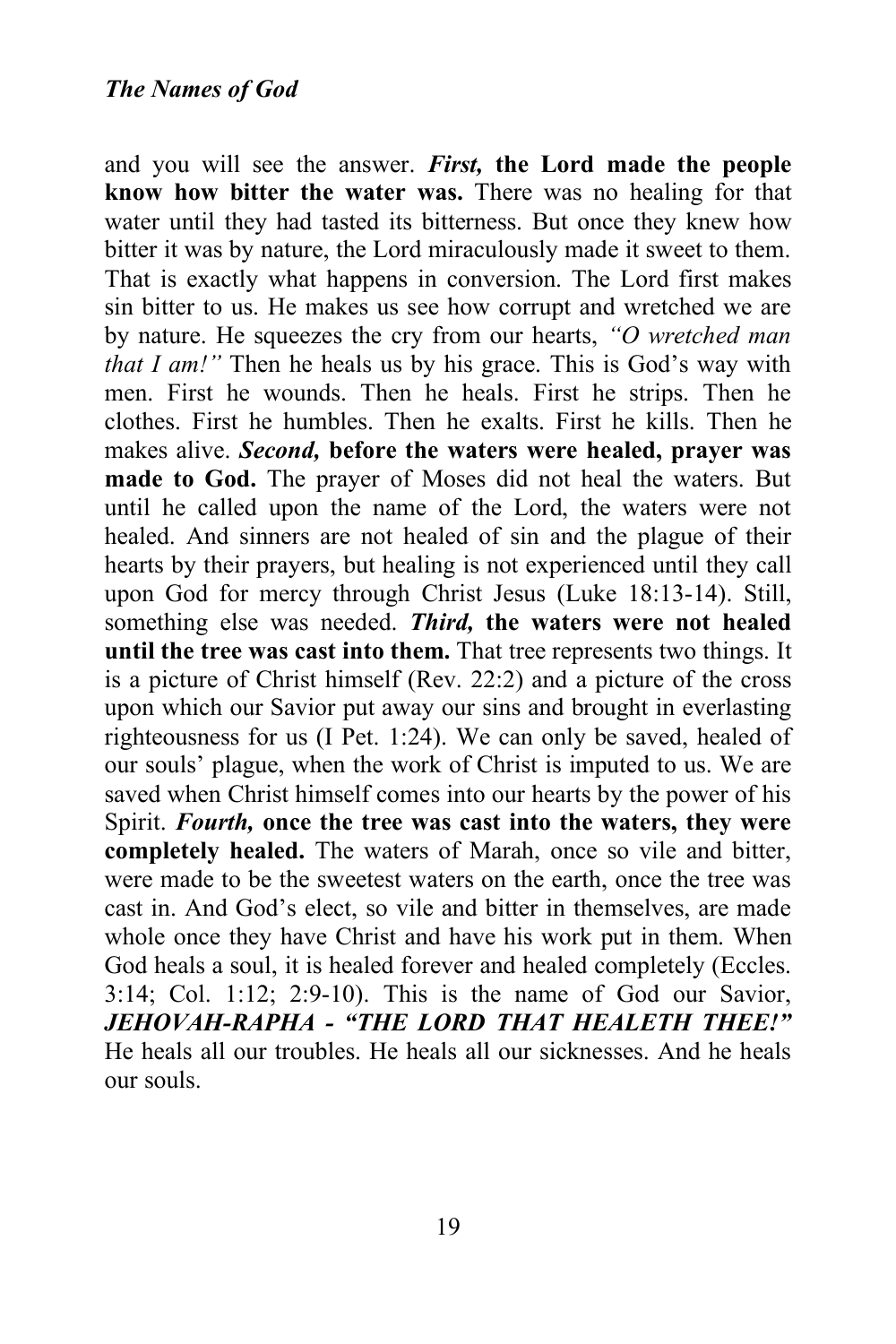#### **4**

# **Jehovah-Nissi - The Lord Our Banner** *Exodus 17:15*

## *"And Moses built an altar, and called the name of it Jehovahnissi:"*

While Joshua and the army of Israel fought the Amalekites in the valley below, Moses stood on the top of Mt. Horeb, which is Mt. Sinai, with his hands stretched out before the Lord, with his rod in his hands. The symbolism in this picture is full of instruction. Moses lifted up his hands in prayer to God and held up the rod, which represented God's omnipotent power, so that all Israel could see it standing erect, like an immovable banner upon Mt. Sinai. But when Moses hands got heavy, the rod he held sagged. When the army of Israel could not see the rod, they wavered and the Amalekites prevailed against them. Aaron and Hur found a stone and put it under Moses to support him. Then they stood by Moses and held up his hands until the going down of the sun. Thus, Israel defeated the Amalekites. We are like those Israelites. At times it seems that our spiritual warfare will surely end in defeat. Like Moses, we get weary. Our legs are feeble. Our hands begin to sag. It appears that we will surely fall to the enemy. But, just when we have no strength, Christ our High Priest, represented by Aaron, and the Spirit of God, represent by Hur, whose name means liberty, inspire us to lift up our hands in prayer to God. Fixed upon Christ, our sure Foundation Stone, we again see the Rod of God, our mighty Savior, exalted and lifted up like a banner before us. *"Looking unto Jesus, the Author and Finisher of our faith,"* we prevail over our enemies. Our exalted Savior gives us assurance that, when the day of our warfare is over, we shall win the victory over our enemies. Our great Commander says to us, *"Be of good cheer; I have overcome the world"* (John 16:33). And by his grace we too shall overcome the world. At the end of the day, *"Moses built an altar, and called the name of it Jehovah-Nissi"* (v. 15), which means, "the Lord our Banner".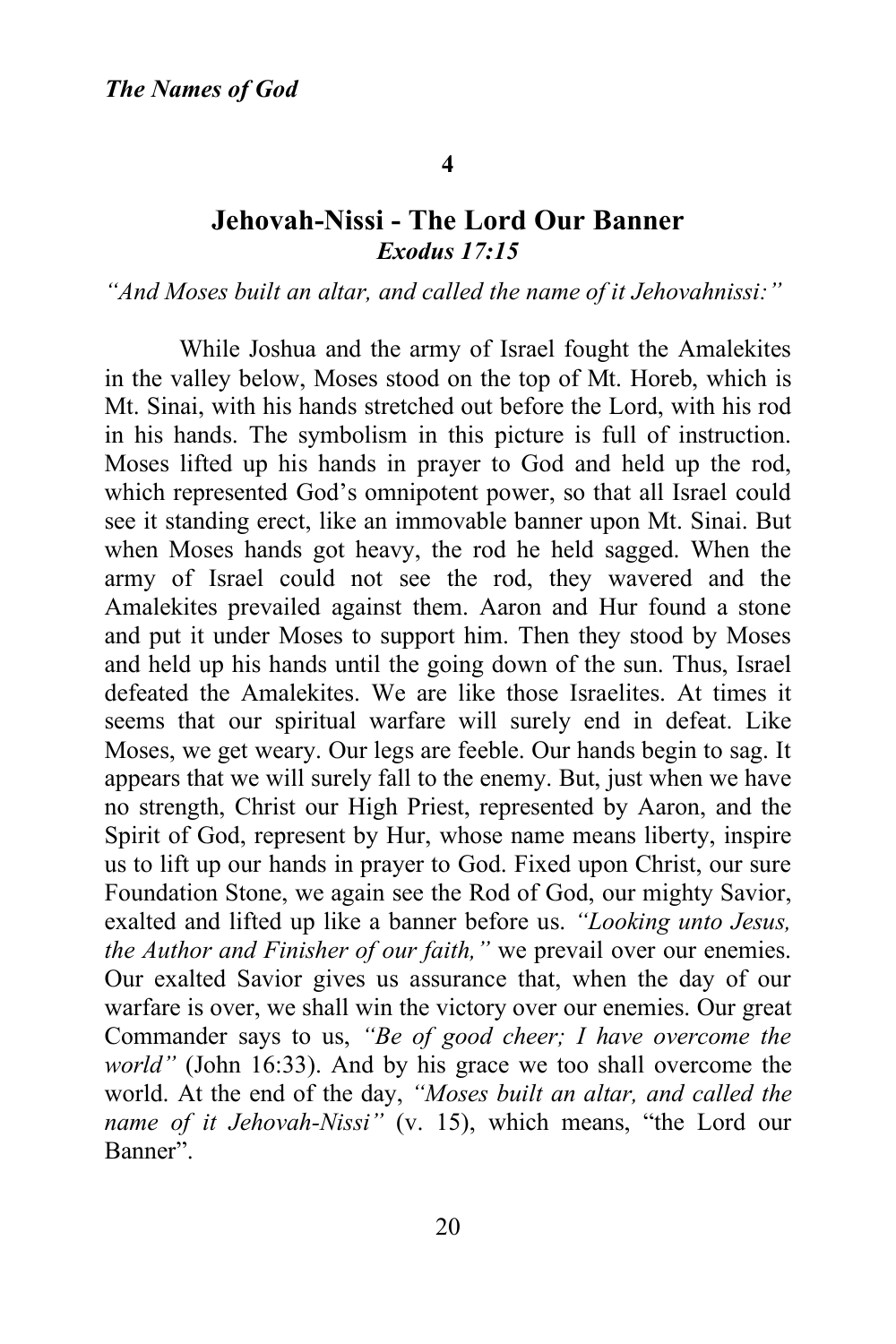**THE LORD JESUS CHRIST IS JEHOVAH-NISSI, THE LORD OUR BANNER**. In the majesty of his person, the efficacy of his work, the merit of his blood, the perfection of his righteousness, the certainty of his triumph, and the glory of his second advent, Christ is the Banner of his Church. Under this Banner we fight and prevail. And to this Banner we rally. In ancient times the banner of a regiment was far more useful than it is today; but we are still familiar with the symbolism. What a nation's flag is to its people, Christ is to his Church. He is Jehovah-Nissi, the Lord our Banner. **The banner is lifted up and displayed as the point of union.** Countrymen have many things about which they have little quarrels. But let an enemy invade the land and every patriot will rally around the flag. When the chips are down, when liberty and freedom are in danger, all are one. All have one flag as their point of union. Even so, Christ is the point of union for all believers. All rally as one around Jehovah-Nissi, the Lord our Banner. There are many things which separate God's saints upon this earth. I am very sorry for that. But conscientious men cannot give up things which they see to be true, even for the sake of unity. To us, baptism is important. We cannot accept sprinkling and call it baptism. To us, the elements of the Lord's Table are important. We must have unleavened bread and wine, or we cannot call it the Lord's Table. To us, independence is important. We cannot submit to any form of ecclesiastical hierarchy. To us, Christian liberty is important. We cannot be brought again under any yoke of bondage. We cannot, in good conscience, yield to the judgments of others in any of these points. And these things distinguish us from many who truly are our brethren. But there is one rallying point around which all true Christians meet. That rallying point is the person and work of Christ, whose name is Jehovah-Nissi, the Lord our Banner. When it comes to the person and work of Christ, all true believers are one, all true believers rally around and lift up the Banner of the Cross. Those who oppose and fight against the doctrine of Christ, his eternal Deity, effectual atonement, imputed righteousness, free grace salvation, sovereign rule over all things, or almighty intercession in heaven, are our enemies. All who uphold and defend these things are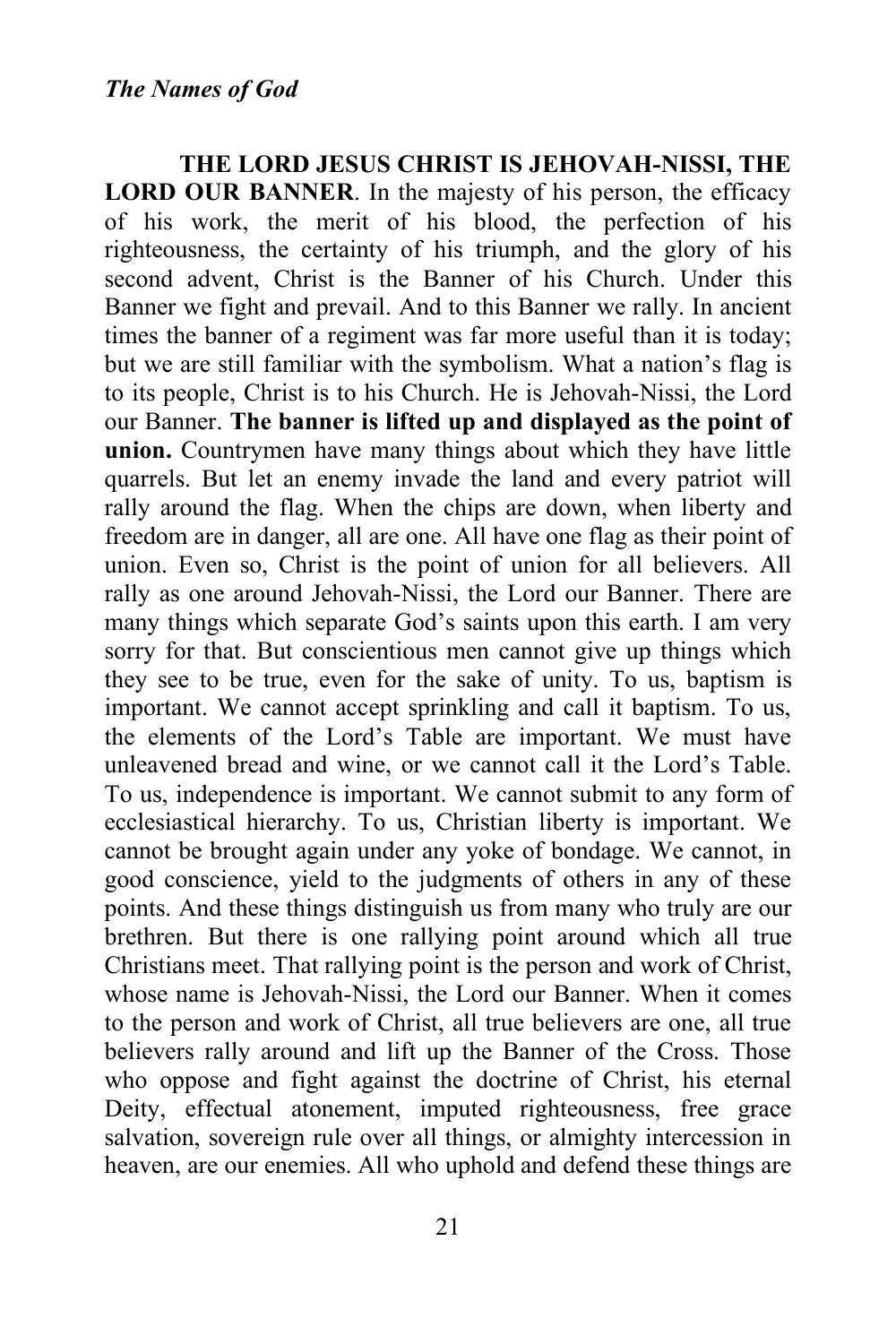our brethren. **In times of war, the banner directs the battle and encourages the soldiers.** Moses held up the rod like a banner before Israel. The banner both directed and encouraged the army below. Aaron and Hur took great care to see to it that the banner did not fall to the ground. If it should fall the battle would be lost. Jehovah-Nissi, Christ our Banner, is the One who directs and encourages us in our warfare here below. We have no cause of fear. Though Moses grew weary, he never shall. He who is the same, yesterday, today and forever, will never fail. Child of God, fix your eyes upon him, and you shall never fail. If you would know the best way to fight, follow his steps, imitate his every action, mold your life after his example. Look to Christ for direction (Col. 3:1-3) and encouragement (Heb. 12:1-2), and press on to victory (Phil. 3:7-14). **Remember, the banner is always the chief object of attack.** The enemy says, "Take the banner and victory is ours." In our spiritual warfare, the powers of darkness are always attacking Jehovah-Nissi, Christ Jesus, the Lord our Banner. The fiend of hell always attacks, but shall never destroy or even shake our glorious Banner. Both by the teachings of false prophets and in the consciences of weak believers, satan constantly attacks and seeks to destroy our Banner in five areas: (1.) The Glory of Christ's Person, (2.) The Efficacy of Christ's Atonement, (3.) The Sufficiency Of Christ's Righteousness, (4.) The Freeness Of Christ's Saving Grace, and (5.) The Fullness Of Christ's Pardon. Satan's constant attacks upon our Banner are ever to be expected, because **the banner is the symbol of defiance.**  As soon as the banner is lifted up and unfurled in the face of the enemy, it seems to say, "Come on, do the worst you can. We do not fear your power. We defy you!" When Christ is preached, we give defiance to the enemies of our Lord. We have no power over satan in ourselves. But his power has been forever destroyed by the cross of Christ. And we must defiantly hurl the Banner of his defeat in his face. The more his ministers attack the doctrine of the cross, the more defiantly we are to wave the Banner of the Cross. And, I assure you, wherever there is a man who plainly, courageously lifts up the Banner of the Cross, proclaiming free pardon to sinners through the merit of Christ's blood and righteousness, all the powers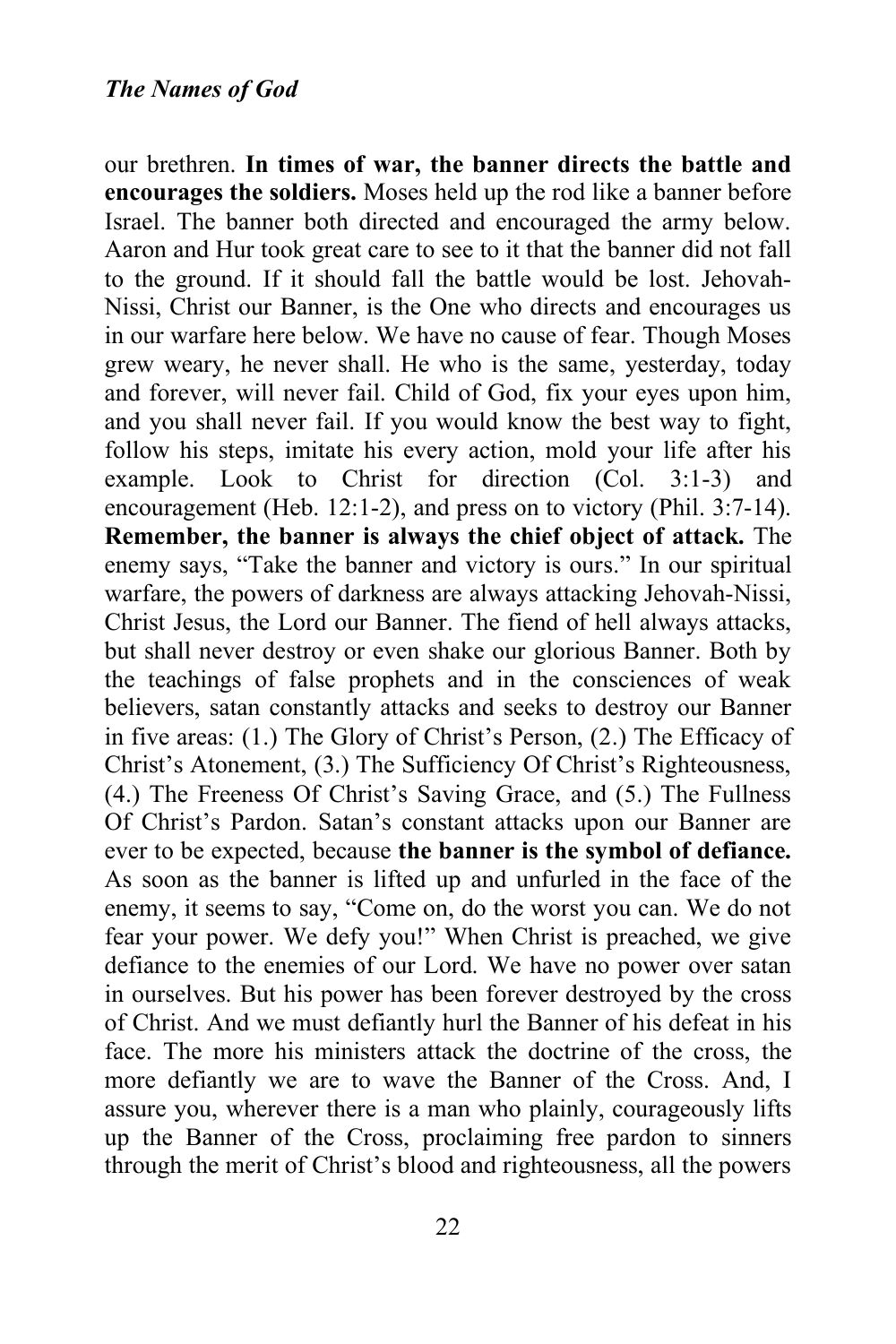of hell will oppose him. He will be scorned and derided by both the religious and the secular world. Yet, the Lord Jesus, Jehovah-Nissi, the Lord our Banner, will assuredly draw sinners to himself (John 12:32). **The banner is also the great source of consolation to every wounded soldier.** Those Israelites who laid on the battlefield in Rephidim, wounded and hurting, looked up to Mt. Sinai to see if the rod was still held high by Moses. When they saw that banner lifted high and unshaken, they knew that the cause was yet safe, and they took comfort. Though they were hurting, the cause for which they were willing to die was safe. That gave them great comfort. Even so, every believer finds his heart's consolation in Christ Jesus. The soldiers of the cross have no greater joy than seeing the Banner under which they live and die lifted up. We rejoice in our Savior's triumph. We fall, but Christ does not. We go down to the grave and depart in peace, knowing that the cause of Christ prospers still. **The banner is the symbol of victory too.** When the soldiers come home from war, having thoroughly defeated the enemy, as they march through the streets celebrating their victory, leading the procession is the flag, the banner under which and for which they have fought. That banner is now the symbol of their victory. Even so, in that last great day, when our enemies are all subdued beneath our feet, the Lord Jesus Christ shall be our Banner still. This is one name among many, by which we shall celebrate our Redeemer's praise throughout eternity. He is and shall forever be, Jehovah-Nissi - the Lord our Banner!

**CHRIST IS A BANNER TO THEM THAT FEAR HIM** Read Psalm 60:4 with Exodus 17:15. Together they teach us three things about our Lord Jesus Christ, whose name is Jehovah-Nissi. *First,*  **Christ was given to us as our Banner by God our Father.** He gave his dear Son to be our Banner of salvation in old eternity. From everlasting, before ever the earth was, he gave Christ to be our Mediator and Substitute, Messiah, King, Lord, and Savior. When the fullness of time was come, God gave his Son in the manger at Bethlehem to be our Banner. *"The Word was made flesh and dwelt among us"* (John 1:14). Christ was given upon the cross when God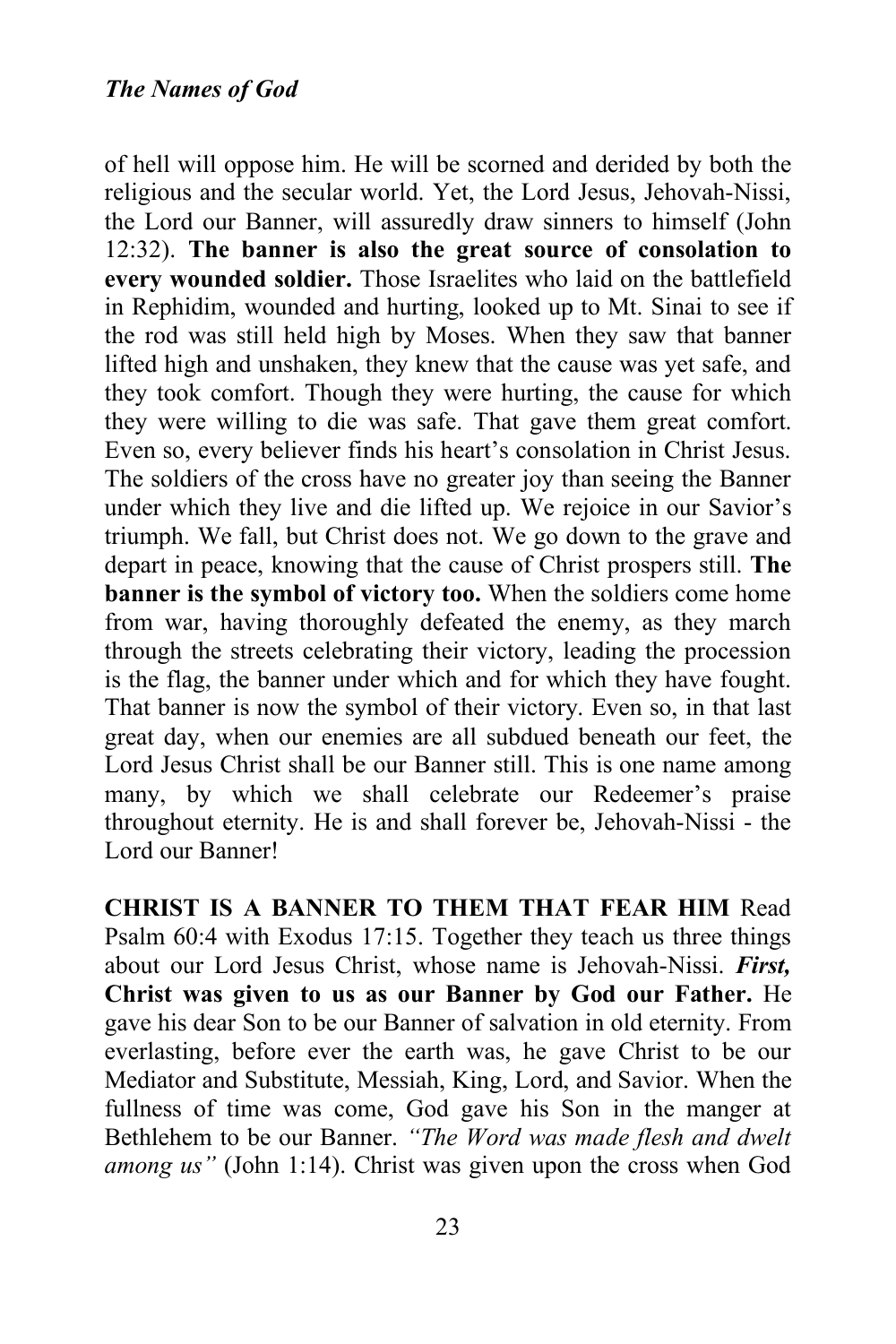our Father gave his dear Son to die in our place upon the cursed tree, *"the Just for the unjust, that he might bring us to God."* Christ is the Banner of grace given by God the Father to his people upon this earth. The Lord Jesus Christ is given to every believer as a Banner of salvation, love, grace, mercy, and eternal life when he believes the gospel (Song 2:4). Christ is the Banner given to every gospel preacher when he is called of God to preach the gospel. All of God's preachers have the same message. They all wave the same Banner. We are sent of God to preach Jesus Christ and him crucified. God has committed this glorious Banner to our care. We dare not lay it down for a moment (I Cor. 1:17-23; 9:16; Gal. 6:14). *Second,*  **Christ is given as a Banner to them that fear God.** He is not given to all men. God has a chosen people to whom he will give his Son, over whom he shall display the Banner of his love. Those people are known in time by the character that is created in them by the grace of God. The character by which they are known is this: They fear God. Only those who fear God are allowed to carry this Banner. Only those who fear God can carry this banner. It is the fear of God in his people that gives them the courage to carry his Banner. The fear of man is cowardly; but the fear of God is the mother of courage and boldness. If you fear God, if you know, worship, and trust the living God, this Banner has been given to you. Wherever you go, take your Banner with you. Never be ashamed of your colors. *Third,* **God has given Christ to us as a Banner to be displayed** *"because of the Truth."* In order to display a banner, you have to take it out of its case and unfold it. I cannot urge you strongly enough to make it your daily business to study the Scriptures. Open the Book of God. It is the case in which Jehovah-Nissi is held. If you would display him to others, you must take the Banner out of the Case yourself. Let nothing keep you from personally studying the Word of God. To display the Banner, it must be lifted up. If we would display the Banner, we must carry it into the world. But, no matter how we lift it up, no matter how diligently we carry it into the world, the Banner will never be displayed to anyone unless there is a wind to blow it. We must ever seek God the Holy Spirit, by prayer and supplication, that he may, like a heavenly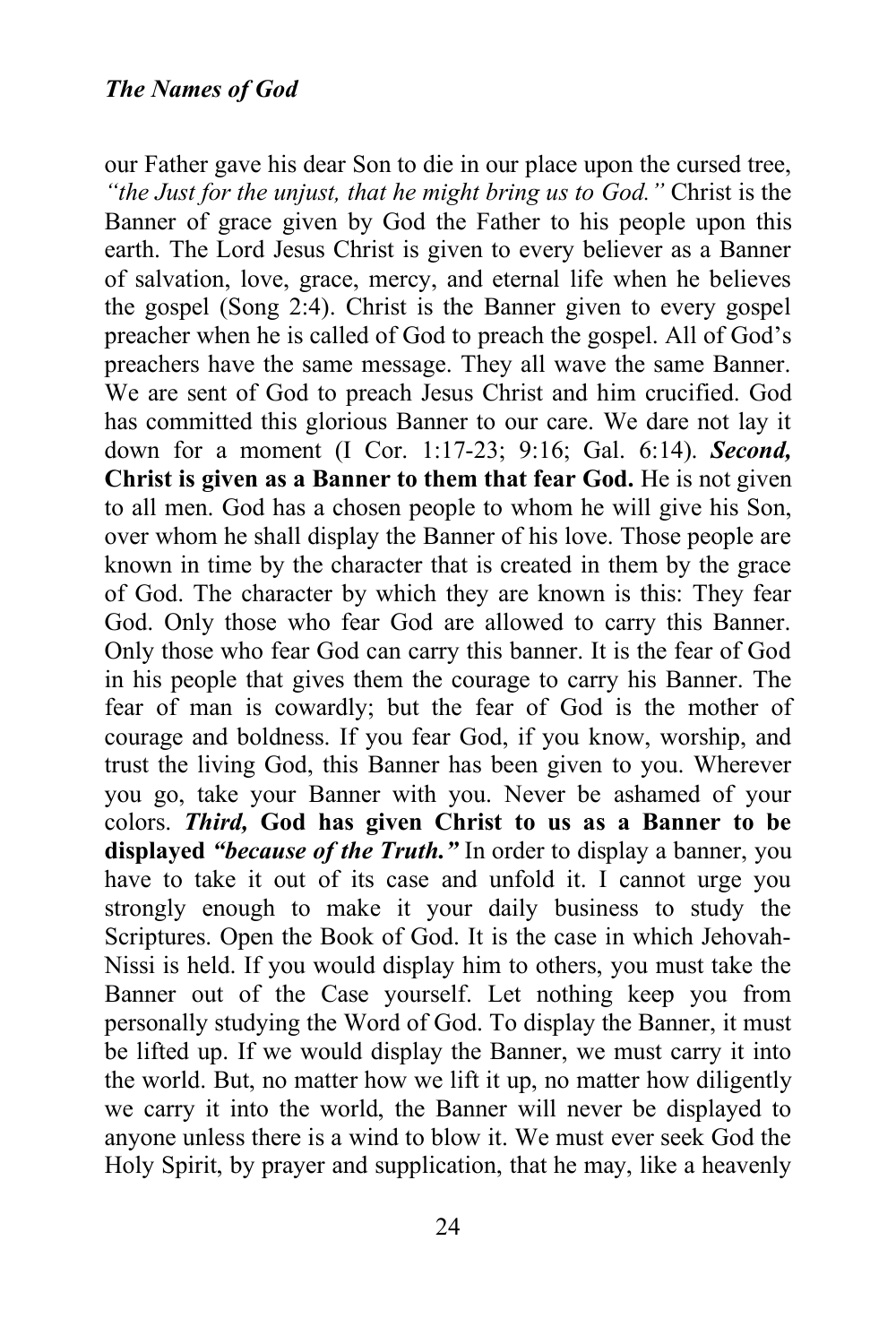wind blow across the people before whom we lift up Christ our Banner. If he will but blow with life giving power, men and women will see and rally round Jehovah-Nissi - the Lord our Banner.

**WHY IS CHRIST GIVEN TO BE OUR BANNER?**  Isaiah gave a word of prophecy concerning the coming of our Lord Jesus Christ. *"In that day there shall be a root of Jesse, which shall stand for an ensign* (A Standard-Bearer or A Banner) *of the people; to it shall the gathering of the Gentiles seek: and his rest shall be glorious"* (Isa. 11:10). Christ Jesus has been given for a Banner for this purpose, that God's elect scattered throughout the world might be gathered unto him (see verse 12 and Gen. 49:10). **We are to lift high Jehovah-Nissi, Christ our Banner, and call upon sinners to come to him,**. as sheep to the shepherd (John 10::28; Song 1:7-8), as doves to their window (Isa. 40:8; Ps. 116:7), as children to their father (I John 1:1-3), and as chicks to the hen (Matt. 23:37). All who come to Christ in true repentance and faith shall find rest in him. And his rest will be glorious. We also have this word of assurance: **There is a day coming in which all the hosts of God's elect shall be gathered unto him (II Thess. 2:1).** When Isaiah said, *"his rest shall be glorious,"* it could be translated, "His rest shall be glory." Believers find rest in Christ in this world from all their fears; and there is a rest yet to come in glory beyond our highest imagination (Heb. 4:9). Ever fix your eyes upon Jehovah-Nissi - the Lord our Banner. Set your heart upon Christ your Banner. Be courageous. Carry your Banner with you wherever you go. And live in this confidence: **JEHOVAH-NISSI - THE LORD OUR BANNER, shall be our Banner forever.** Always stay close to him (Ps. 20:5).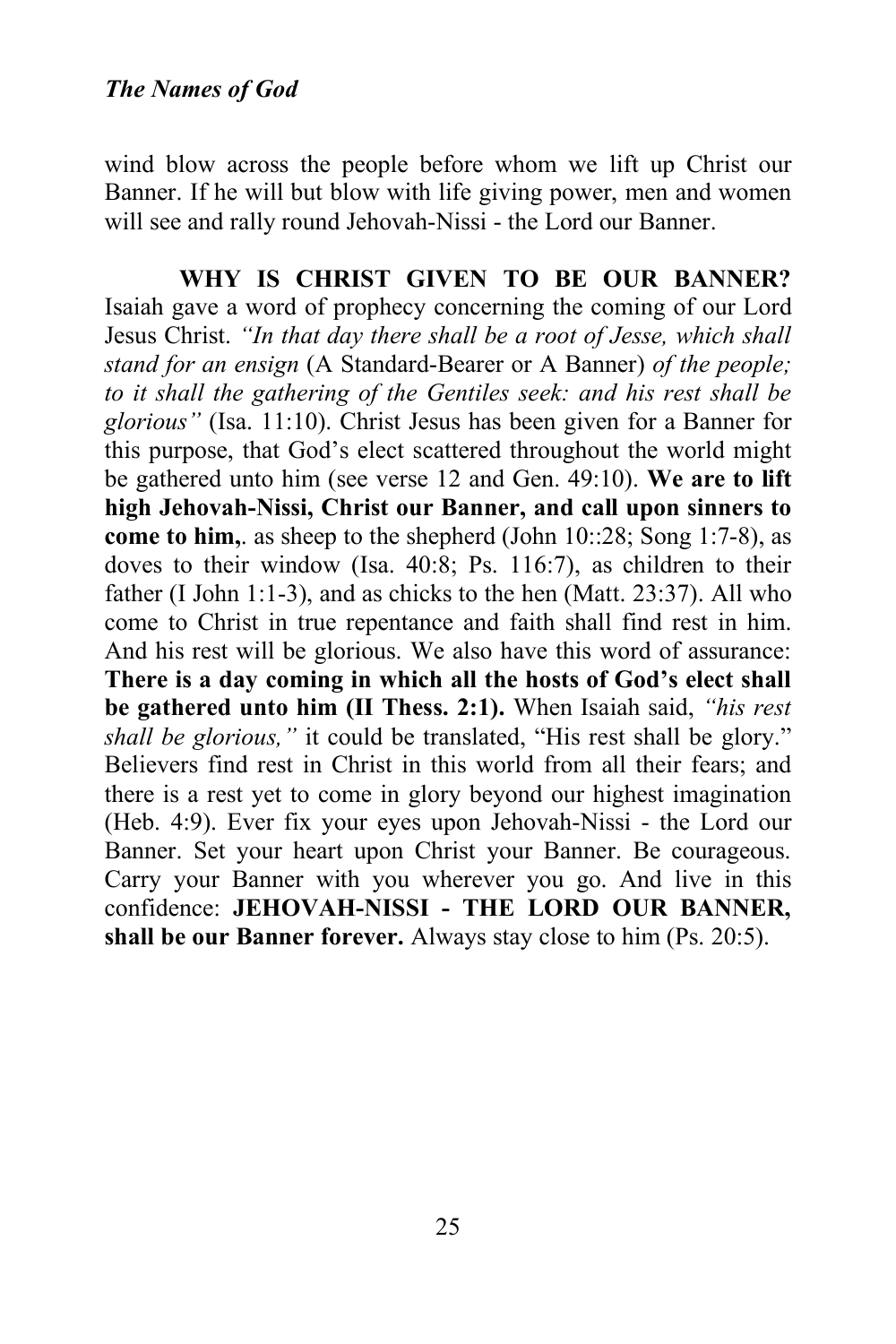#### 5

# **Jehovah-Shalom: The Lord Our Peace** *Judges 6:22-24*

*"And when Gideon perceived that he was an angel of the LORD, Gideon said, Alas, O Lord GOD! for because I have seen an angel of the LORD face to face. And the LORD said unto him, Peace be unto thee; fear not: thou shalt not die. Then Gideon built an altar there unto the LORD, and called it Jehovahshalom: unto this day it is yet in Ophrah of the Abiezrites."* 

Would you like to have peace? I mean real peace, peace in you heart and soul, peace of mind and peace of conscience. What would you give to have peace with God, to know that God has no quarrel with you? Would you like to be able to go to bed at night and sleep in peace, without anxiety and fear? Blessed is the man who is at peace with God!

How would you like to have peace in this world of strife? What would you give to have a happy, peaceful home, a home without strife, envy, jealousy, and fighting? Blessed is that man whose home is a castle of peace!

What about personal, inward peace? Would you like to have a peaceful, restful heart? Would you be interested in having the secret to a life of peace? Blessed is the man who lives in peace, who has a quiet, peaceful heart, even in the midst of trouble, trial, and heartache! If your heart is at peace, no outward circumstance can greatly disturb you. If your heart is peaceful, though your life may be turned upside down and pulled inside out, nothing really has power to cast you down. If peace is something you crave, this study will be of interest to you. The name of our God is **Jehovah-Shalom: The Lord Our Peace.**

We find this name ascribed to him in Judges 6. Gideon was a man who longed for peace. Because the children of Israel did evil in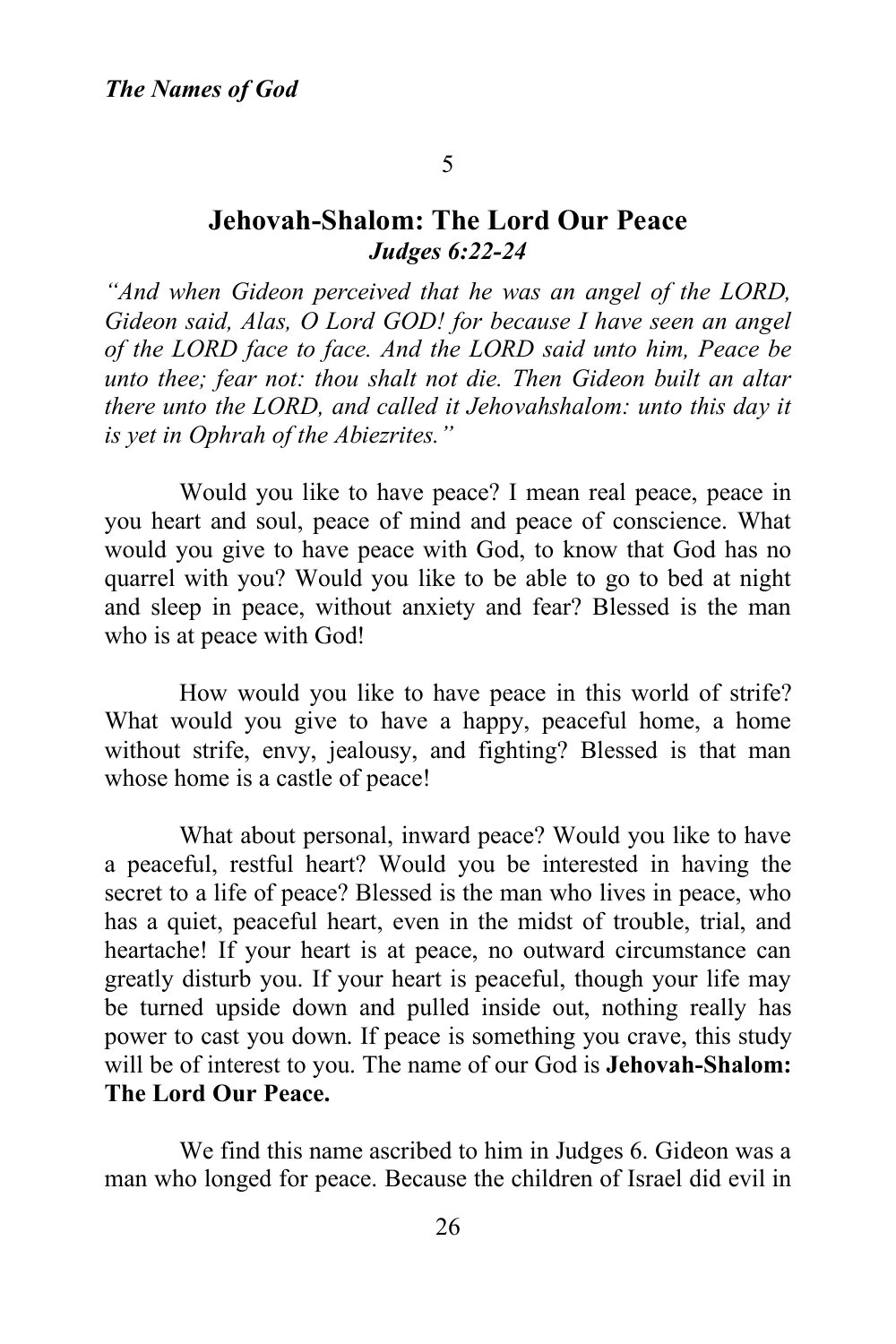the sight of the Lord by worshipping at the altar of Baal, God delivered them into the hands of the Midianites. For seven years, Israel knew nothing but war. Like many of the other Jews, Gideon, the son of Joash, hid in a cave. He planted a small field of wheat by a winepress to hide it from the Midianites. Working his little patch of wheat, hiding in a lonely mountain cave, Gideon longed for peace.

This mighty man of valor knew that the only way of peace was reconciliation to God. He knew that Israel would never have peace until Israel returned to Jehovah, the true and living God. Israel did return. Because of God's gracious chastisement, Israel was impoverished by the Midianites. When they came to their wits' end,*" the children of Israel cried unto the Lord"* (vs. 6). Then the Lord sent a prophet to his afflicted people with the promised of deliverance. God spoke by the prophet, and said, *"I am the Lord your God; fear not"* (vv. 7-10).

While Gideon worked his field one day, meditating upon the words of God's prophet, the angel of the Lord appeared to him and assured him that God was with him and that by his hand God would deliver his people from the Midianites and establish peace in Israel (vv. 12, 14, 16). The Angel who appeared to him was none other than the Lord Jesus Christ himself. This angel of the Lord is the Mediator between God and men by whom peace would be accomplished. Gideon offered a sacrifice and worshipped God. Once God accepted his sacrifice and promised Gideon peace and life, he*" built an altar there unto the Lord, and called it Jehovah-Shalom"* (vv. 22-24). In Ephesians 2:14, the apostle Paul shows us plainly who it is that Gideon worshipped by this name. *"For he* (the Lord Jesus Christ) *is our peace, who hath made both* (Jew and Gentile) *one, and hath broken down the middle wall of partition between us."* Jehovah-Shalom is Jesus Christ, who is our Peace. Christ made peace, proclaimed peace, provided peace, and gives peace. But here is something even greater and more blessed - Christ is our Peace! He's name is Jehovah-Shalom, the Lord our Peace.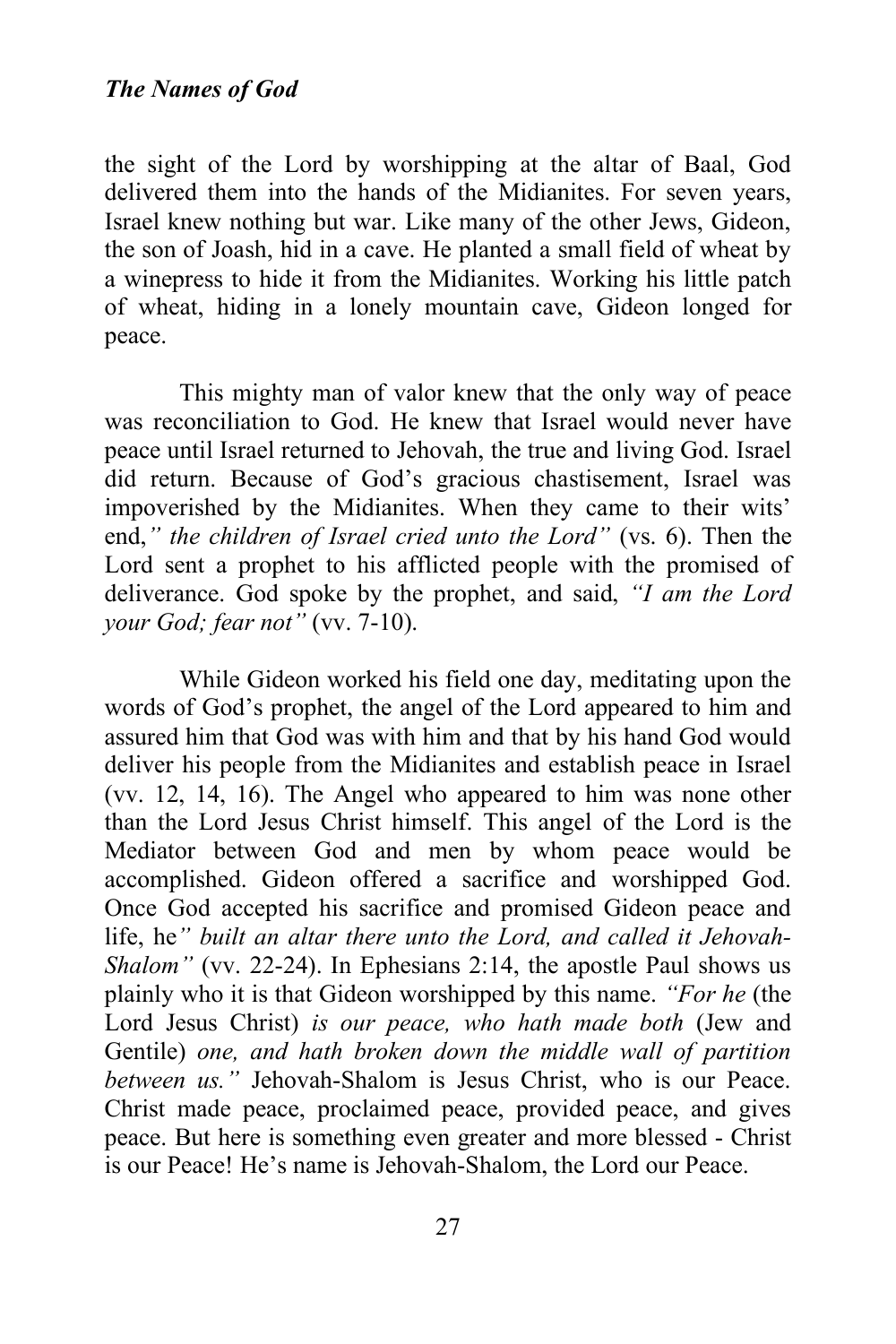**THE LORD JESUS CHRIST IS JEHOVAH-SHALOM, OUR PEACE WITH GOD.** When God first made man in the Garden, there was perfect love, peace, and harmony between God and man. They walked together in the Garden and spoke as friends; but as soon as Adam sinned a quarrel began. Adam, by sin, broke the peace. Ever since that time there has been a quarrel between God and man

This quarrel between God and man is **a mutual quarrel**. God is angry with man; and man is angry with God (Zech. 11:8; Rom. 8:7). It is **a universal quarrel**. All the sons and daughters of Adam, without exception, are born as children of wrath by nature (Eph. 2:3). God is angry with men. Those who tell unregenerate, unbelieving men and women, or even children, that God loves them, make a terrible presumption that is without warrant in Holy Scripture. God is angry with the wicked everyday. God loves righteousness and hates iniquity; and all men, by nature, are iniquity. God only loves sinners in Christ and for Christ's sake. In Christ, God is love. Out of Christ, God is a consuming fire. No one has any basis for thinking that God might love him until he believes on Christ. Our faith in Christ does not cause God to love us. It is the result and evidence of God's love (I John 4:19; Heb. 11:1). However, until faith is exercised, fallen man has no basis for assuming that God loves him. Only the wrath of God abides upon the unbelieving (John 3:36). Furthermore, all men by nature hate God. Man's heart, his understanding, his will, his mind, all are opposed to God. In the very fabric and essence of man's being there is nothing but sin; and sin is nothing but hatred for God. This quarrel between man and God is **a growing quarrel** (Hos. 4:1-2). The increase of sin and rebellion increases the quarrel. On God's part, it is **a righteous quarrel**. Our sins are a debt. We are taught to pray, *"Forgive us our debts."* Because of sin, we are indebted to God and God is indebted to us (Rom. 6:23). We owe him righteousness and satisfaction. He owes us wrath, judgment, and eternal death. Though we cannot pay our debt to God, he will most surely pay his debt to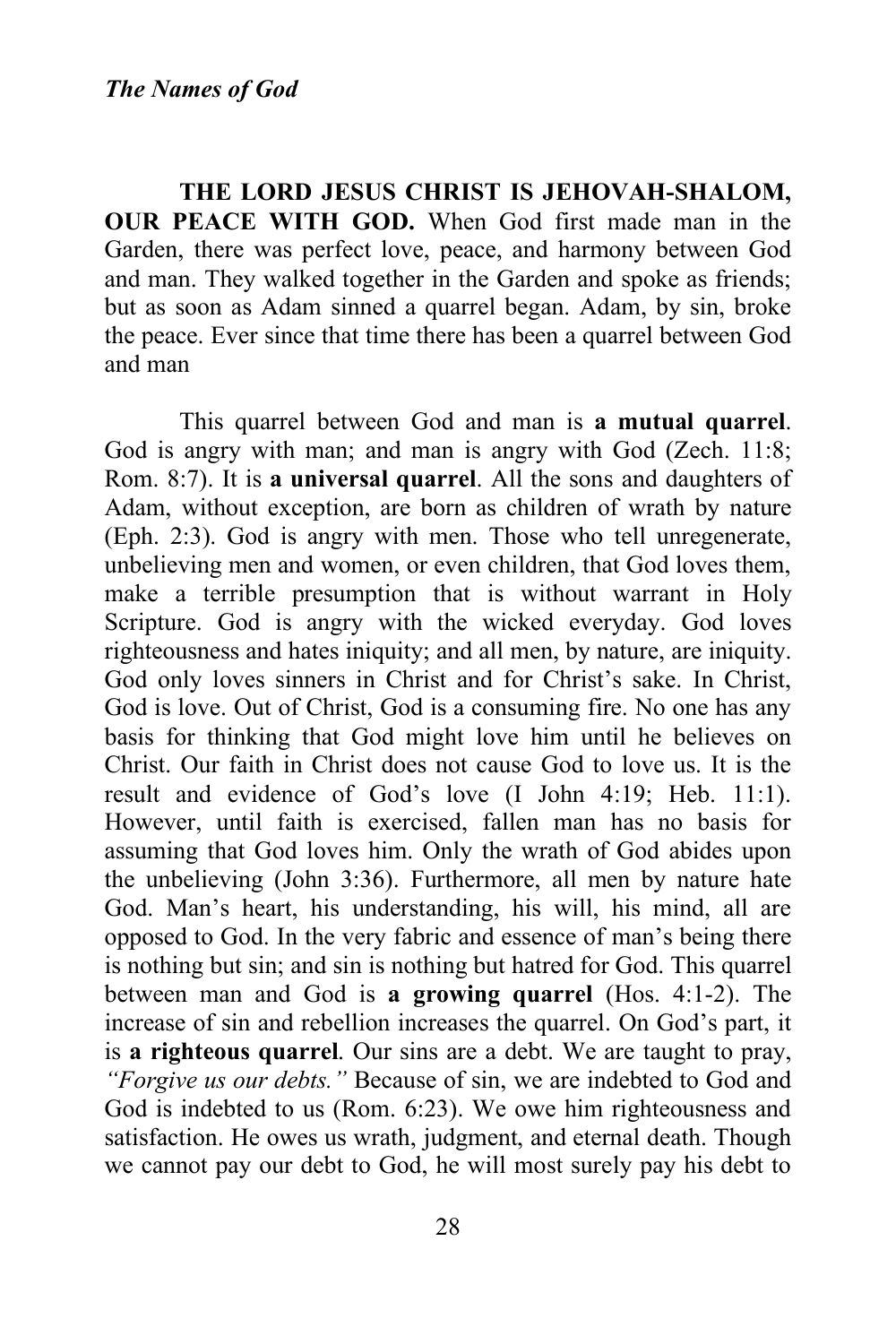us (Deut. 7:10). Our sins are trespasses, as well as debts. The law of God was given as a hedge to keep us in, but we have broken the hedge, transgressed the law, robbed God and encroached upon him. And our sin is treason, high treason against the throne and dignity of almighty God. Sin is an affront to God's majesty and glory. It defies him, despises him, and denies him. Like Pharaoh, every sinner says by his deeds, *"Who is the Lord, that I should obey his voice?"* This quarrel on God's part is a most righteous and just quarrel; but on man's part it is an unrighteous and unreasonable quarrel. God has done nothing to deserve our enmity (Jer 2:4-5; John 10:32). If the quarrel is not taken up and settled now, it will be **an everlasting quarrel**. Death puts an end to all other feuds, but not this one. Death only brings the sinner into a state of everlasting misery and torment. In hell, sinners will forever hate, curse, and blaspheme God. God will forever hate, punish, and torment his enemies.

The Son of God, the Lord Jesus Christ, has taken up the quarrel on behalf of his people, and settled it. He is our Mediator. He is our Daysman (I Tim. 2:5; Job 9:33). He is the Arbitrator by whom all differences between God and man are settled. How? How does Christ put an end to the quarrel and make peace with God for us?

**In order to make peace for us, Christ had to deal with God as our Mediator and Substitute.** If he would be Jehovah-Shalom: the Lord our Peace, Christ had to make atonement for our sins, pacify the offended justice of God, and fulfill the law of God in our place. Christ Jesus stood as Jehovah-Shalom in the Covenant of Grace from old eternity (Job 33:23-24). He lived in this world as our Representative to bring in everlasting righteousness; and the name of our Representative is Jehovah-Shalom (Rom. 5:19). He died as our Substitute, in our place at Calvary, satisfying Divine Justice, and earned this name - Jehovah-Shalom (II Cor. 5:18-21). Christ still deals with God for us in heaven as our Advocate, through whom we have peace with God (I John 2:1-2).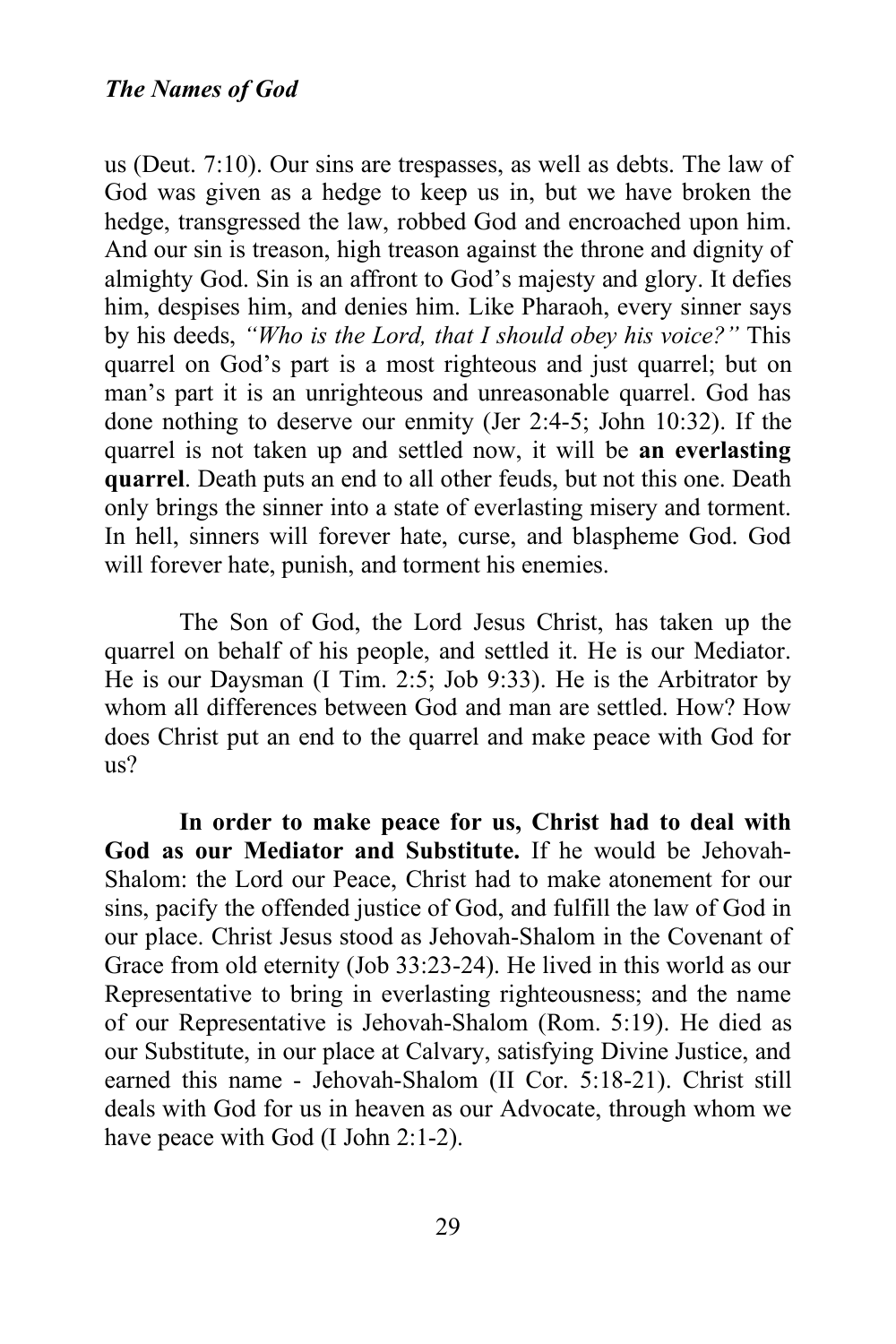**Having satisfied the justice of God by his obedience unto death, Christ deals with each of his elect, graciously removing our inbred enmity against God, breaking down that wall of partition that separates man from God (Col. 1:21).** By the preaching of the gospel, Jehovah-Shalom sends his Spirit to persuade stubborn rebels to be reconciled to God. He persuades us, tenderly and effectually, to lay down our arms of rebellion and be friends with the Almighty. Our sins stood like a huge wall separating us from God (Isa. 59:2). Christ put them away (Heb. 1:3). God's broken law stood like a thick veil between him and his people. Christ rent the veil in two by his obedience unto death and opened the way for God and man to be united (Heb. 10:19-22). Our corrupt nature barred us from fellowship with the holy God (John 3:5-7). In regeneration Christ, by his Holy Spirit, has given us a new nature (II Pet. 1:4).

**THE LORD JESUS CHRIST IS JEHOVAH-SHALOM, OUR PEACE WITH ONE ANOTHER, TOO.** When men and women are at peace with God, they are at peace with one another. Where the Prince of Peace reigns, there is peace. Where Jehovah-Shalom is known and worshipped, peace reigns. In the home that is under the rule of Christ peace reigns. In the local Church that is governed by Christ there is peace (John 14:27). Christ breaks down the walls of partition that separate men from one another (Col. 3:11). Jehovah-Shalom begets love in the hearts of his people, and love begets peace. Ever pray for and promote the *"peace of Jerusalem"* (Eph. 4:1-3). The Church of God is his Jerusalem, the City of Peace. Our charter is the gospel of peace. Our Ruler is the Prince of Peace. Our Defense is the Spirit of Peace.

**THE LORD JESUS CHRIST, JEHOVAH-SHALOM, IS OUR PEACE WITHIN AS WELL.** When all is well between me and my God, I have peace, an inward, sedate, composed, cheerful heart at all times, in all circumstances, under all conditions (Isa. 26:3). What is the source of this blessed, inward peace? Jehovah-Shalom. We enjoy peace from God in exact proportion to our faith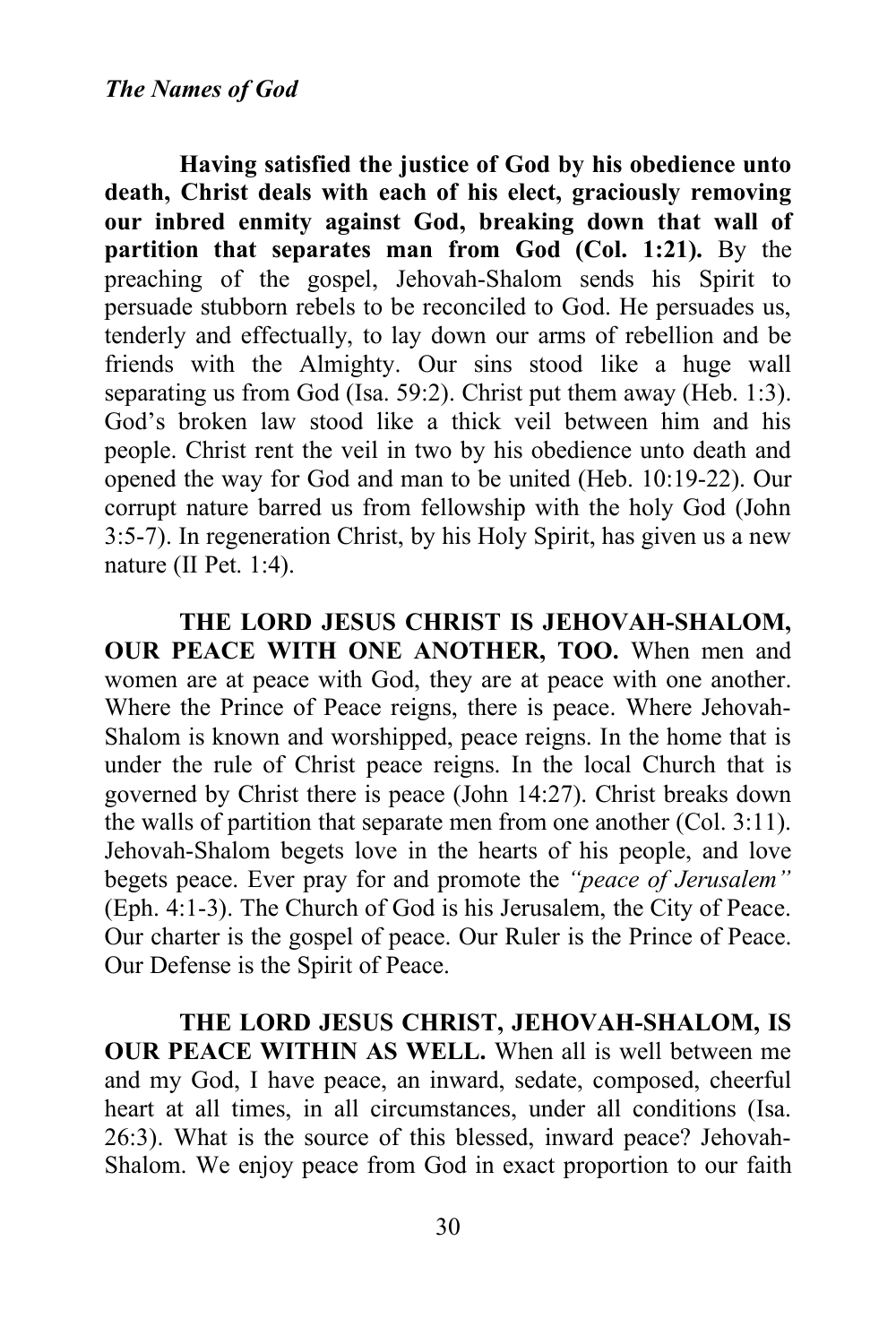in and understanding of his glorious sovereignty (Ps. 115:3), the efficacy of Christ's blood and righteousness as our Substitute (Heb. 9:12), the wisdom and goodness of his adorable providence (Rom. 8:28), and the certainty and fullness of his boundless promises (II Cor. 1:20). If we would have peace, we must go to him for it (Matt. 11:28-29, Phil. 4:4-13). He alone is able to give true peace whose name is **Jehovah-Shalom: The Lord Our Peace!**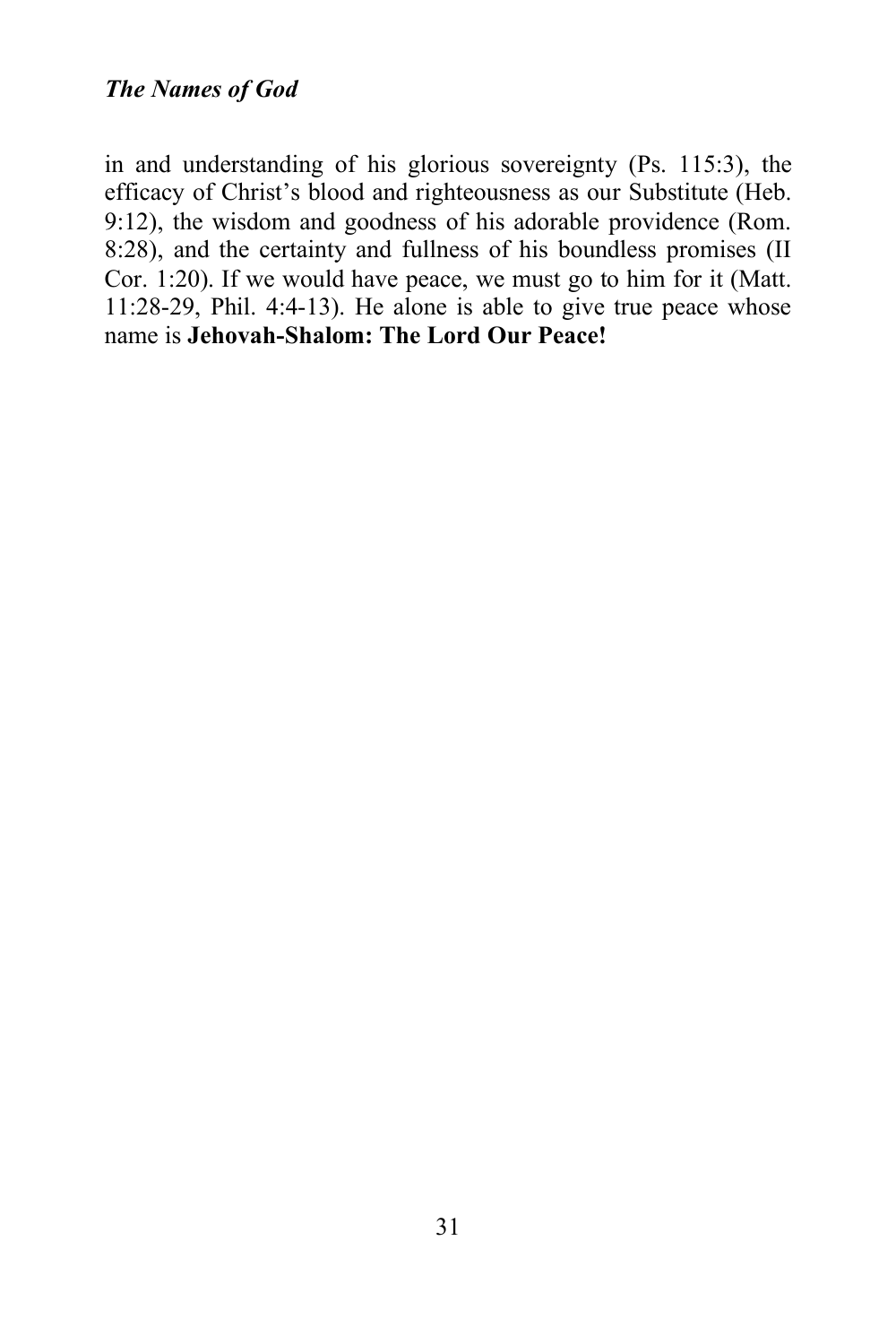#### **6**

## **Jehovah-Ra-ah: The Lord My Shepherd** *Psalm 23:1-6*

*"The LORD is my shepherd; I shall not want. He maketh me to lie down in green pastures: he leadeth me beside the still waters. He restoreth my soul: he leadeth me in the paths of righteousness for his name's sake. Yea, though I walk through the valley of the shadow of death, I will fear no evil: for thou art with me; thy rod and thy staff they comfort me. Thou preparest a table before me in the presence of mine enemies: thou anointest my head with oil; my cup runneth over. {anointest: Heb. makest fat} Surely goodness and mercy shall follow me all the days of my life: and I will dwell in the house of the LORD for ever."*

In Psalm 23 David gives us another name for our God and Savior. It is **Jehovah-Ra-ah: The Lord my Shepherd**. Throughout the Word of God, the Lord Jesus Christ, the Son of God, our Savior, is revealed to us as a shepherd. Blessed is that man or woman who can, with a heart of true faith, say, "The Lord is my Shepherd." In Genesis 49:24, it was promised that *"the Shepherd, the stone of Israel,"* would come from *"the mighty God of Jacob."* Indeed, our Shepherd is the mighty God of Jacob. The prophet Isaiah (Isa. 40:11), revealed what Christ would do for his sheep, when he revealed himself as our Shepherd. *"He shall feed his flock like a shepherd; he shall gather the lambs with his arm, and carry them in his bosom, and shall gently lead those that are with young."* In Ezekiel 34:23, God promised that in this gospel age he would gather his elect from the four corners of the earth, both Jews and Gentiles, under one great Shepherd. *"I will set up one Shepherd over them, and he shall feed them, even my servant David; he shall feed them, and he shall be their Shepherd."* In chapter 37, verse 24, the prophet tells us plainly that God's elect *"all shall have one Shepherd."* Then, in Zechariah 13:7, we have a plain prophecy of Christ's death, the good Shepherd laying down his life for his sheep. God himself cries out, *"Awake, O sword, against my Shepherd, and*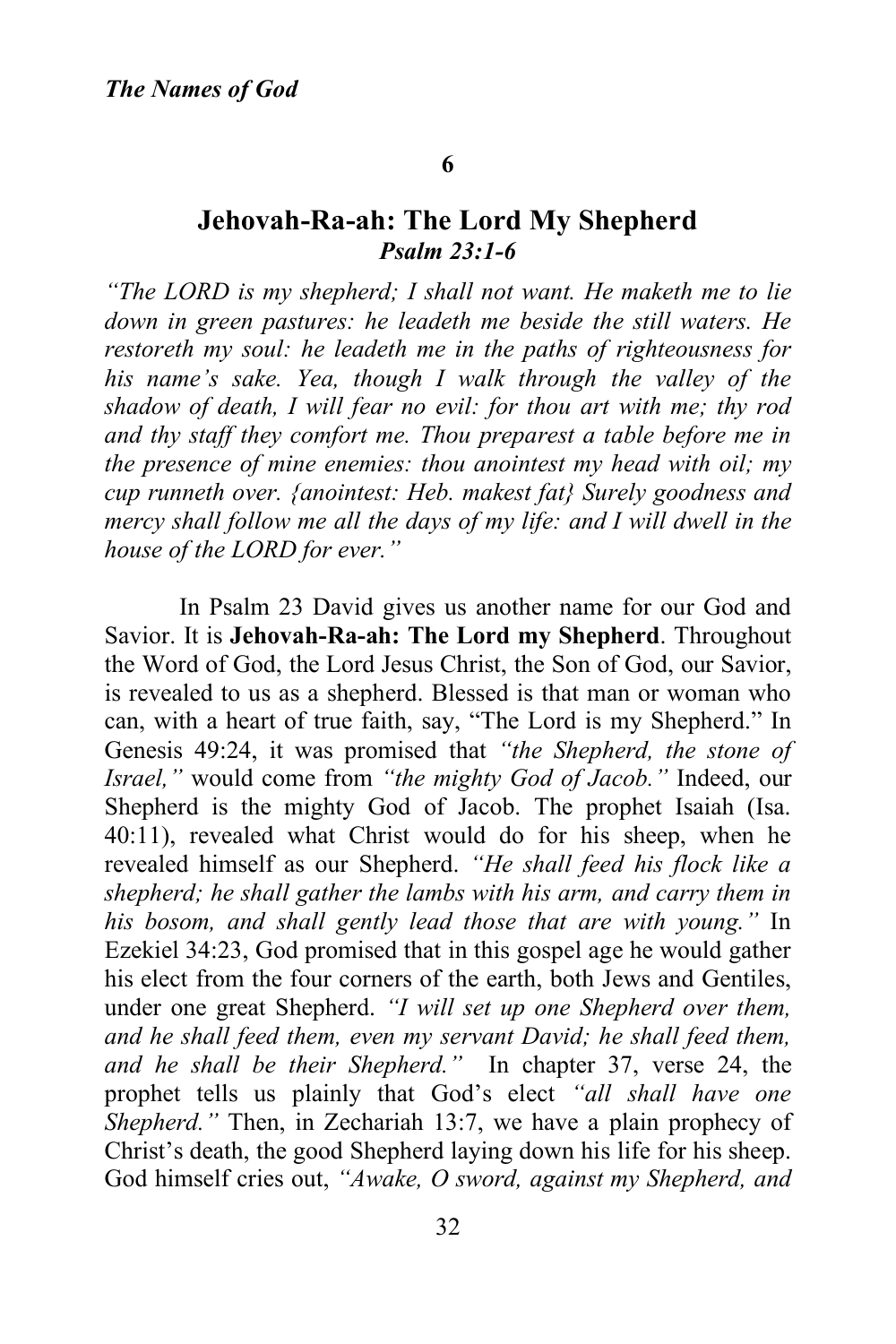*against the man that is my fellow! Smite the Shepherd and the sheep shall be scattered; and I will turn mine hand upon the little ones."*  In John 10 our Lord Jesus Christ describes himself as our Shepherd. *"I am the good Shepherd; the good Shepherd giveth his life for the sheep"* (v. 11). *"I am the good Shepherd, and know my sheep, and am known of mine"* (v. 14). The apostle Paul describes Christ as *"Our Lord Jesus, that great Shepherd of the sheep,"* and calls His blood *"the blood of the everlasting covenant"* (Heb. 13:20). The apostle Peter says, *"Ye were as sheep going astray; but are now returned unto the Shepherd and Bishop of your souls"* (I Pet. 2:25). And he assures us that *"when the chief Shepherd shall appear, ye shall receive a crown of glory that fadeth not away"* (I Pet. 5:4).

This is our Savior's name: Jehovah-Ra-ah: The Lord my Shepherd. The Lord Jesus Christ was called and appointed by his Father to be our Shepherd in the covenant of grace, before the world began. And by an act of great, condescending grace and infinite love, he freely, voluntarily agreed to be our Shepherd. Thus, from old eternity, Christ assumed all responsibility for the redemption, salvation, and eternal welfare of God's elect, his sheep (John 10:14- 18). And he is abundantly qualified to be our Shepherd. He is the omniscient God. He knows all his sheep, all our maladies, and all our needs. He knows where his sheep are, what their case is, and what must be done for them. Christ, our Shepherd, is omnipotent. He is the almighty God. He has all power in heaven and earth. He can do all things for us. None of his sheep are in danger. This Shepherd can and will provide for his sheep, protect his sheep, defend his sheep and save his sheep. In him are hidden all the treasures of wisdom and knowledge. He will guide and direct his sheep in the best path and bring them all at last to the heavenly fold. Oh, may God the Holy Spirit teach us to trust our Savior as Jehovah-Ra-ah: The Lord our Shepherd. If Christ is Jehovah-Ra-ah: The Lord my Shepherd, I have nothing to fear, and everything to give me comfort, hope, peace, and joy.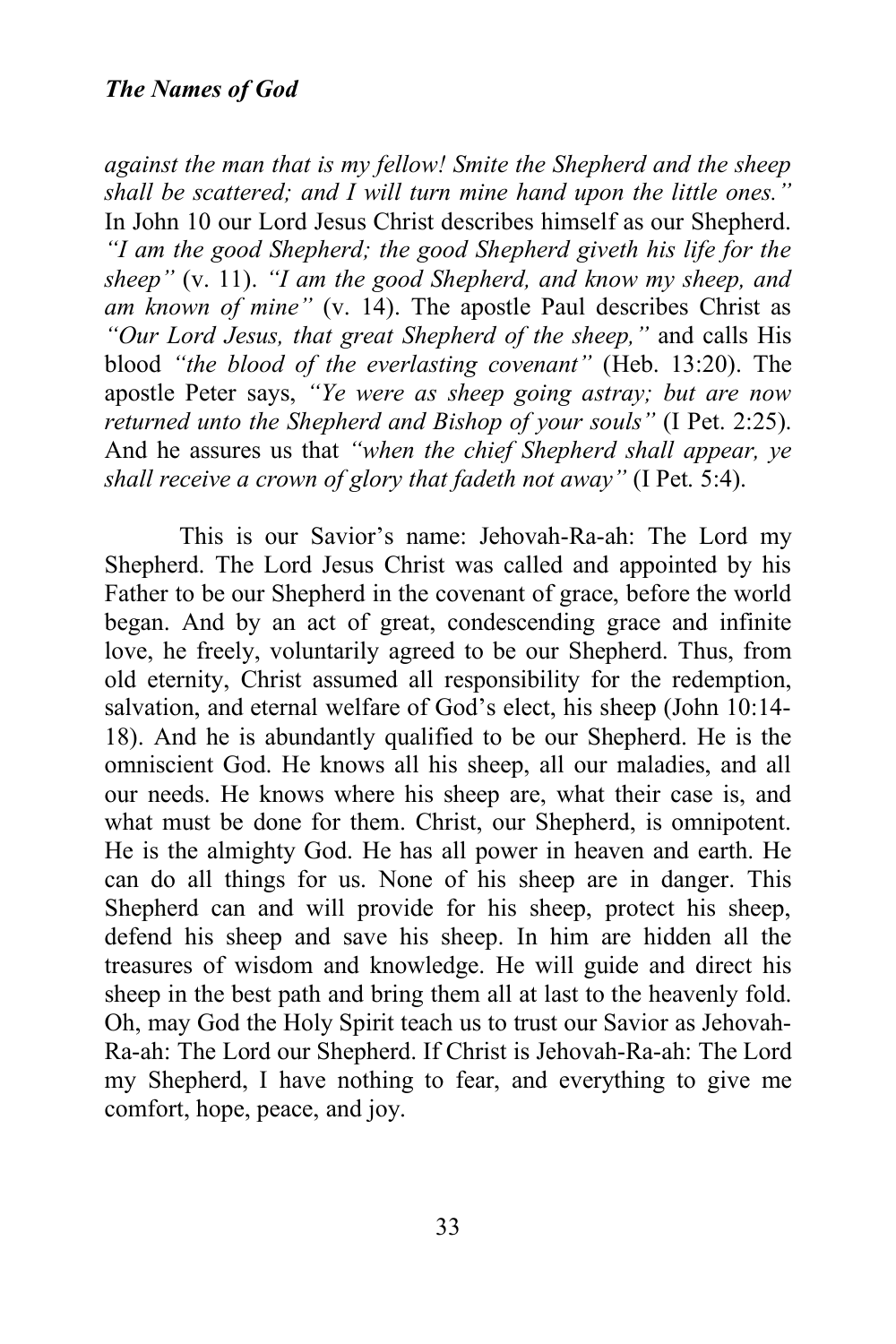In Psalm 23, David declares a blessed fact which he perceived and rejoiced in by faith. He says, *"The Lord is my Shepherd!"* As his heart meditated upon this blessed fact, he began to realize the blessings that would surely flow to him because the Lord, Jehovah, the one true and living God, was and is his Shepherd. We will look at these six verses line by line.

**"THE LORD IS MY SHEPHERD."** What a word of faith! David does not say, "The Lord is our Shepherd." He says, *"The Lord is my Shepherd!"* He does not say, "The Lord was," or "The Lord shall be," but "The Lord is my Shepherd." He does not say, "I hope," or "I think." David speaks with confidence and assurance, saying, *"The Lord is my Shepherd."* He knew that the Lord was his Shepherd for one reason: He trusted the Lord as his Shepherd. He acknowledged his entire dependence upon Christ as sheep upon their Shepherd. And trusting Christ as his Shepherd, David could not doubt his interest in his Shepherd. It is one thing for the Shepherd to say "This is my sheep." But it is another thing for the sheep to say, "This is my shepherd." When David says, *"The Lord is my Shepherd,*" he is expressing his faith in, affection for, and joy because of Christ. If you trust him, Christ is your Shepherd too**.** If the good Shepherd has called you and caused you to hear his voice, if you follow him, that is to say, if you trust him, you are one of his sheep, and he is your Shepherd (John 10:1-5, 26-28; I John 5:1).

If the Lord is my Shepherd, I belong to him. I am his property. He owns me. And the fact that I belong to the Son of God gives me utmost confidence and security and inspires my heart to daily consecrate myself to him. I have been chosen of God and given to Christ as one of his elect sheep from the foundation of the world (John 6:37-40). The Shepherd is responsible for this sheep. The poor sheep is not responsible for himself. Christ has redeemed me and purchased me with his own blood (John 10:11-14). Christ, my Shepherd, has sought me, found me, and saved me by his grace (Luke 15:3-5). Christ Jesus protects me, keeps me, preserves me and promises that I shall never perish (John 10:27-30). The Lord, who is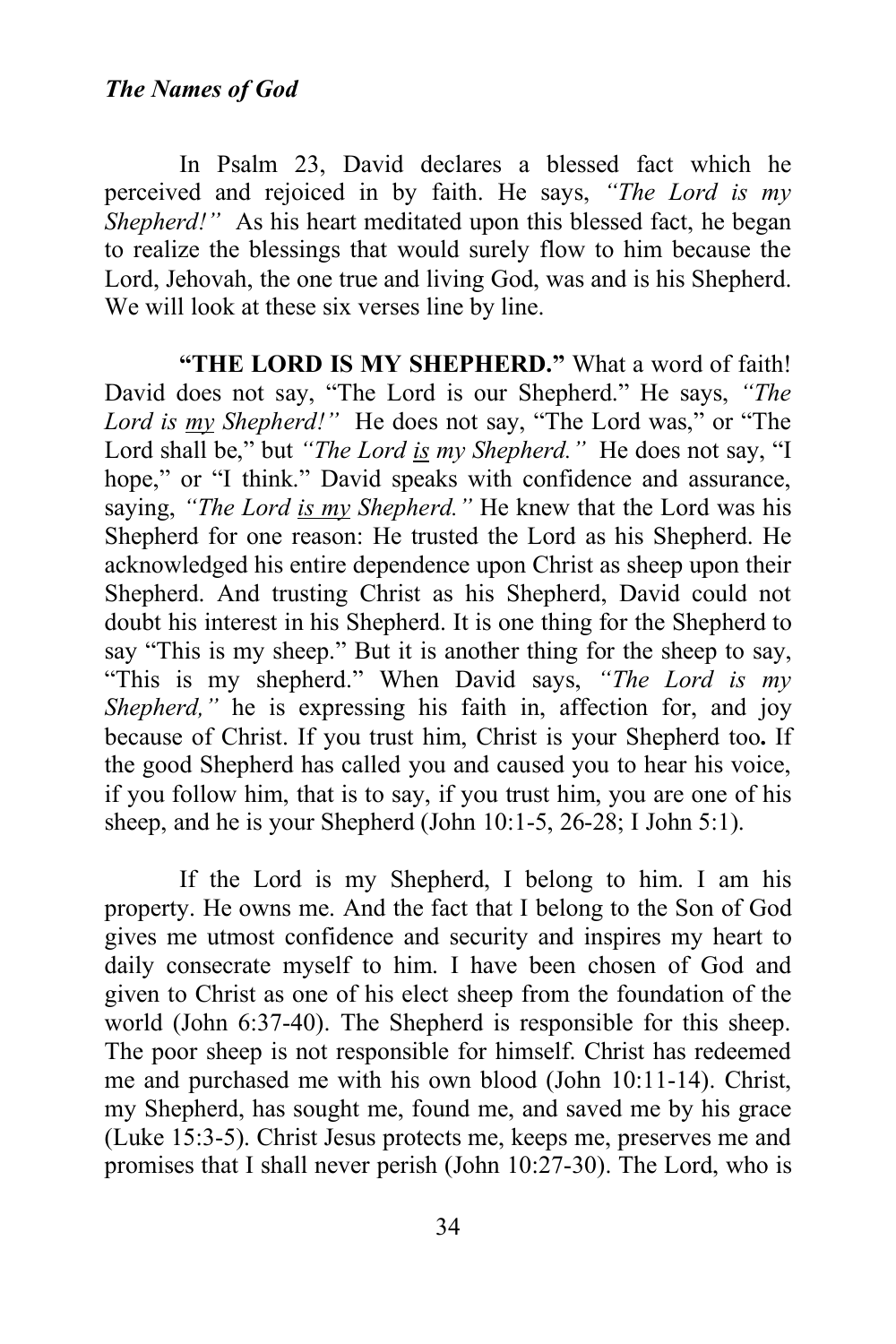my Shepherd, will bring me safe to heaven at last (Luke 15:6-7). When I die, my Shepherd will carry me home with joy. At the appointed hour, my Shepherd will appear and raise my body to glory (I Pet. 5:4). And what he does for me he will do for all his sheep (John 10:16).

Do you see the meaning of these words? *"The Lord is my Shepherd!"* Our Savior's name is Jehovah-Ra-ah! Meditate upon this blessed fact. What may faith deduce from it? David tells us.

Because the lord is my shepherd**,** *"I SHALL NOT WANT."*  Faith must draw this conclusion. If the Lord is my Shepherd, I shall not want anything, for having him, I have everything (I Cor. 3:21- 23). I shall not want any temporal good thing. None of Christ's sheep lack anything in this world that is good, needful, and useful for them (Ps. 37:25; Matt. 4:31-34). Sheep do not feed, clothe, and protect themselves. They are fed, clothed, and protected by their Shepherd. More importantly, I shall not want any spiritual good thing (Eph. 1:3; Col. 2:9-10). Christ is the One in whom all fullness dwells; and we have all our needs supplied from him. Our souls shall never want for spiritual food, for by him we go in and out and find pasture (John 10:9). He is the Bread of Life. In him we have bread enough and to spare. He is the Fountain of Living Water. Those who drink at this Fountain never thirst for another. We shall never want for clothing, for he is *"The Lord our Righteousness,"* and we are clothed with the robe of his righteousness (Jer. 23:6). Our hearts shall never want rest, for he is our resting place, our Sabbath, in whom we find rest for our souls (Matt. 11:28-30). **These words could be translated, "I shall not fail," or "I shall not come short."** Then the meaning would be, "Because the Lord is my Shepherd, I shall not fail to attain eternal glory and happiness" (John 10:27-30).

*"HE MAKETH ME TO LIE DOWN IN GREEN PASTURES"* (v.2). These green pastures are all found in the Word of God. Christ graciously, tenderly makes his sheep lie down in the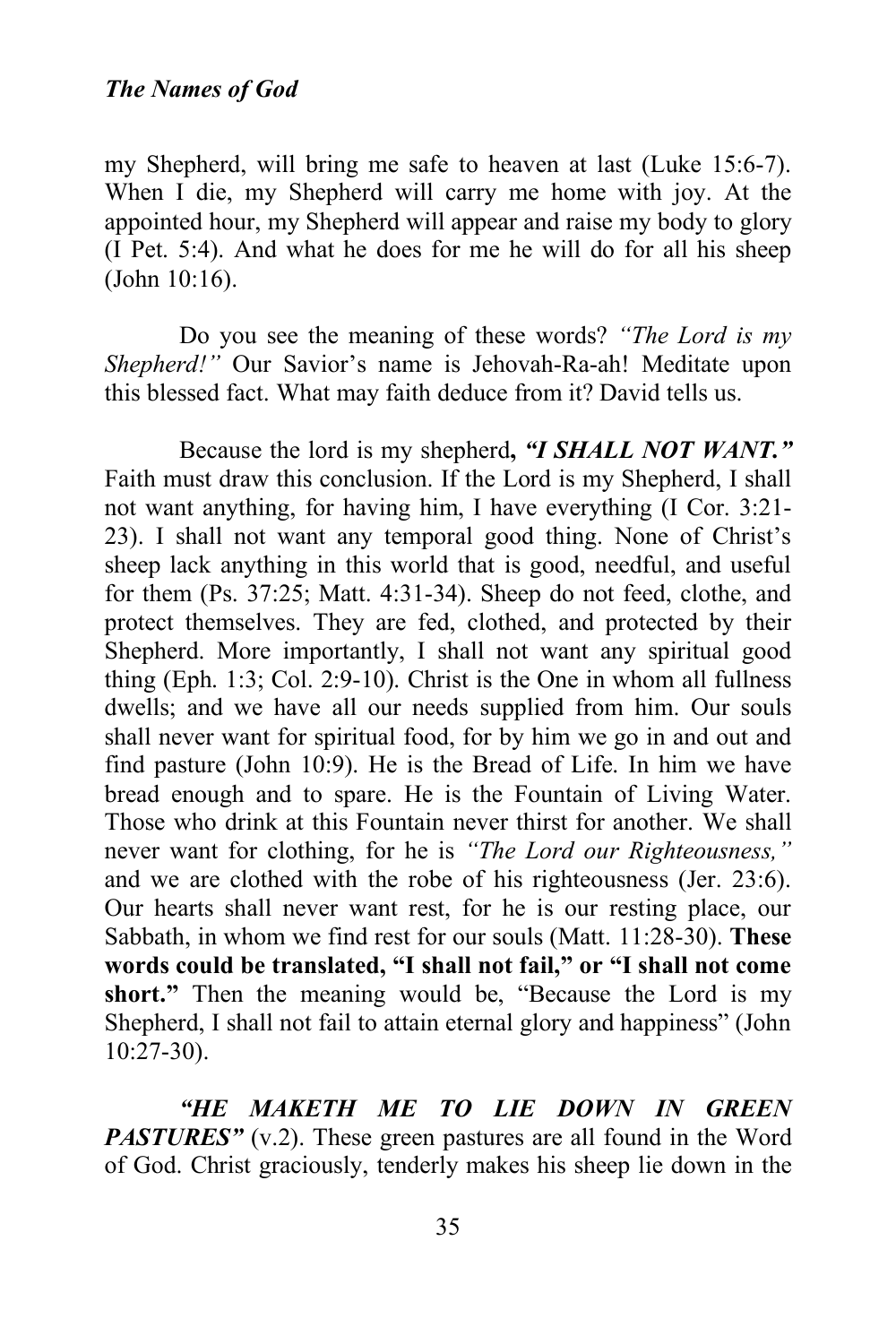green pastures of his Word, where we find rest, safety, satisfaction, and peace (Song 1:7). What are these green pastures? The covenant of grace (II Sam. 23:5), the person and work of Christ, and the blessed doctrines and the ordinances of the gospel.

*"HE LEADETH ME BESIDE THE STILL WATERS"* (v. 2). What a gentle word, *"leadeth!"* Gently, thoughtfully, tenderly, Christ leads his sheep, like Jacob of old, to the soft, deep, quiet waters, as they are able to bear it (Gen. 33:14). The everlasting love of God is like a river, the streams whereof make glad the hearts of his people (Ps. 46:4). Christ himself is the pure river of the Water of Life from which all his sheep drink freely and constantly. Our Shepherd leads his sheep into the pleasant waters of spiritual communion with the eternal God. Jehovah-Ra-ah, the Lord who is our Shepherd, leads all his sheep into the deep, still waters of Holy Scripture and causes them to wade through, drink from, and swim in the refreshing truths of the gospel. All who thirst are invited to come to these waters (Isa. 55:1). In heaven's eternal glory, Christ will still lead his sheep by the fountains of living water, for their everlasting consolation and joy (Rev. 7:15-17).

"HE RESTORETH MY SOUL" (v. 3). How often he has come to us, when we could not go to him, when our souls were downcast, fainting and disconsolate. Day by day, Jehovah, our Shepherd, restores our souls. When we stray, he fetches us back to himself. When we seem to be dying within, he relieves, refreshes, comforts, and revives us with fresh discoveries of His love, the blessed promises of the gospel, the sweet memory of his sacrifice, the loving rod of correction, and the renewing Grace of his Spirit.

*"HE LEADETH ME IN THE PATH OF RIGHTEOUSNESS, FOR HIS NAME'S SAKE"* (v. 3**).** Jehovah-Ra-ah leads all his sheep in the same paths. Sometimes the paths chosen for us seem rough and rugged; but they are his paths. They are paths of righteousness. And they lead us home. These paths of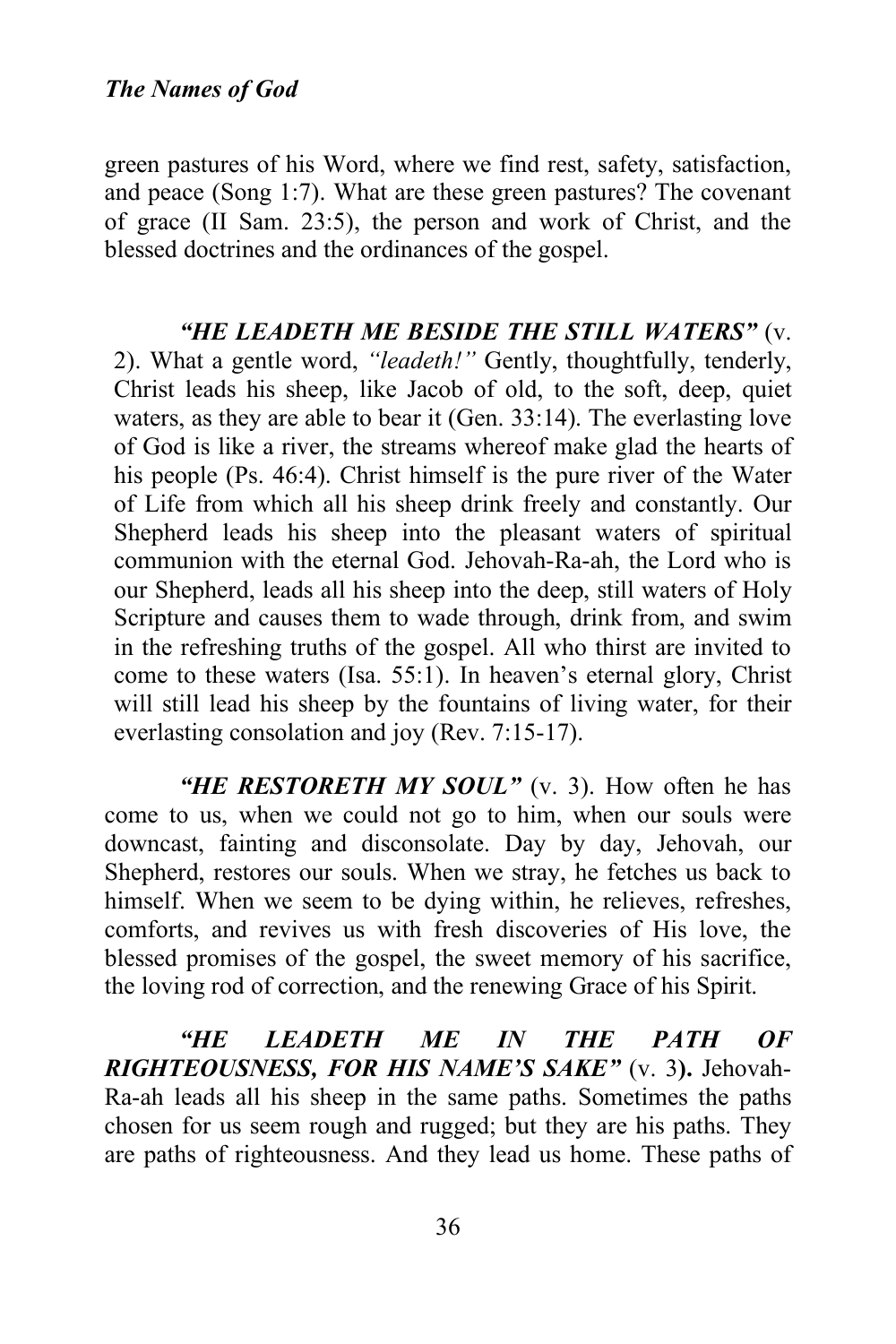righteousness are the paths of faith, self-denial, obedience, and love. Our Shepherd leads us in these paths by his example, his Spirit, and his Word. In commenting on this passage, John Gill said, "Christ leads his (sheep) by faith to walk on in him and in his righteousness, looking through it, and on account of it, for eternal life." He so leads us *"for his name's sake,"* for his own glory and the praise of his grace. *"That no flesh should glory in his presence"* (I Cor. 1:29).

*"YEA, THOUGH I WALK THROUGH THE VALLEY OF THE SHADOW OF DEATH, I WILL FEAR NO EVIL"* (v.4). If Christ leads me in his path, I must, as long as I live in this world, walk through the valley of the shadow of death. Believers in this world must go through much tribulation to enter into the kingdom of God. And those trials and tribulations are the valley of the shadow of death (Ps. 44:18-19; 107:10, 14; Jer. 13:15-17). Though I must walk through this valley of the shadow of death, *"I will fear no evil."* Why? It is Jehovah-Ra-ah, the Lord my Shepherd, who leads me into it and through it. How can I fear, when my Shepherd walks before me? *"I will fear no evil:"* neither satan, the evil one, who walks about as a roaring lion, seeking whom he may devour, nor evil men (Ps. 27:1-4), nor any evil thing (Ps. 46:1-4). There is no reason for one of Christ's sheep to fear. *"For thou are with me"* (Isa. 41:10; 43:1-2). *"Thy rod and thy staff, they comfort me."* The allusion here is to the shepherd's staff, by which he both counts and directs his sheep (Lev. 27:32; Jer. 33:13; Ezek 20:37; Mic. 7:14; Zech. 11:7). His word is a rod of strength. And his promises are a staff of consolation. By these we are sustained and comforted in the midst of all our trial.

The Shepherd's rod has many uses. The crook is used to retrieve straying sheep. The rod is used to direct the sheep. The rod is also used to protect the sheep The rod is also used for numbering the sheep when he brings them into the fold (Ezek. 20:37). Soon we must pass through the last of our trials. We all must go down to the grave; but remember, it is but *"the valley of the shadow of death"*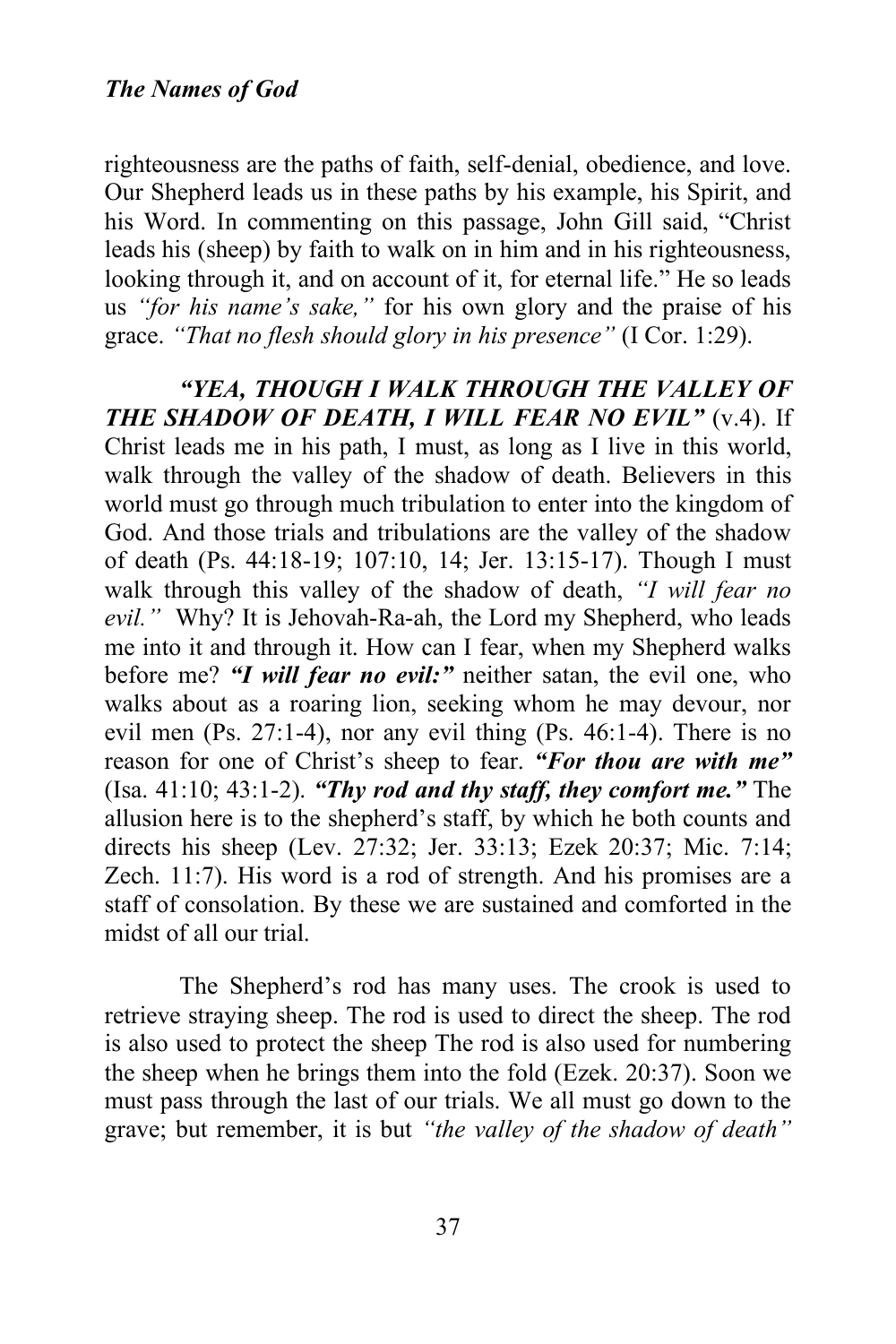for us who are his sheep; and we will pass through it! There is no cause for fear.

*"THOU PREPAREST A TABLE BEFORE ME IN THE PRESENCE OF MINE ENEMIES"* (v. 5). While we live on earth, our Savior takes great care to provide for his own, as we have seen (Ps. 78:19). When he calls us up to glory, all our enemies shall be made aware of his great provision for us, even as the rich man was made aware of God's blessing upon Lazarus (Luke 16:19-31).

*"THOU ANOINTEST MY HEAD WITH OIL"* (v. 5). The allusion here is to the custom in those ancient eastern countries, to anoint the heads of guests with oil at any feast or celebration (Eccl. 9:7-8; Matt. 6:17). David is saying, "Christ pours out the oil of gladness upon all his people. He gives his Holy Spirit to all his own." He is talking about the anointing of the Spirit which all believers have (I John 2:20-27). This anointing seals and preserves us. This anointing teaches us all things. This anointing fills us with comfort and joy.

*"MY CUP RUNNETH OVER"* (v. 5). Realizing that Christ is our Shepherd, realizing something of what he has done, is doing and shall do for us, realizing a little of the fullness of grace he bestows upon us, we must confess, our *"cup runneth over!"* All the blessings of the covenant are ours (Eph. 1:3). All things in time are ours. All the bounty of heaven is ours. Christ is ours. If we are so over abundantly blessed of God, we ought to be very generous people. If our cup runs over, it is so that the overflow may fill the cups of others. If we are so over abundantly blessed of God, we ought always to be filled with contentment.

Because my savior's name is Jehovah-Ra-ah, the lord my shepherd, I must make this conclusion too**--***"SURELY GOODNESS AND MERCY SHALL FOLLOW ME ALL THE DAYS OF MY LIFE"* (V. 6). Goodness pursues God's elect through this world. And goodness follows after them. God's saints bring goodness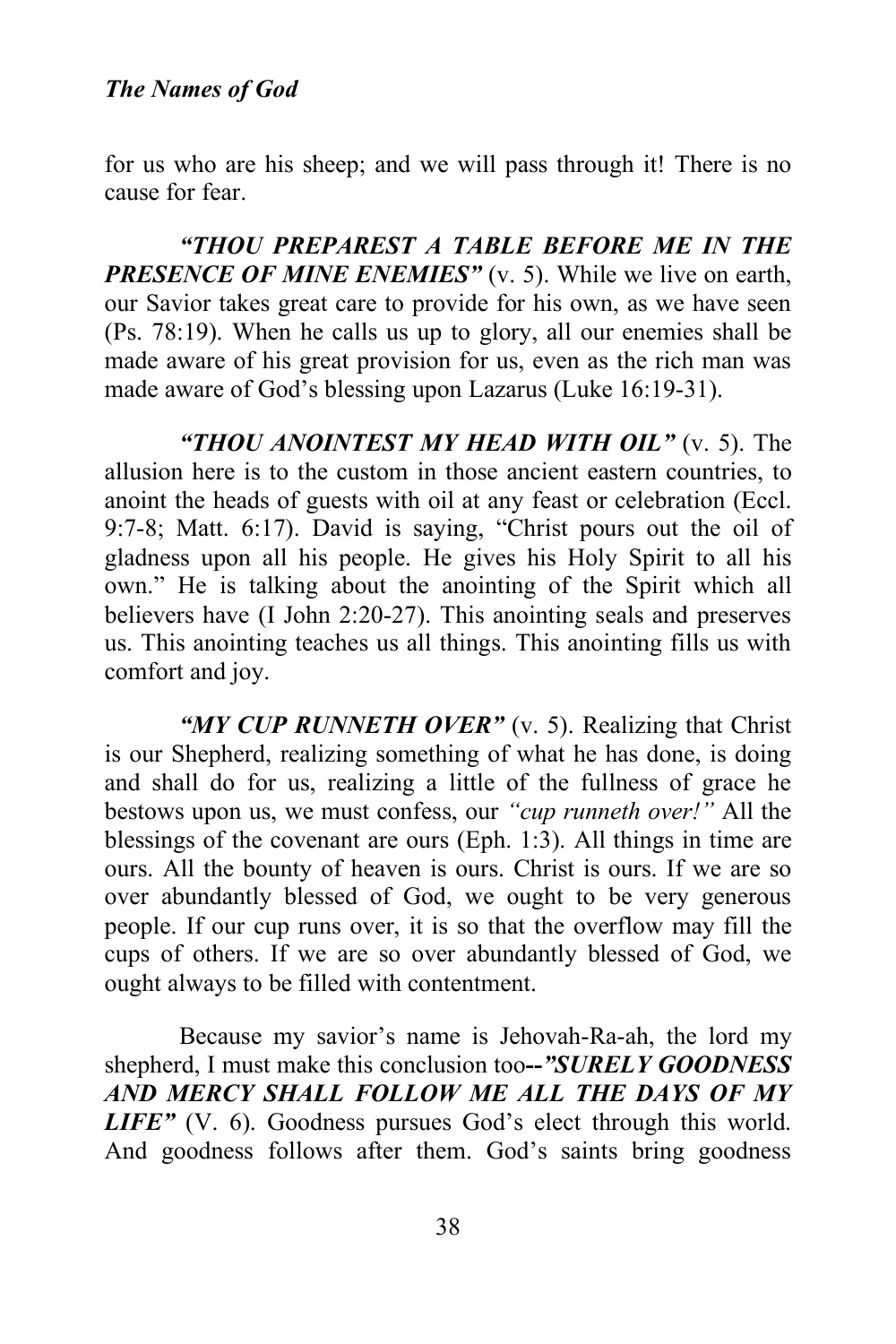wherever they come and leave it wherever they have been. Mercy pursues them and mercy follows after them.

*"AND I SHALL DWELL IN THE HOUSE OF THE LORD FOREVER"* (v. 6). This is may be read as a resolution--"I shall" constantly attend to public worship of my Lord. You can find me in the house of the Lord (John 6:68). That certainly is the believer's determination. But this comes from David as a word of assurance--"I shall" forever abide in the church and temple of God by his grace (Deu 3:12). It is also the confident hope with which he anticipated eternity--"I shall" dwell in that house not made with hands, eternal in the heavens (John 14:1-3).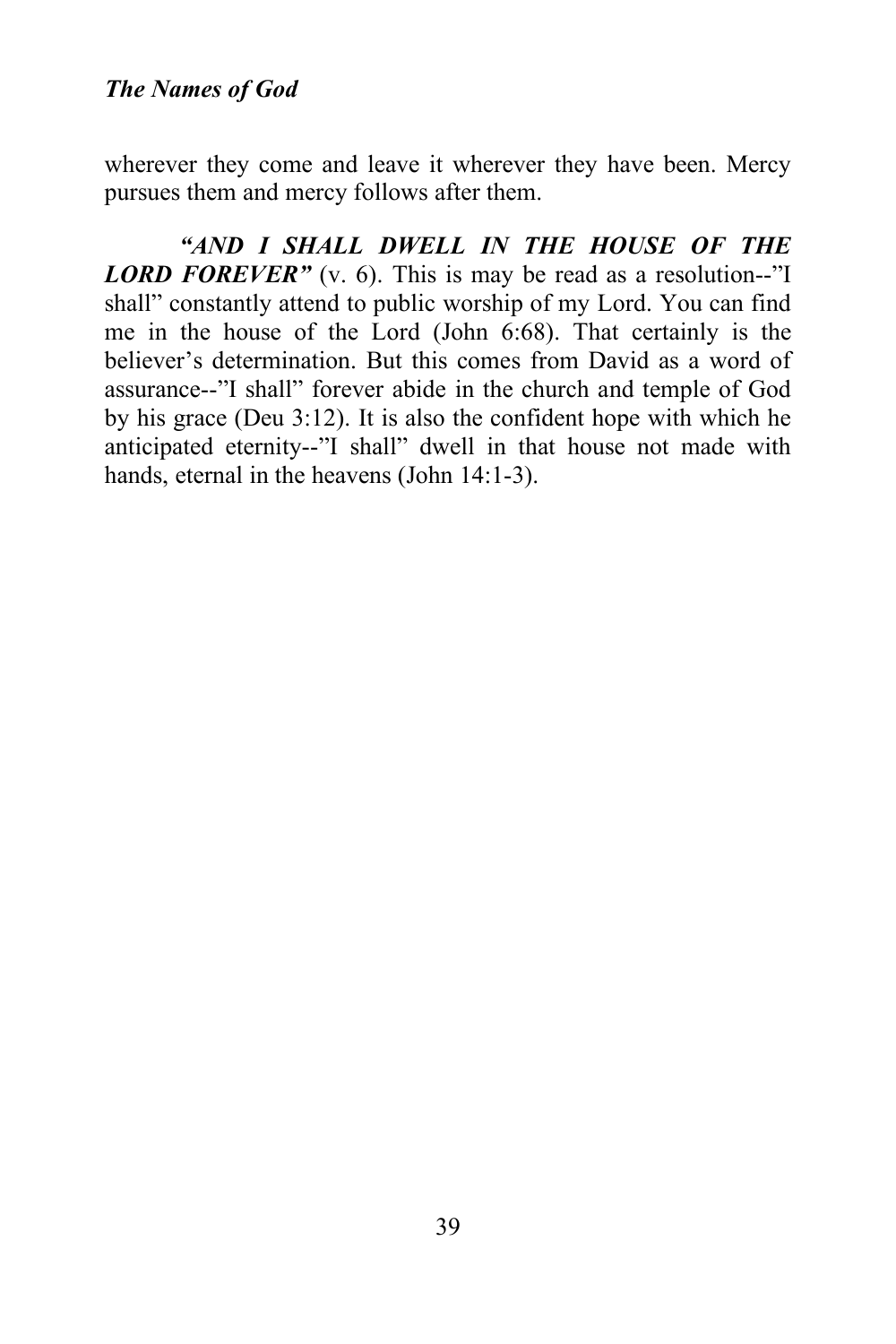#### **7**

# **Jehovah-Tsidkenu: The Lord our Righteousness** *Jeremiah 23:6*

*"In his days Judah shall be saved, and Israel shall dwell safely: and this is his name whereby he shall be called, THE LORD OUR RIGHTEOUSNESS."* 

Among all the names by which our Savior is revealed in Holy Scripture, none is more sweet, comforting, assuring, delightful and precious than that which is found in Jeremiah 23:6. *"In his days Judah shall be saved, and Israel shall dwell safely: and this is the name whereby he shall be called, THE LORD OUR RIGHTEOUSNESS."* **The Lord Jesus Christ alone is the righteousness of his people**. We have no righteousness but Christ. We want no righteousness but Christ. And we will own no righteousness but Christ.

We sustained a very great loss in the matter of righteousness by the sin and fall of our father Adam. By Adam's transgression, we suffered the loss of a righteous nature and the loss of all legal righteousness in the sight of God. Man sinned. He was therefore no longer innocent of the transgression. Man did not keep the commandment of God. He was therefore guilty of the sin of omission. In that which he *committed* and in that which he *omitted,* man's original character of uprightness was completely ruined.

Our Lord Jesus Christ came into this world to undo the mischief of the fall and restore that which he took not away. Christ, by his sin-atoning death, has completely removed from his people all sin and all the consequences of sin, in so far as the law and justice of God are concerned (Heb. 1:3). By his one great sacrifice for sin, he has satisfied the penalty of the law against sin in his flesh. He, his own self, bare our sins in his own body on the tree. He died the Just for the unjust to put away our sins. By the sacrifice of himself, the sins of God's elect have been forever put away. Because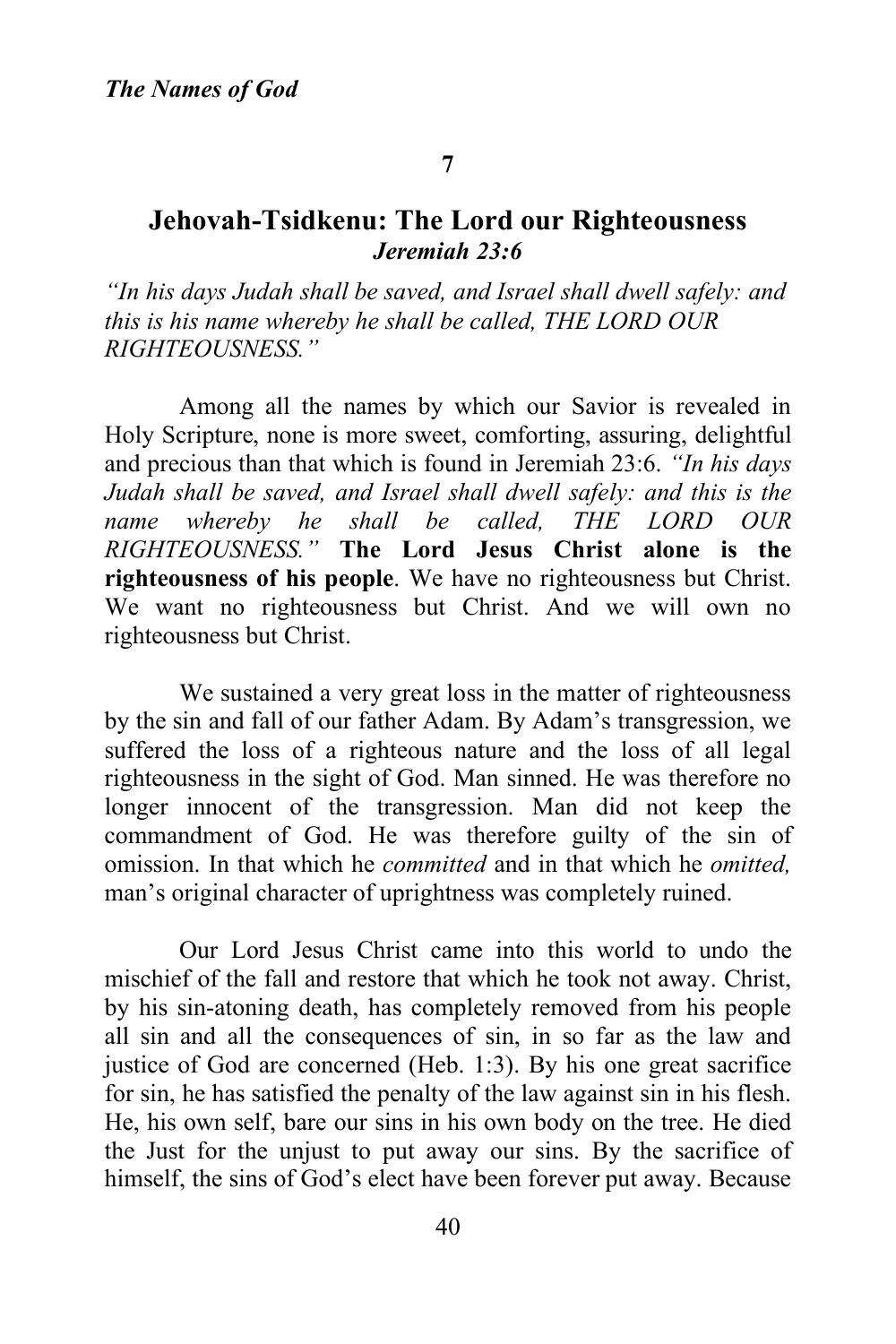Christ died in our place, we are completely pardoned and forgiven of all sin. Being pardoned by the blood of Christ, believers are without sin in the sight of God. *"He was manifested to take away our sins; and in him is no sin"* (I John 3:5). But that is not enough.

Atonement alone is not enough to give us acceptance before the holy God. It is required of man that he keep the whole law, and keep it perfectly. It is not enough not to break the commandment, or to be regarded through the blood of Christ as though we did not break it. God requires of man a perfect righteousness, a perfect obedience. He must continue in all things written in the book of the law to do them (Gal. 3:10).

How can this necessity be supplied? Man must have perfect righteousness, or God will not and cannot accept him. Man must have a perfect obedience to the law and will of God, or the holy character of the Almighty will not allow him to be rewarded with eternal life. **God cannot accept anything less than perfection**. Suppose that God were to give heaven to a soul that has not perfectly kept his holy law. That would be giving the reward where service is not rendered. The universe would mock justice. God's righteous and holy character would be ridiculed. Where then is the righteousness with which the pardoned sinner may be completely covered, so that God can justly regard him as having perfectly kept the law and reward him for doing so?

There is no possibility of our accomplishing this righteousness for ourselves. *"By the deeds of the law there shall no flesh be justified in his sight"* (Rom. 3:20). If righteousness must be produced by us, we are full of despair. Hell must be our eternal portion. We sin everyday, every moment! All that we do is marred by sin. The law of God is too high, too holy, too pure, too perfect. We cannot attain its requirements. We cannot keep its precepts. Though we have passed from death to life, old Adam still struggles for dominion within us. By force of our lusts, we are still held in the captivity of sin in our members. The good we would do, we do not.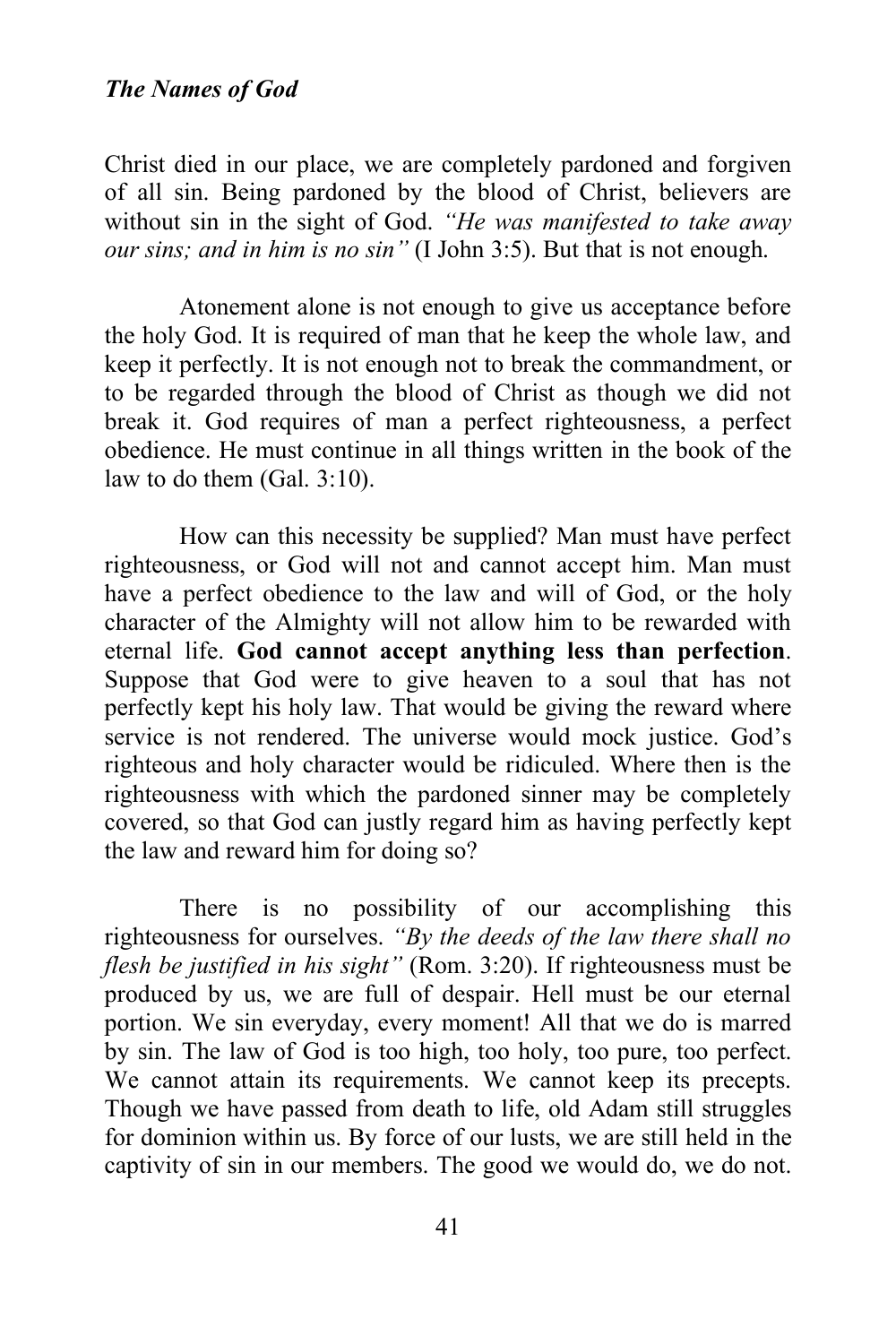The evil we hate, that we often perform. If anything is plain in the Word of God and the experience of God's saints, it is this: **There is nothing good or righteous in any man of himself** (Rom. 7:14-24). If we would be righteous, we must have the righteousness of another.

Many are of the opinion that the work of the Holy Spirit in sanctification gives us a righteousness by which we may stand before God. I would say nothing to minimize the work of God the Holy Spirit. He is God, one with the Father and the Son in the holy Trinity; but **the work of the Holy Spirit was never meant to supplement the work of the Son.** We dare not depreciate the merits of the Lord Jesus Christ in order to exalt the office of the Holy Spirit. Those who teach that the Holy Spirit enables the believer to keep the law, and that God will accept this, are woefully mistaken. In sanctification the Holy Spirit does not conform us to the law, but to the Son. He does not teach us to follow the law, but to follow Christ. He never points the believer to Sinai, but always to Calvary.

Each Person in the blessed Trinity has a branch of salvation which he performs. Each One carries out that work to perfection. We were chosen by God the Father. We are regenerated and called by God the Holy Spirit. But **the work of our redemption and justification is that which is accomplished by the Lord Jesus Christ.** We are accepted in the Beloved. Our acceptance therefore must be by something that the Beloved has done. If we are justified in Christ, then our justification must not be the work of the Holy Spirit, but of Christ. **That righteousness by which the saints are clothed, through which we are accepted, with which we are made meet to inherit eternal life is the work of Jesus Christ alone.** It is the life of Christ that constitutes the righteousness with which his people are clothed. His death washed away our sins; and his life covers us from head to foot. His death was his sacrifice to God for atonement; and his life is his gift to man by which we satisfy the demands of the law.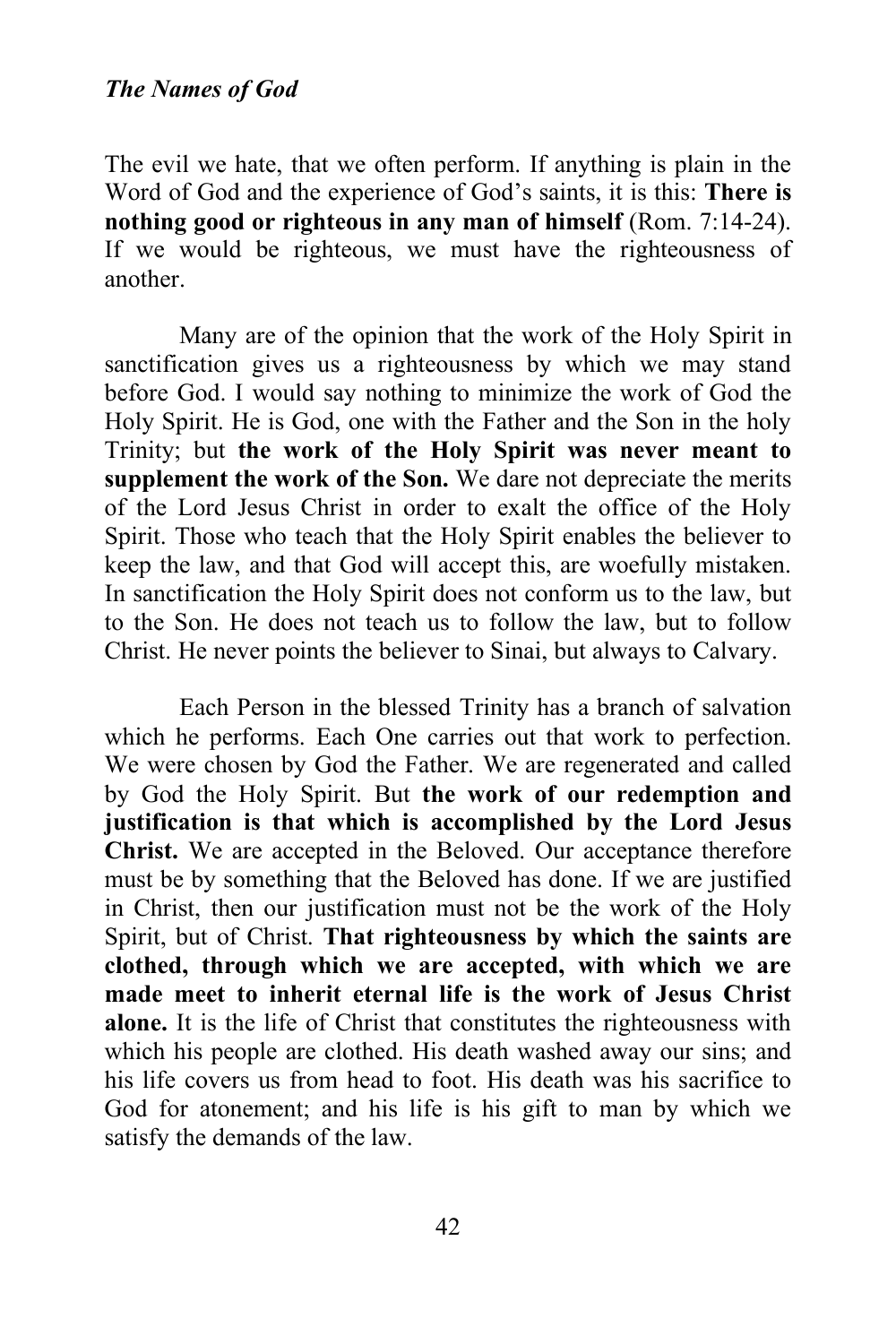Only in this way was it possible for the law of God to be honored and magnified in making us accepted as the objects of his love and grace. Many who are perfectly clear about the merits of Christ's death seem to understand nothing of the merits of his life. The fact is that, from the moment that the child Jesus drew his first breath until that hour when he *"bowed his head and gave up the ghost,"* he was at work for his people. From the moment that he came into the world until he laid down his life for us, Christ was performing the work of our salvation. The Lord Jesus Christ completed the work of his obedience in his life and said to the Father, *"I have finished the work which thou gavest me to do"* (John 17:4). Then he finished the work of his obedience in his sin-atoning death, and knowing that all things were then accomplished, he cried, *"It is finished"* (John 19:30). Both were necessary for our salvation. C.H. Spurgeon put it this way: "Throughout his earthly life our Savior was spinning the fabric of our royal garment; and in his death he dipped that garment in his blood. In his life he was gathering the precious gold; and in his death he hammered it out to make for us a garment of wrought gold." Believers have as much to be thankful for in the life of Christ as in his death. In his life Christ Jesus rendered perfect obedience to the law of God as our Representative. In his death he satisfied the claims of the law as our Surety. Therefore Jeremiah declares, *"This is the name whereby he shall be called, THE LORD OUR RIGHTEOUSNESS."* The Lord Jesus Christ is the only righteousness of his people; and it is our joy to confess him as such.

**OUR SAVIOR'S NAME IS JEHOVAH-TSIDKENU:**  *"THE LORD OUR RIGHTEOUSNESS."* The first thing that strikes me as I read this name is the fact that **Jesus Christ is Jehovah.** Either he is the Lord Jehovah, or the Word of God is false and there is no hope for sinners. I make no effort to prove the divinity of Christ. It is a fact plainly revealed in Holy Scripture, received by faith, and proved in the experience of grace. He is not a creature of God, or some kind of secondary god. He is the second Person of the triune Godhead. This is not a mere point of systematic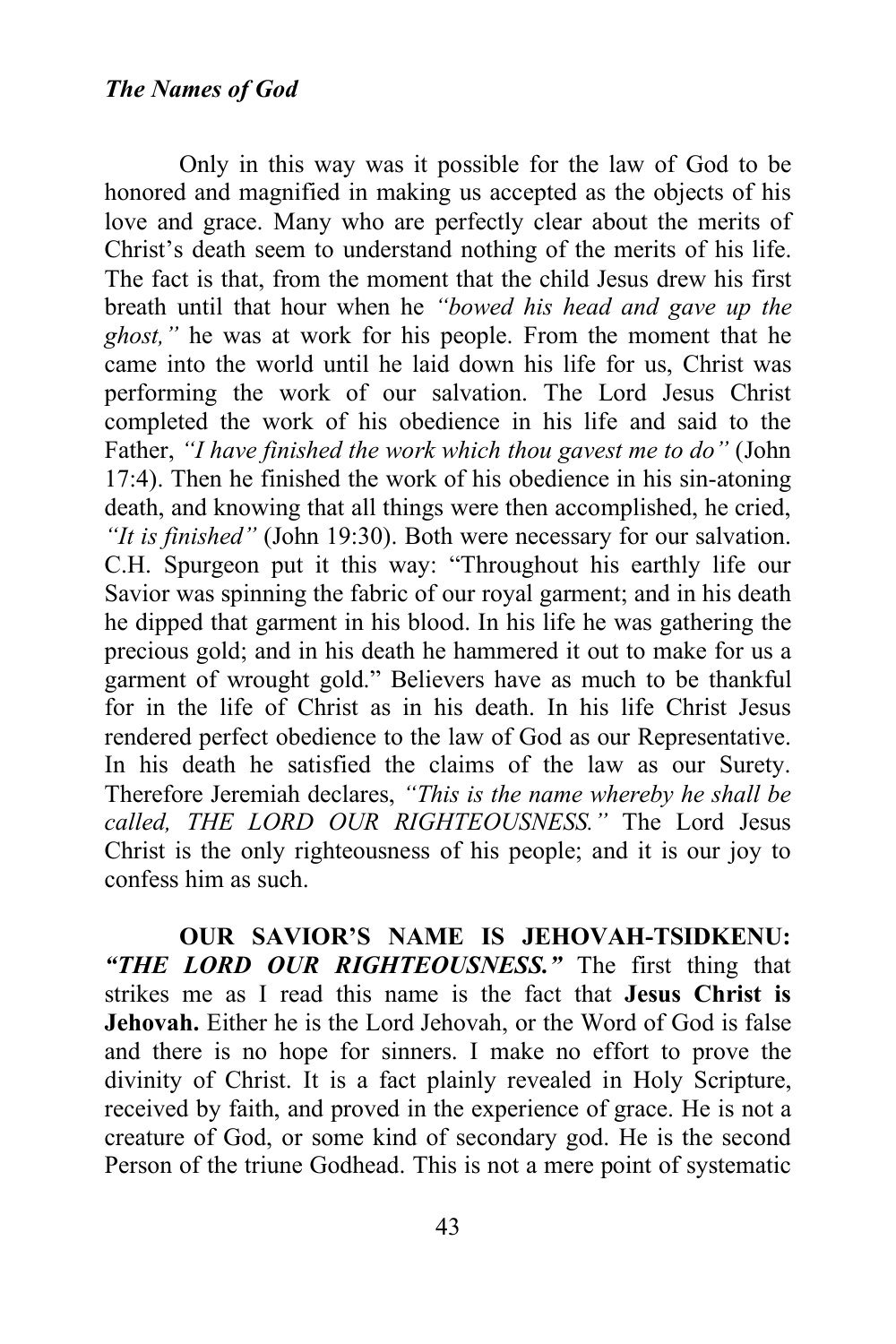theology. It is not a mere logical deduction. It is a plain, undeniable assertion of inspiration (Ps. 110:1; Isa. 9:6; John 1:1-3; Acts 20:28; Heb. 1:1-3; I John 3:16; 5:7; Rom. 9:5; I Tim. 3:16; Tit. 2:13). Our Lord Jesus Christ was crucified by the Jews because he claimed sovereign authority as God (John 5:18; 10:33). That One who bare our sins in his own body upon the tree, though he was a real man, was and is the eternal God. The whole of creation attests the deity of Christ (John 1:3). Providence proclaims the deity of Christ. He is before all things. And by him all things consist. He sits upon the throne of sovereign supremacy *"upholding all things by the word of his power"* (Heb. 1:3). And those who have been saved by his grace can never doubt that Jesus Christ is God almighty, the infinite, omnipotent Jehovah. Who less than God could have put away our sins? Who less than God could have delivered us from the jaws of hell and brought us up from the pit of destruction? Who less than God almighty could say, *"Lo, I am with you alway, even unto the end of the world?"* Who less than God could hear and answer all the prayers of his people? Let others scoff and mock as they will, **Jesus Christ is God.** We know that he is. The Scripture states it plainly; and God's elect experience the very Godhead of their Savior daily.

**Christ Jesus, who is our God, is Jehovah our Righteousness.** What does the Bible mean when it ascribes such a name as this to the Son of God? *First,* it means that Jesus Christ is the embodiment of righteousness. Literally, Christ is the incarnation of the law, the will, and the righteousness of God. In his life our Redeemer was so righteous that we may say of his whole life, "This is righteousness." Jesus Christ lived out the law of God perfectly in thought, word, and deed. While we see God's law written in stone at Sinai, we behold it embodied and living in the Person of his dear Son. The Lord Jesus never offended the commandment of God in thought or in act. He loved God with all his heart. He loved his neighbor as himself. Among all that are born of woman, it can be said of Christ alone, "He is Righteousness." We are made righteous by him; but he alone is righteousness.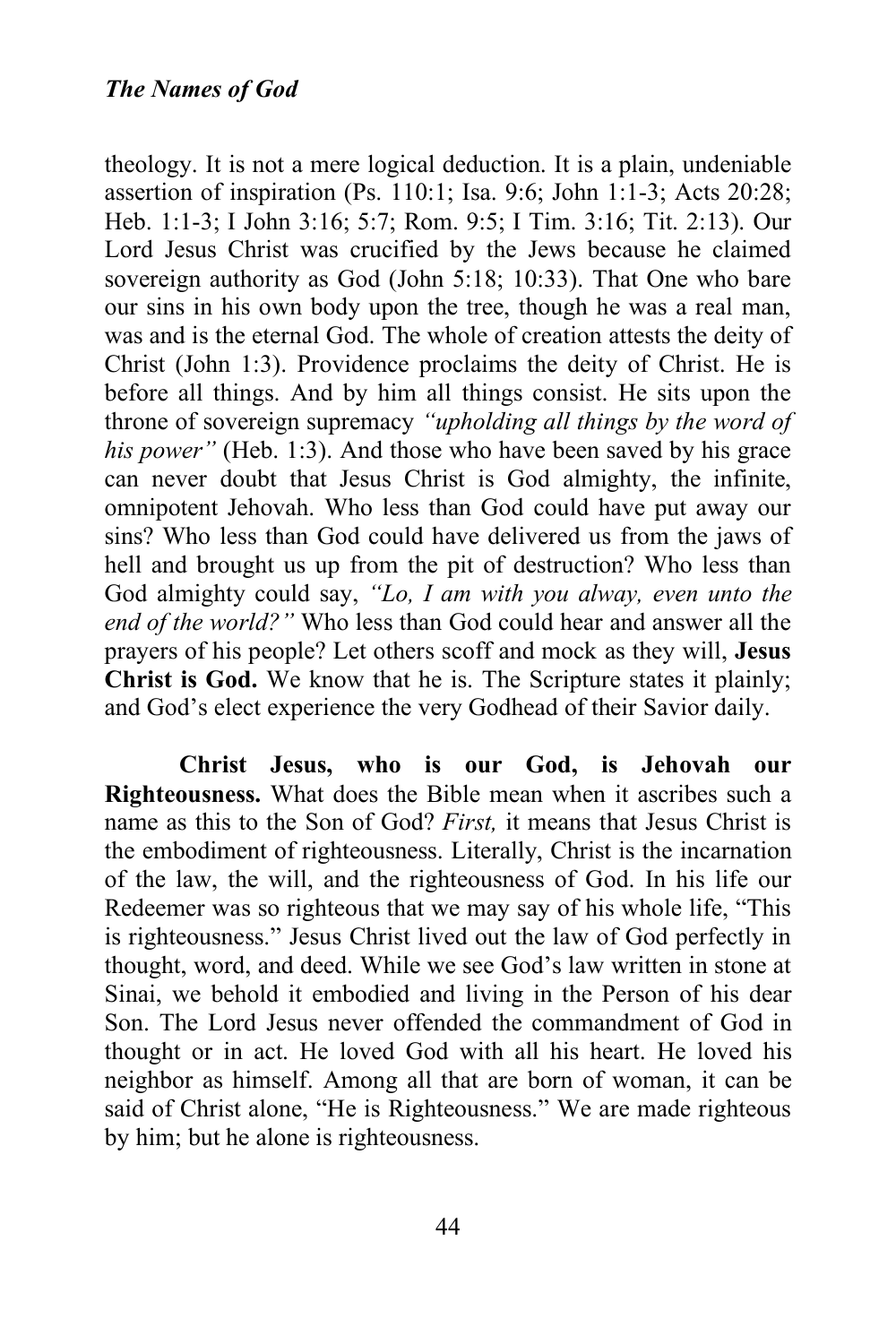*Second*, while it is a blessed thing to know that Christ is Jehovah and that as a man he is Righteousness, the great joy of this name lies in the fact that Christ is THE LORD *OUR* RIGHTEOUSNESS (I Cor. 1:30-31). This is the precious doctrine of the Holy Scripture. **The Lord Jesus Christ is our righteousness for justification.** In the matter of justification Christ is all (Acts 13:38-39). His work, only his work, without any contribution whatsoever from us, makes us righteous in the sight of God. God looks upon all who believe as though the life which Christ lived had been lived by us. He graciously accepts, blesses, and rewards us as though all that Christ has done had been done by us, his believing people. God so perfectly imputes the righteousness of Christ to us that we are called by this very name (Jer. 33:15-16).

Divine imputation is the very foundation of the gospel. We fell and became sinners by the imputation of Adam's sin to us, without anything we had done personally. And it is only by the imputation of Christ's righteousness, apart from anything done by us, that we rise to the justification of life (Rom. 5:12-19; I Cor. 15:21-22). This is the only true grounds of our acceptance with God - Christ Jesus is the Lord our Righteousness. The Law-Giver has obeyed the law in our stead; and his obedience is sufficient for us. When he died as our Substitute our sins were imputed to the Son of God. And now, in his resurrection life, his righteousness is imputed to us. *"He was delivered for our sins, and raised again for our justification"* (Rom. 4:25). Christ is the Sun of Righteousness who has risen with healing beneath his wings for the healing of the nations. He finished the transgression. He made an end of sin. He made reconciliation for iniquity. He brought in an everlasting righteousness. He magnified the law and made it honorable. And he is *"THE LORD OUR RIGHTEOUSNESS"* (II Cor. 5:21).

Let every believer look back upon his past sins, look upon his present infirmities, and look even upon his future errors, and weep with bitter tears of heartfelt repentance. But rejoice while you weep, that there is no fear of condemnation, because Christ is *"THE*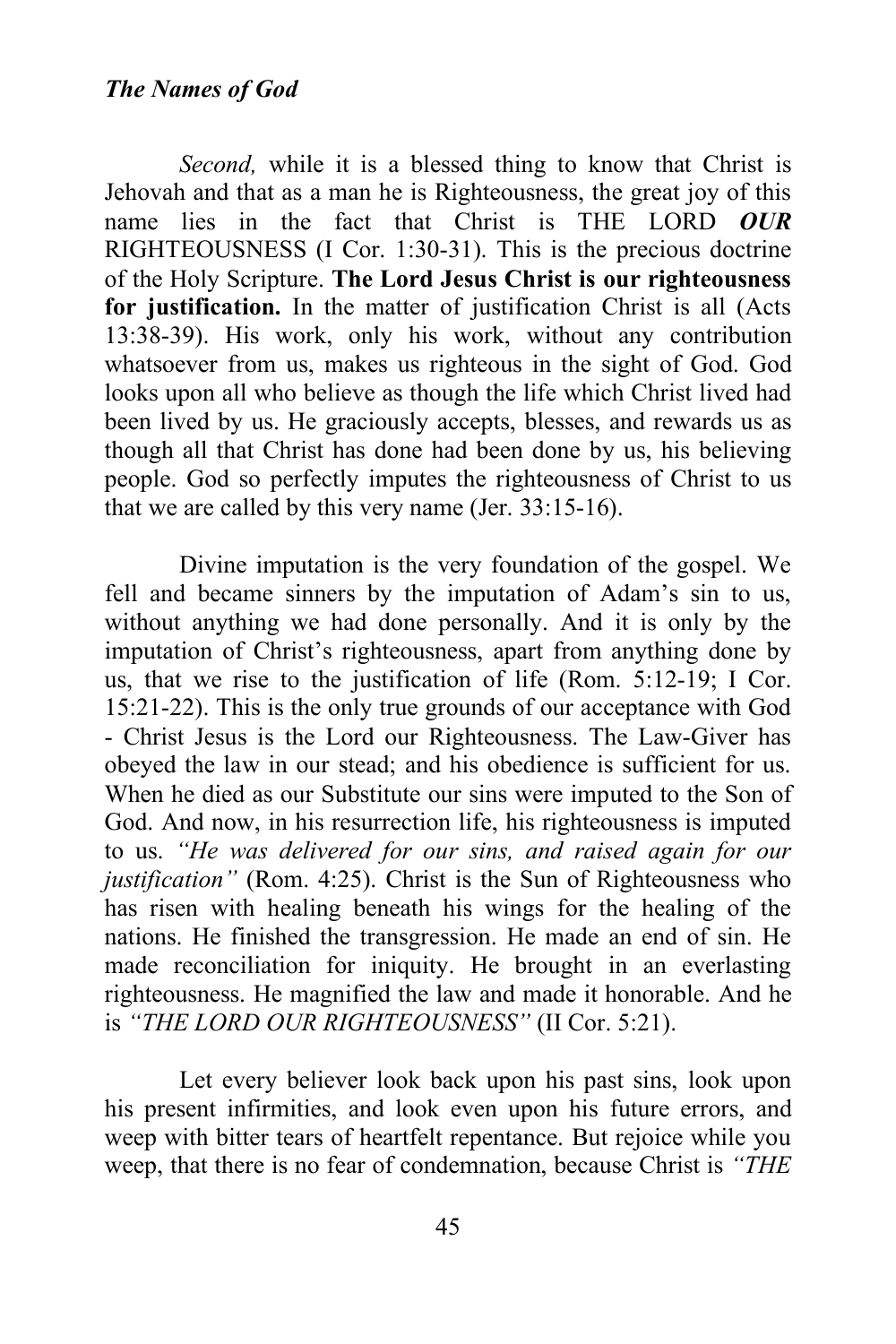*LORD OUR RIGHTEOUSNESS."* If you truly trust Christ, you stand before God robed in the garments of his own dear Son; and in him you are right now as holy as your holy Redeemer. You are now "the righteousness of God in him."

We have a better righteousness than Adam had in the garden. His was the created righteousness of innocent man. Ours is the earned, purchased, imputed righteousness of the perfect God-man. Christ's righteousness is compared to fine linen, clean and white. If we wear it, then we are without spot before God. In this robe we are worthy to sit at the wedding feast of the great King. In the parable of the prodigal, it is called *"the best robe."* It is a better robe than Adam wore. It is a better robe than the legalist, the ritualist, or the hypocrite wears. And it is a better robe than the holy angels wear. It is the robe that God's own dear Son wears as our Mediator. And this robe shall never be worn out.

Not only is Christ our righteousness for justification, **He is our righteousness for sanctification too.** The apostle Paul tells us that God has made Christ unto us sanctification, and that *"we are sanctified through the offering of the body of Jesus Christ once for all"* (Heb. 10:10, 14). God our Father says, *"This is my beloved Son, in whom I am well pleased,"* not with whom, but *"in whom I am well pleased,"* satisfied and delighted (Matt. 17;5). If we are in Christ, the Father is well pleased with us too. Christ's righteousness was imputed to us in justification. His righteousness is imparted to us in sanctification (II Pet. 1:4). When we were born naturally, according to the flesh, we received the fallen, sinful nature of our father Adam. When we were born again by the Spirit of God, we receive the holy, righteous nature of Christ, whose seed we are (I John 3:5-9). So long as we are in this world, in this body of flesh, we will have to struggle with sin (Rom. 7:14-24; Gal. 5:17). But even now God accepts our feeble efforts to serve and honor him through the merits of Christ our Righteousness (I Pet. 2:5). And soon we will drop this robe of flesh and enter into heaven's glorious inheritance through the merits of Christ's righteousness. Our only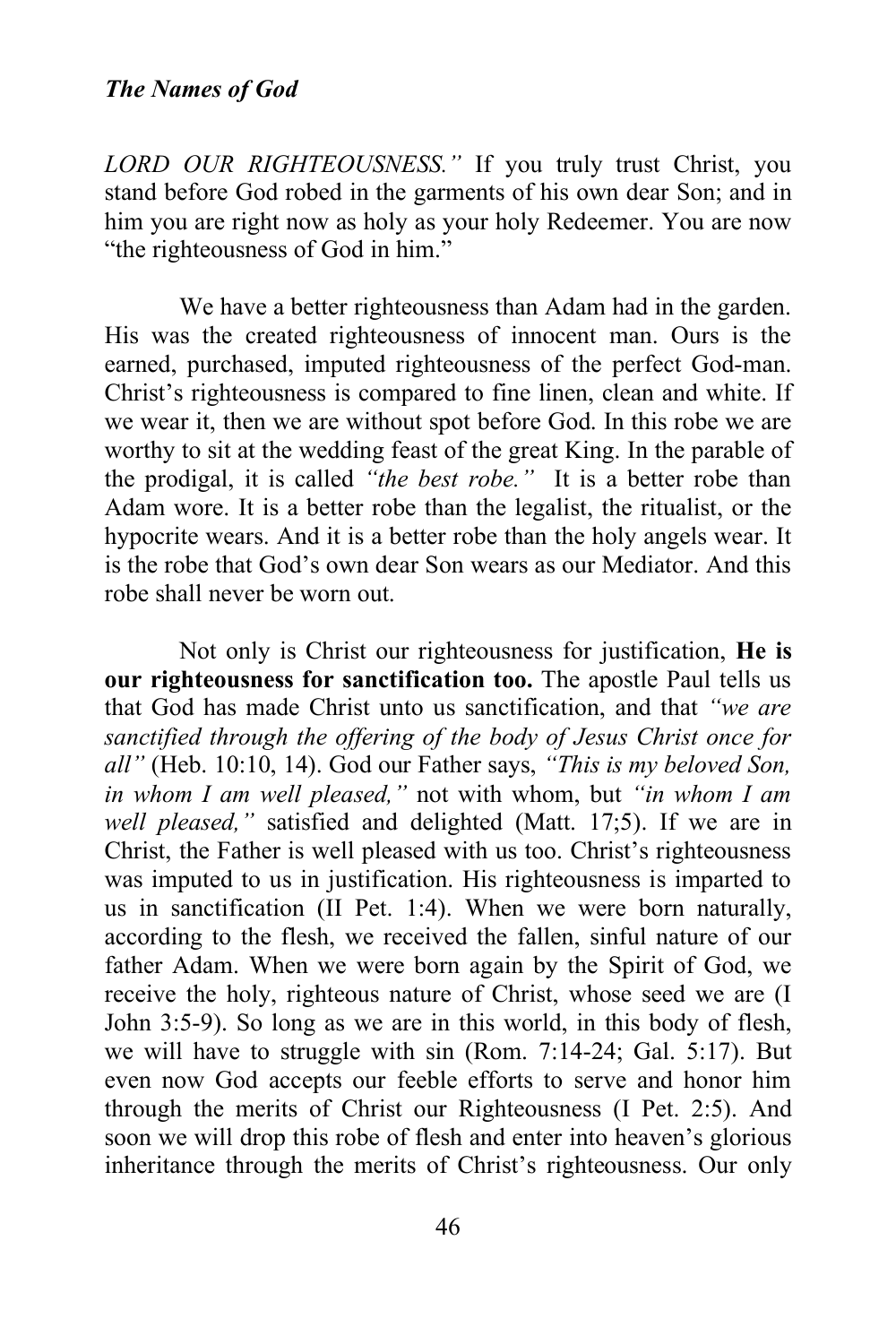claim to heaven, the only claim we have and the only claim God will accept is, JEHOVAH-TSIDKENU: THE LORD OUR RIGHTEOUSNESS.

**FAITH CALLS THE LORD JESUS CHRIST BY THIS NAME,** *"THE LORD OUR RIGHTEOUSNESS."* We must have Christ for our righteousness, or we will perish forever. **CHRIST ALONE CAN MAKE YOU RIGHTEOUS.** God is pure, righteous, and holy. He is of purer eyes than to behold iniquity. The heavens are not clean in his sight. He charges his angels with folly. *"God is light, and in him is no darkness at all."* The only way the holy God can receive us is if we are made to be perfectly righteous in his sight. And only Christ can make us righteous. We have no righteousness of our own at all (Isa. 64:6). There is no possibility of us being made righteous by our own obedience to the law of God. We cannot justify or sanctify ourselves by obeying the law. And there is no possibility of becoming righteous by works and acts of religion. You might pray three times a day, memorize your Bible from cover to cover, be baptized by the most faithful minister in the world, receive the Lord's table every week, attend only the most orthodox church, hear only the most biblical preaching, give generously and sacrificially, fast twice a week, and live in perfect outward conformity to the law of God, and yet perish in hell forever, a sinner and an enemy of God. We must be made righteous by faith in Christ, *"THE LORD OUR RIGHTEOUSNESS."* He must be made of God unto us righteousness. We must trust him as *"THE LORD OUR RIGHTEOUSNESS"* and confess him as such. We must by faith call Christ, *"THE LORD OUR RIGHTEOUSNESS"* (Rom. 3:24-28; 10:9-13).

*"This is the name whereby he shall be called, THE LORD OUR RIGHTEOUSNESS,"* **by all his people.** Let us call Immanuel by this name always. Let us live in constant dependence upon the righteousness of our Savior for our acceptance with God and for our confidence and assurance before him. Yet, there are special times when I would encourage you to call Christ by this name. Whenever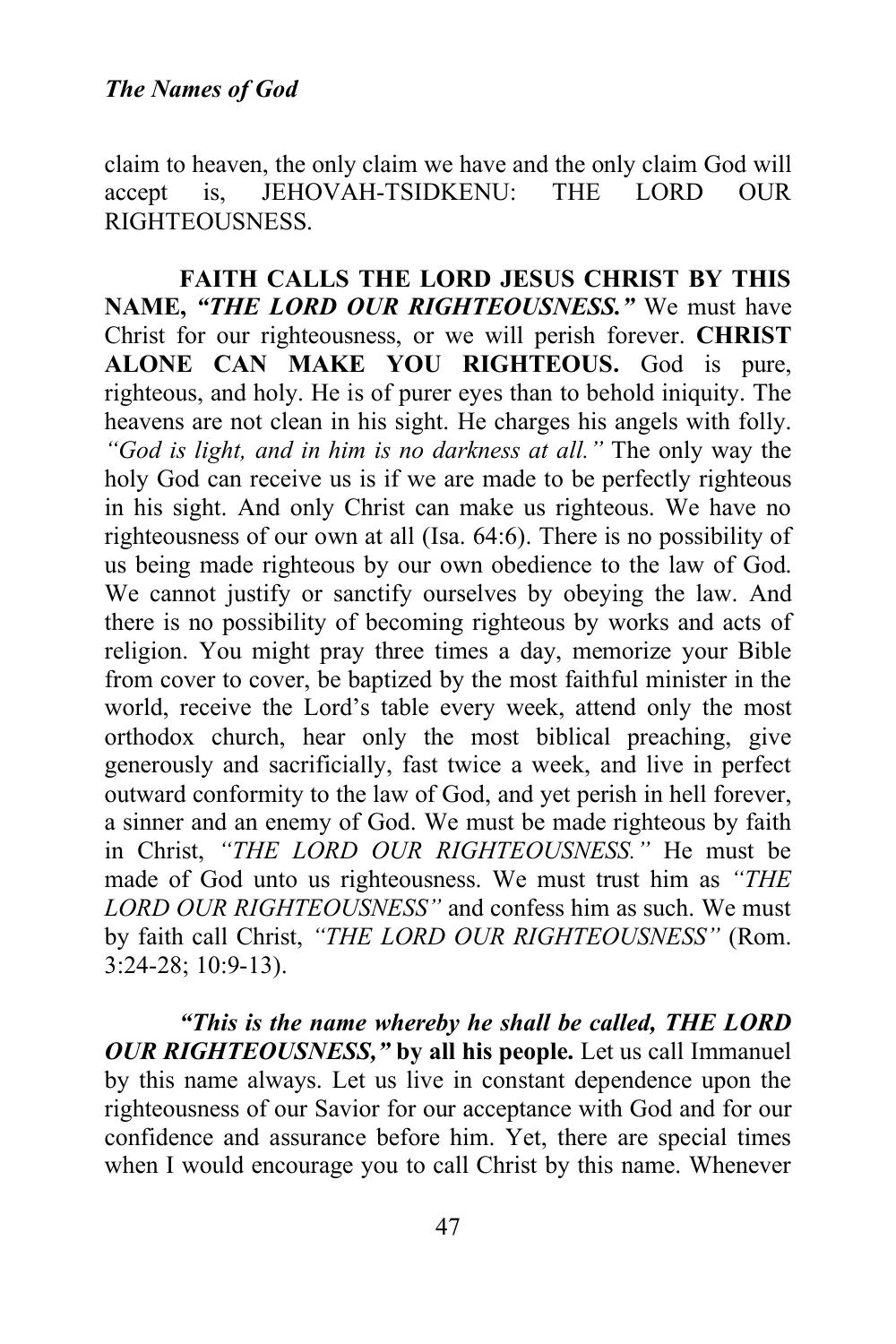you sin, call him the Lord my righteousness (I John 2:1-2). "In the teeth of all thy sins," C.H Spurgeon said to his congregation, "Believe that he is thy righteousness still. Thy good works do not improve his righteousness. Thy bad deeds do not sully it. This is a robe which thy best deeds cannot mend and thy worst deeds cannot mar. Thou standest in him, not in thyself." Whenever you are enabled to do anything for the good of your brethren or the glory of your Lord, call Christ Jehovah my righteousness (I Cor. 4:7). Whenever you ask anything from your heavenly Father call Christ Jesus by this name, *"THE LORD OUR RIGHTEOUSNESS."* And when you come to look death and judgment in the face, rejoice in the privilege of calling Christ *"THE LORD OUR RIGHTEOUSNESS."* Because he is *"THE LORD OUR RIGHTEOUSNESS,"* we are the sons of God, we are reconciled to God, we have access to God, and we shall enter into heaven's eternal glory accepted of God.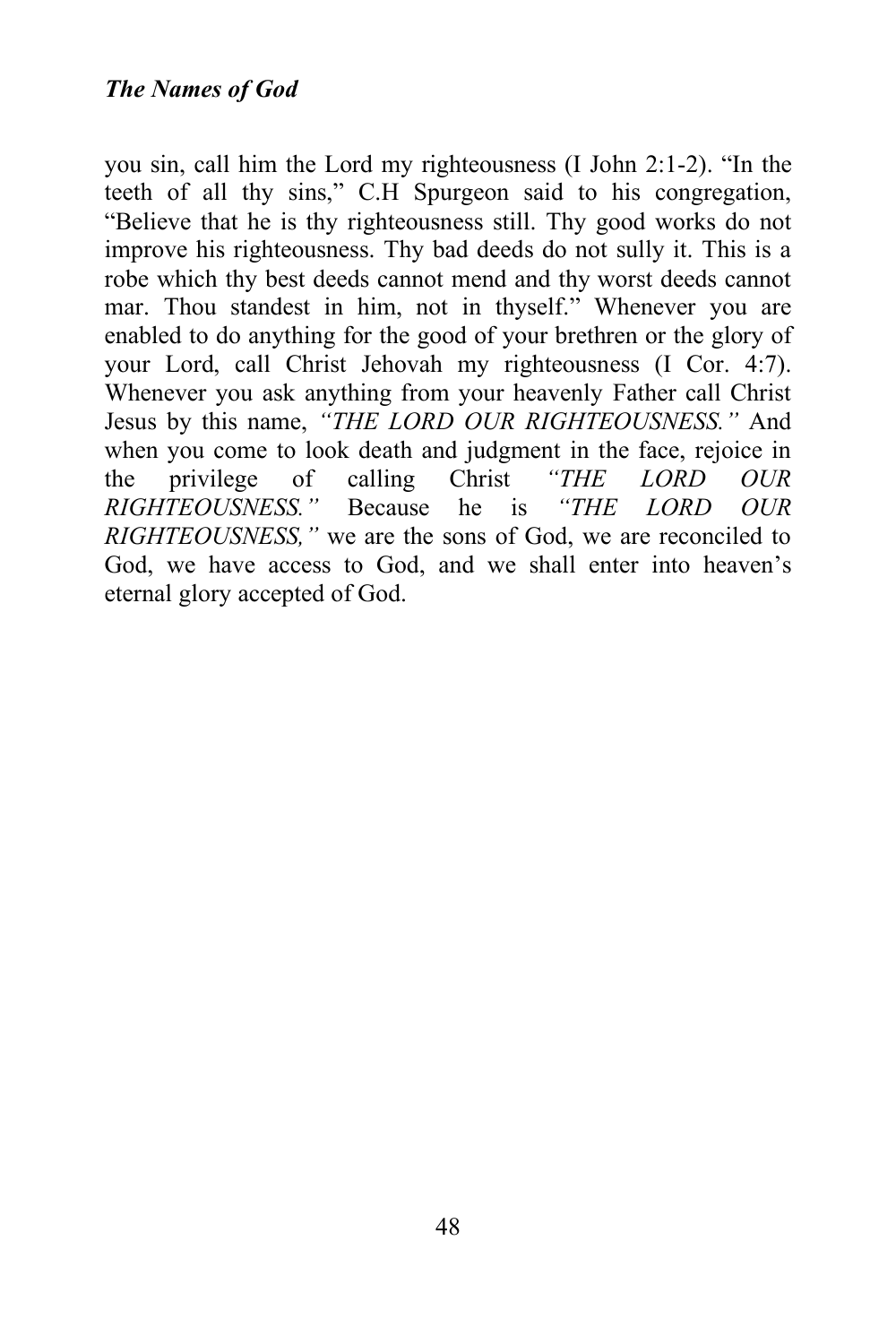#### **8**

# **Jehovah-Shammah: The Lord Is There** *Ezekiel 48:35*

*"It was round about eighteen thousand measures: and the name of the city from that day shall be, The LORD is there."*

With the eye of inspired prophecy, Ezekiel looked beyond all the struggles, trials, heartaches, and bitter tears which must be endured by God's elect in this world. He looked beyond satan's fury and the world's opposition to the church's conquest and final triumph, in the last chapter of his prophecy, the Holy Spirit moved Ezekiel to describe the fullness and completion of God's church, his Holy City. When the end comes, all God's elect shall be saved; the Holy City shall be fully inhabited. Ezekiel describes it in these words: *"It was round about eighteen thousand measures: and the name of the city from that day shall be, The Lord is There."*  Ezekiel's final word is this: The name of God's church, the New Jerusalem, shall be Jehovah-Shammah: *"The Lord is There*.*"*

When Ezekiel measured the city of his vision, he tells us that its circumference is eighteen thousand measures, which is thirty-two thousand miles. He is telling us that the City of God is perfect, exact and exceeding large. But the figure is not to be taken literally. Obviously, Ezekiel is not talking about a literal city. He is talking about the latter day glory of God's Church, the New Jerusalem, when our God shall make all things new. A large city it will be. It will be a city whose inhabitants are gathered from the four corners of the earth, elect, redeemed sinners out of every nation, kindred, tribe and tongue, a multitude which no man can number. And the name of that city is: Jehovah-Shammah: *"The Lord Is There."*

The church, the City of God, is given many names in the Scriptures. Jeremiah tells us that it shall be called, *"The Lord our Righteousness"* (33:16). Isaiah tells us that the Church of God shall be called *"Hephzibah,"* which means, "The Lord's Delight" and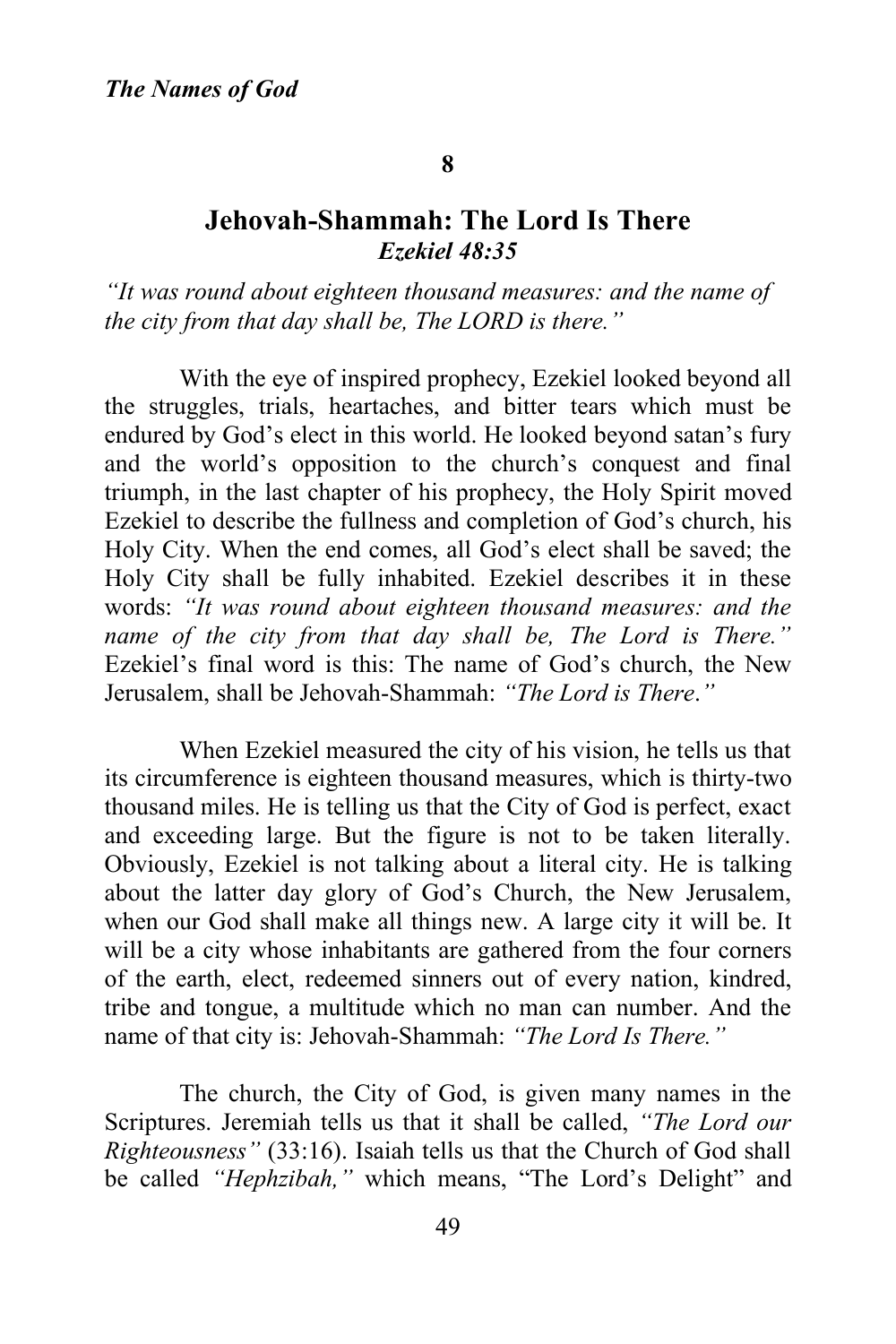*"Beulah,"* which means, "Married to the Lord" (62:4). Again the prophet Isaiah tells us that the church of God shall be called, *"The Holy People," "The Redeemed of the Lord," "Sought Out,"* and *"A City not Forsaken"* (62:12). The apostle Paul calls the Church *"Jerusalem which is above"* (Gal. 4:26), *"Mount Zion," "The City of the Living God,"* and *"The Heavenly Jerusalem"* (Heb. 12:22). When the apostle John saw the final glory of the church, the Bride of Christ, the Lamb's wife, he described it very much like Ezekiel. He called it *"That Great City, The Holy Jerusalem, descending out of heaven from God, having the glory of God"* (Rev. 21:10-11). All of these names describe not a literal earthly city, but the church of God, that vast multitude who are chosen, redeemed and called by the grace of God. They do not describe God's church as the world now sees it, but as God sees it, as it shall be in the end, as the world shall see it in the last day, and as it really is. Of all the names given to God's church, none is more blessed than this: Jehovah-Shammah: the *"Lord is There."*

The blessedness and glory, happiness and security of God's church on earth and in heaven is the presence of God with her. This name, Jehovah-Shammah, given to God's Church means that God dwells with us, *"The Lord is There*.*"* It is true, God is with all his creatures in a general way. He is everywhere at all times because he is omnipresent. And he is everywhere in a providential way, sovereignly accomplishing his purpose in all things. But when the Holy Spirit calls the church Jehovah-Shammah, he means for us to understand that *"The Lord is there"* in a special way to exercise his grace and power and make himself known. Therefore the Psalmist sang, *"God is in the midst of her; she shall not be moved: God shall help her, and that right early. The heathen raged, the kingdoms were moved: he uttered his voice: the earth melted. The Lord of Hosts is with us; the God of Jacob is our refuge"* (Ps. 46:5-7). The prophet Zephaniah said, *"The Lord thy God in the midst of thee is mighty; he will save, he will rejoice over thee singing"* (3:17). And the Lord himself declares, *"I will be unto her a wall of fire round about, and will be the glory in the midst of her"* (Zech. 2:5). All of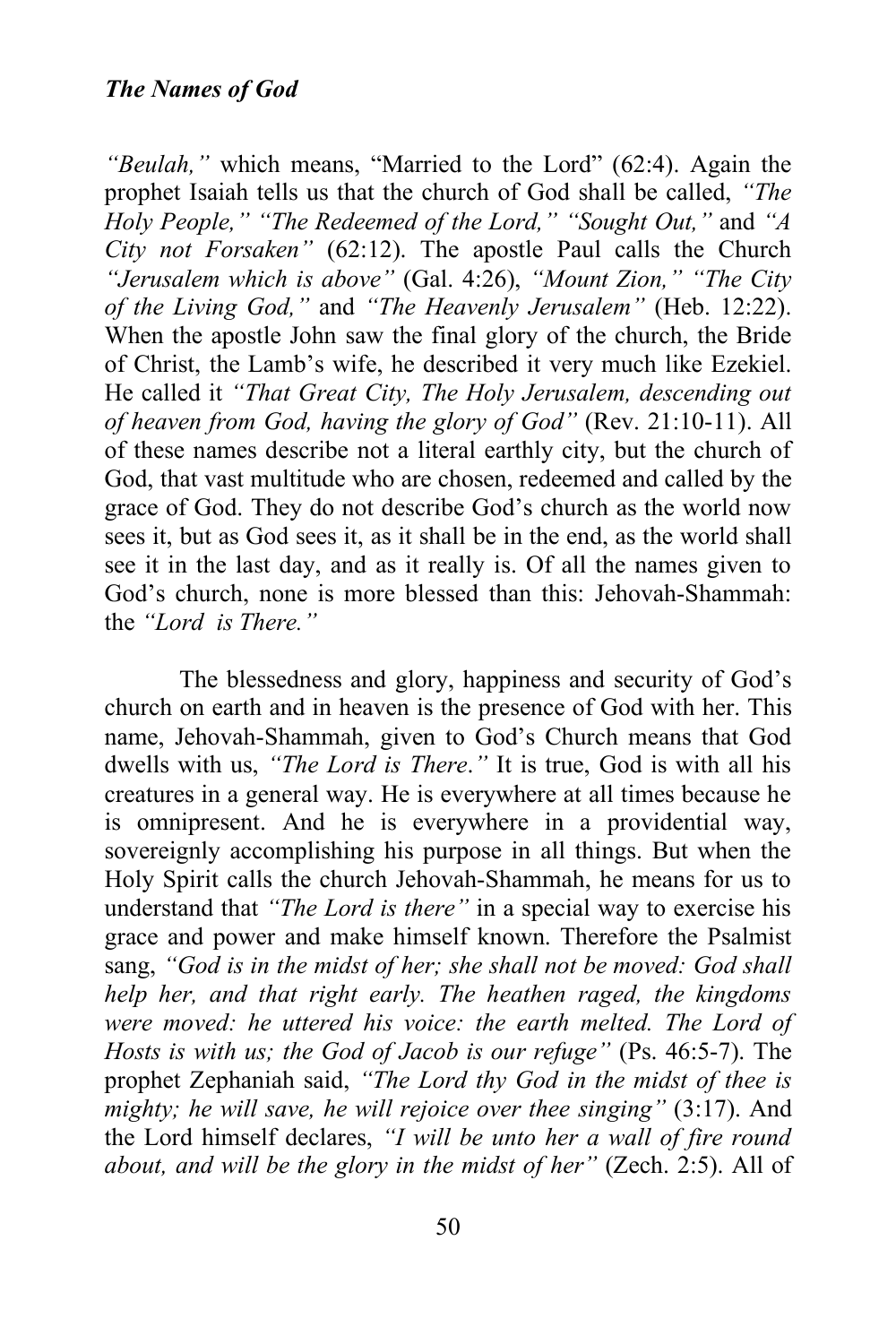these things God has promised to his church as a whole. And that which is true of the whole body is true of every member of the body.

**JEHOVAH-SHAMMAH IS A NAME SUITABLE FOR GOD'S ORIGINAL CREATION, FOR THE LORD WAS THERE.** *"In the beginning God created the heaven and the earth."*  In great patience, our glorious Creator took six days to make the world and all things in it. He was preparing a place where he might place man, a place where he and man might walk together in high, holy communion. God planted a garden eastward in Eden, wellwatered and fertile. In that garden he gave man everything he could possibly need. Then God created man in his own image and after his own likeness. *"And the Lord God took the man, and put him into the garden of Eden to dress it and to keep it."* For Adam's further happiness and satisfaction, God took one of Adam's own ribs and made for man a woman, *"and brought her to the man."* The first wedding ceremony was performed by God himself. He brought the woman he had made and gave her to the man he had made.

The earth was a place of majesty, beauty, and splendor in those days. The slimy trail of the serpent had not yet marred the handiwork of God. Adam and Eve lived in happiness and holiness to the glory of God. Much could be said about that beautiful garden of innocence and bliss. One of these days, God is going to do it again. He will make a new heaven and a new earth, even superior to Eden. But the best, most glorious, most blessed thing that can be said of paradise is this: Adam and Eve *"heard the voice of the Lord God walking in the garden in the cool of the day."* The Lord Jesus Christ, the Son of God, in whose image Adam was made, walked in the garden with Adam. God walked with man; and man walked with God. This was the highest bliss and glory of Eden. This was the great incomprehensible privilege and inexpressible happiness of Adam in his innocence - The Lord was There!

Though Adam fell, the Lord did not forsake his creation. God still came to his own and made himself known. Though he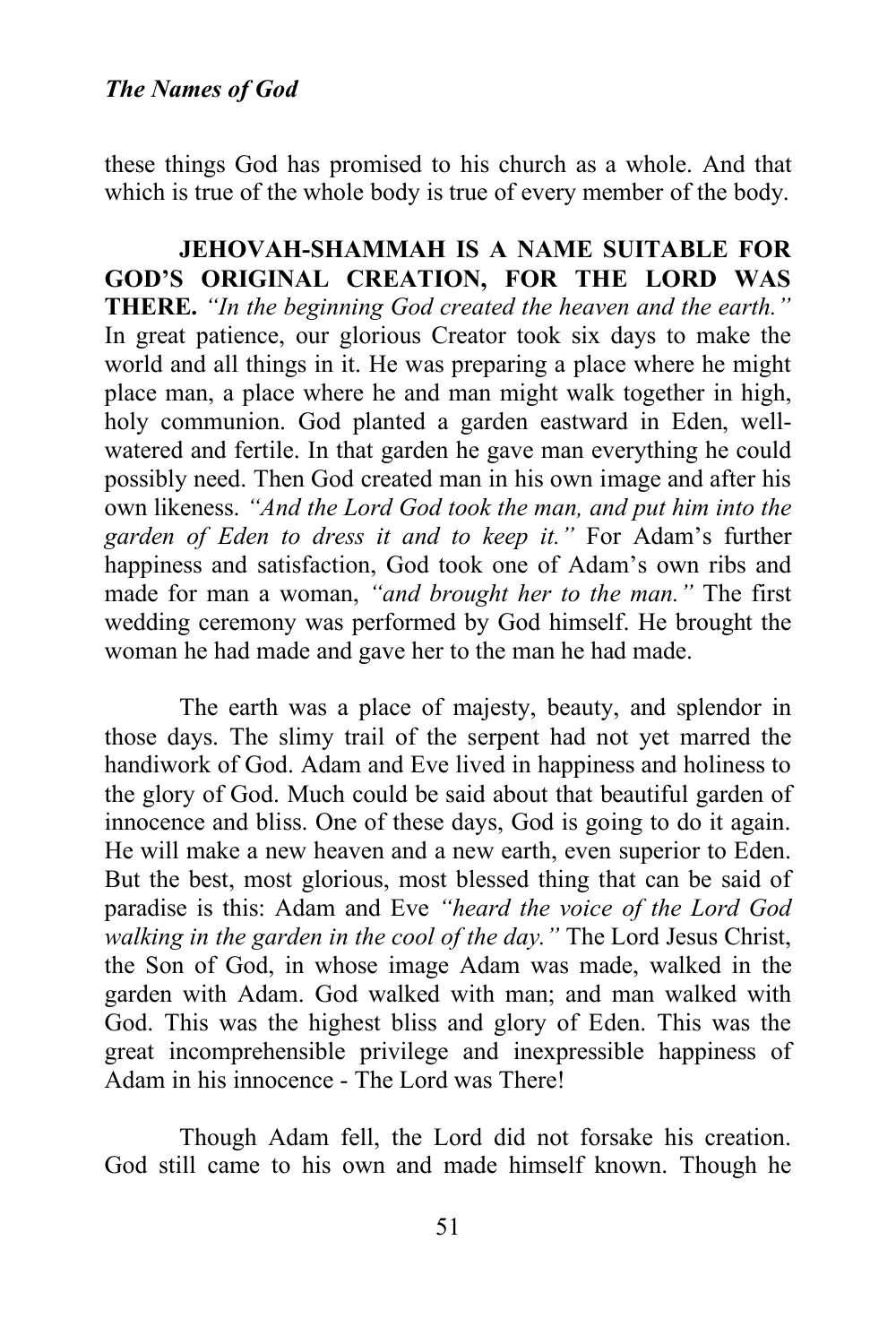would destroy the world with a flood, he commanded Noah to build an ark. And the Lord was there with Noah in the ark. When Abraham and Isaac went up to worship upon Mt. Moriah, the Lord was there. When Jacob was fleeing from Esau, he saw a ladder reaching from earth to heaven. Christ met him in the desert and he called the place, *"Bethel,"* the house of God, because the Lord was there. Wherever men and women met and worshipped God, wherever men were found in those ancient days who believed God, the Lord was there. I cannot here describe the Lord's presence in the tabernacle in the wilderness, the land of Canaan, during the times of the Judges, the Kings, and the Prophets in Israel. I cannot here describe God's presence in the temple, at the altar, in the most holy place and with the ark of the covenant. But some four thousand years after the fall of our father Adam, in a filthy cow stable, in the little Judean town of Bethlehem, a child was born, and the LORD was there.

**JEHOVAH-SHAMMAH IS A NAME MOST APPROPRIATE FOR THE MAN CHRIST JESUS.** That one who was born at Bethlehem is *"Wonderful, Counselor, the Mighty God, the Everlasting Father, the Prince of Peace."* That baby is God Almighty, wrapped up in a body of human flesh! That child who was born in Bethlehem, was and is the Son of God given to redeem fallen sinners. His name is Immanuel, God with us! Jesus Christ the man is Jehovah our God. And Jehovah-Jesus, is Jehovah-Shammah, for wherever Jesus Christ is*, "The Lord is There."* God was in Christ, for Christ is God. *"In him dwelleth all the fullness of the Godhead bodily"* (Col. 2:9). All the fullness of the Godhead dwells in the body of that man who is our Savior, the Lord Jesus Christ. That man is God; and God is that man.

Throughout the thirty-three years of his earthly life, God was in Christ reconciling the world unto himself. In all that he said, in all that he did, in all that he experienced, from the moment that he came into the virgin's womb until the moment that he was seated in glory again, Christ Jesus was performing the work of our salvation. And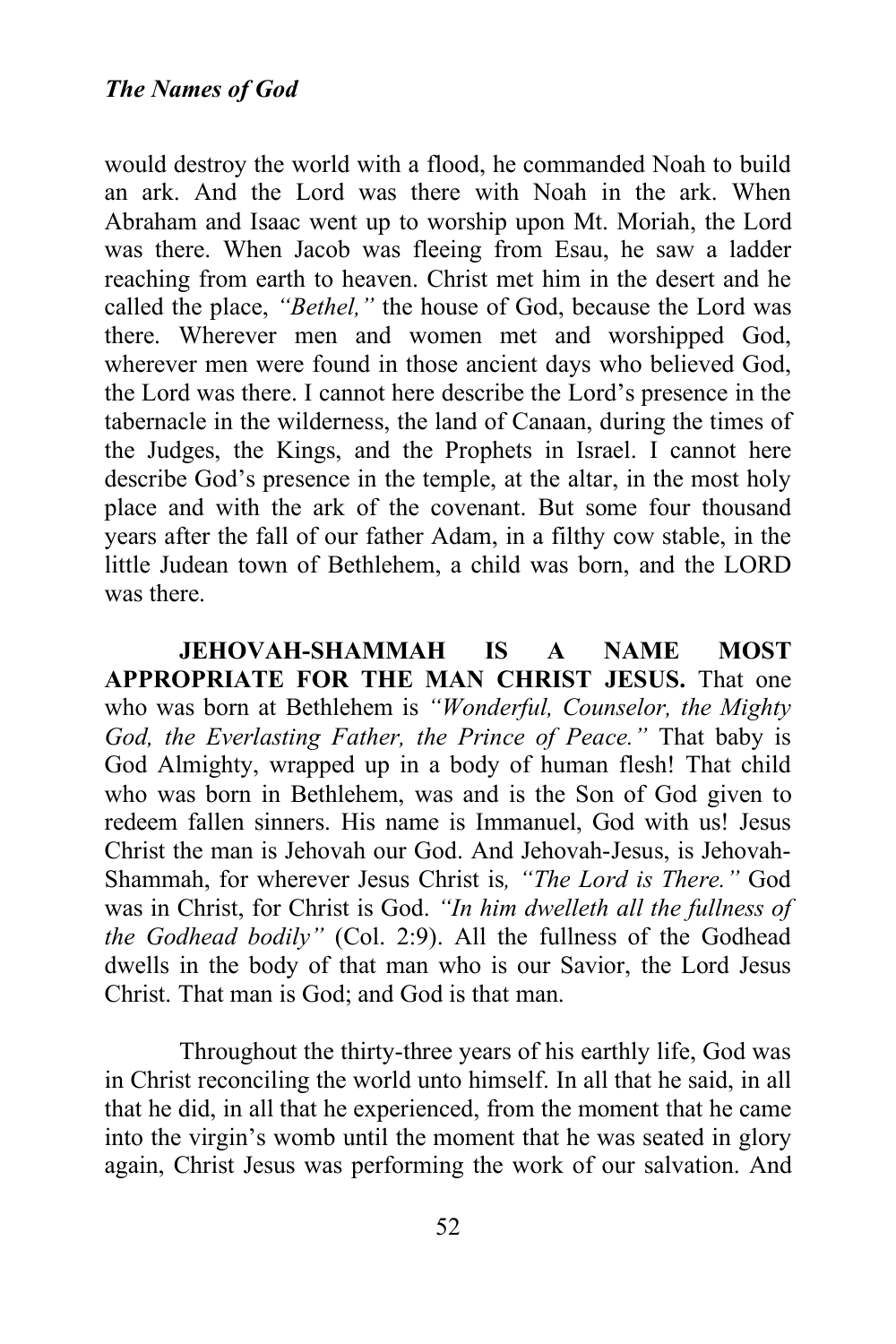wherever you see him, the name of that place is Jehovah-Shammah: *"The Lord is There."* When the baby comes forth from the womb, *"The Lord is there*,*"* coming to save His covenant people (Heb. 10: 5-10; Matt. 1:21). When that baby was carried into the temple to be circumcised on the eighth day, the Lord was there, *"made of a woman, made under the law, to redeem them that were under the law."* In order to redeem us from the law's curse, our Lord Jesus Christ must first fulfill the law's commands. When that holy man was tempted in the wilderness, the Lord was there, both suffering from and overcoming the devil on our behalf. He learned obedience by the things he suffered (Heb. 5:8). Having been tempted like we are, yet without sin, he is able to help his tempted children (Heb. 2:17-18; 4:15-16). And the Lord was there, showing us how to overcome the tempter's power by faith.

Throughout the course of His life, the Lord was there, establishing righteousness for us as a man, by which we might be forever accepted in his presence (Rom. 5:19). And when we see our Lord Jesus Christ hanging upon the cursed tree, suffering ignominious, horrible agony until at last he was dead, the name of that place called Calvary is Jehovah-Shammah, *"the Lord is There"* (II Cor. 5:21; Isa. 5:9-12). God was there punishing sin; and God was there being punished for sin. God was there satisfying his justice; and God was there upon whom justice was satisfied. God was there bruising the cursed one; and God was the cursed one being bruised. God was there forsaking the sufferer; and God was the sufferer forsaken. God was there pouring out the vials of his wrath and damnation; and God was there drinking wrath and damnation dry. God was there killing the sinner's Substitute; and God was the sinner's Substitute who died. I give you these things for your heart's meditation. Yet, I have said nothing compared with all that might be said, should be said, and shall be said. One day soon, the Lord himself who was there shall tell us what he did and suffered. Then, but not until then, shall we know, how much we owe. Now we will turn from the scene of Calvary where the Lord suffered to consider those for whom he suffered.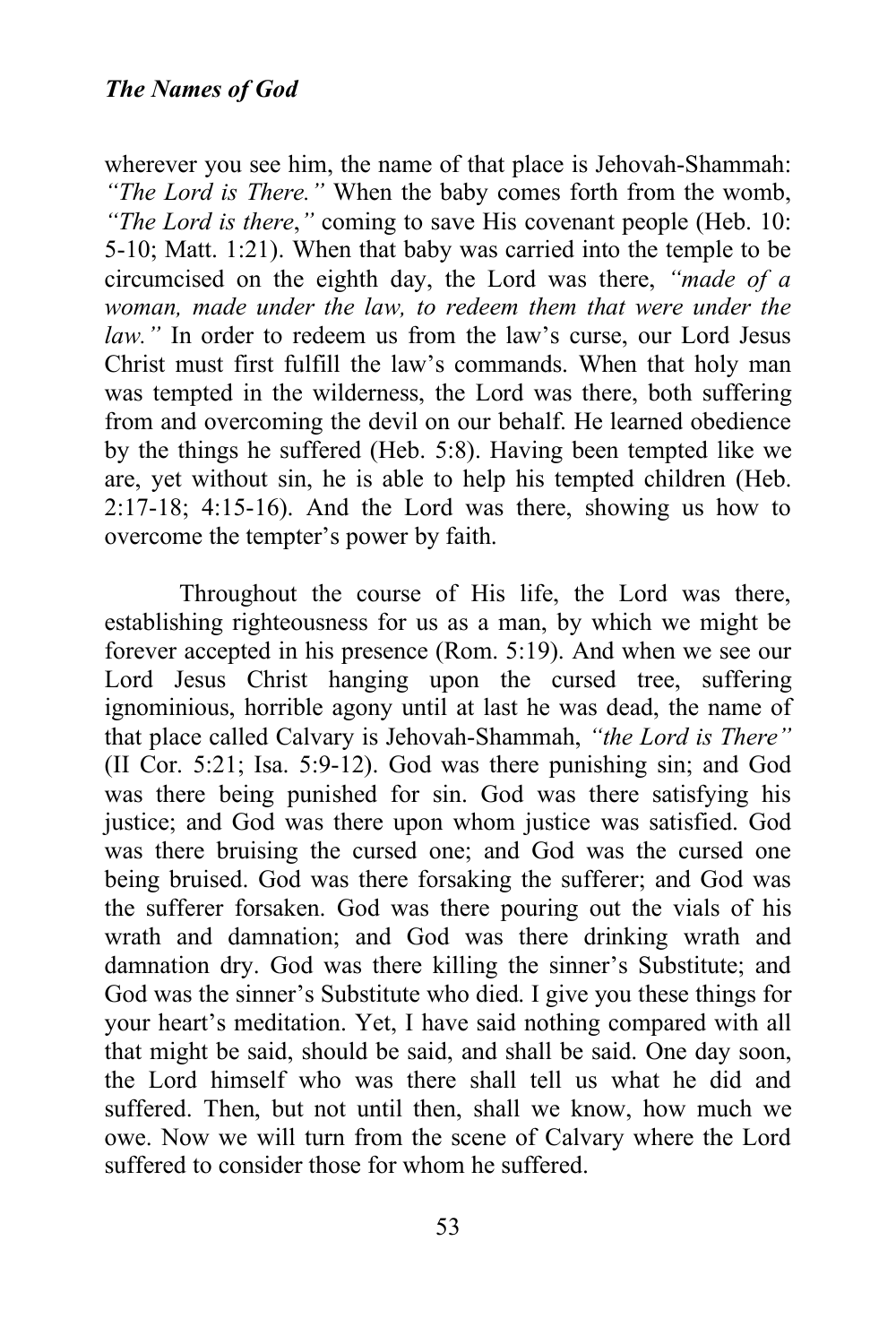**JEHOVAH-SHAMMAH IS A PROPER NAME FOR EVERY ELECT SINNER IN THE WORLD, BECAUSE WHEREVER YOU FIND ONE OF GOD'S ELECT, THE LORD IS THERE.** Is Jehovah-Shammah the name of all God's elect? Then certainly that is the name of each one of the elect multitude. The Lord is there before conversion in his marvelous prevenient grace, taking care of the chosen object of mercy and preparing the way for his saving grace (Hos. 2:8). The Lord is there at conversion in saving power, awakening the dead, giving faith, and turning the hearts of his chosen to Christ (Ezek. 16:6-8). The Lord is there in all the trials of his people (Isa. 63:9). He is always there to comfort, teach, deliver, and preserve the objects of his love. And when the time appointed comes for God's elect to leave this world, the Lord is there (John 14:1-3). He will not leave his saints to fend for themselves in that last struggle. He will carry them safely through the shadow of death and into the realms of everlasting life.

**THE NAME OF GOD'S CHURCH UPON THIS EARTH IS JEHOVAH-SHAMMAH, FOR THE LORD IS THERE** (Matt. 18:20; 28:20). Wherever you find the church of God, whether you look upon the whole church universally or consider individual, local assemblies of God's saints, let it never be forgotten - *"The Lord is There!"* This is *the security* of God's church in the face of all her adversaries and troubles. He that touches you touches the apple of his eye. This is *the power* of God's church by which she carries on and succeeds in her labors. This is *the peace* and unity of the church. Find a church where the Lord is and you will find peace and unity. This is *the happiness* of God's church in this world - *"The Lord is There!"* This is the beauty, the glory, and the attraction of God's church -*"The Lord is there!"*

**JEHOVAH-SHAMMAH IS THE NAME OF GOD'S CHURCH IN HER EVERLASTING GLORY.** There is a day soon coming when all God's elect shall be gathered in. The City of God will be complete. The House of God will be full. Then cometh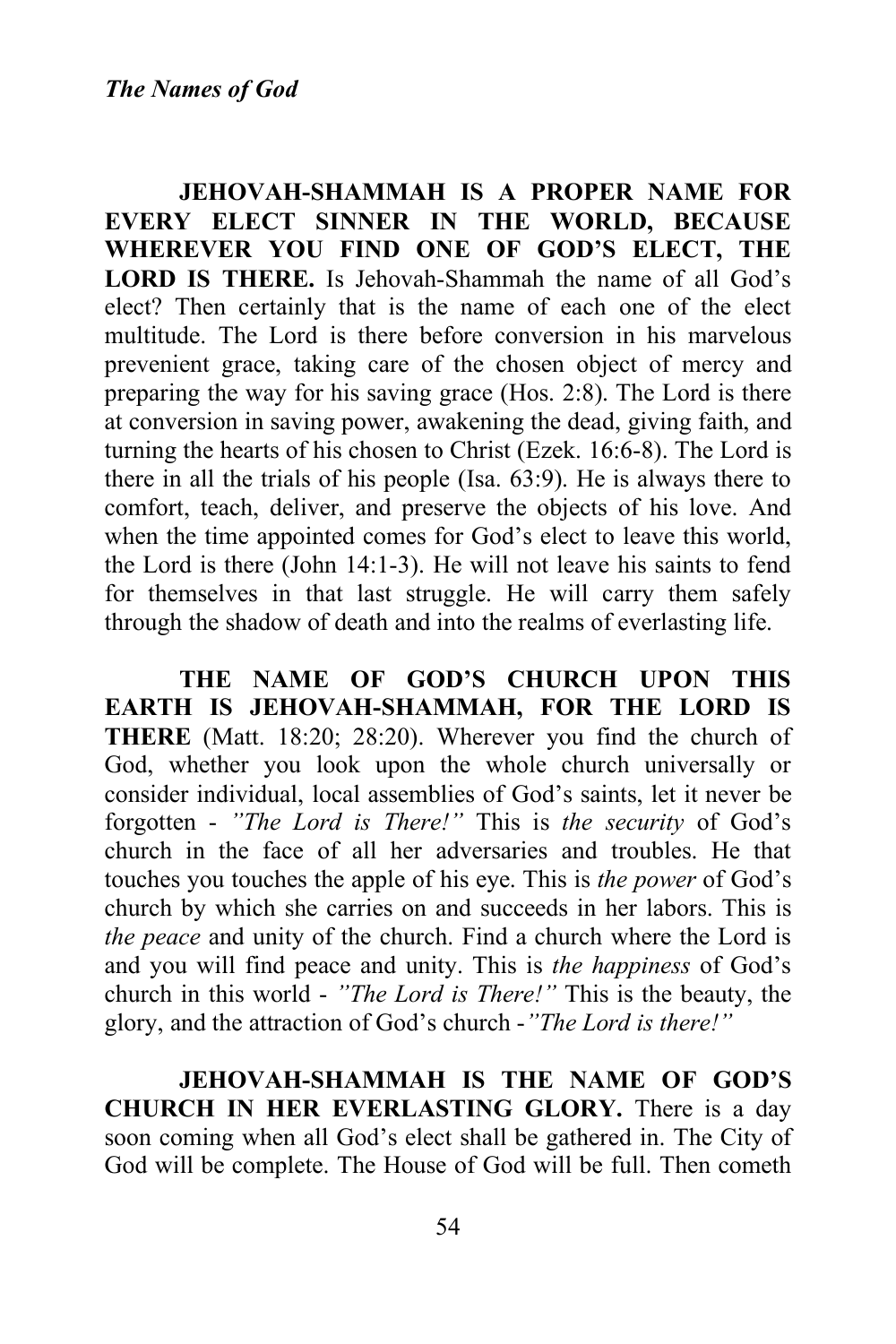the end! Our Lord Jesus Christ is coming again. There will be a resurrection of the dead. The present heavens and earth shall be destroyed. Somewhere in there, the judgment seat will be set. Then our God shall make all things new. When all the things of time have passed away, when sin is no more, when satan is no more, when sorrow is no more, when time is no more, there shall yet be a City Foursquare, which shall cover all the earth. It is the church, the Bride of Christ, the Holy Jerusalem. And the glory of that City of this: *"The Lord is there."* The name of that City shall be Jehovah-Shammah: *"The Lord is there!"*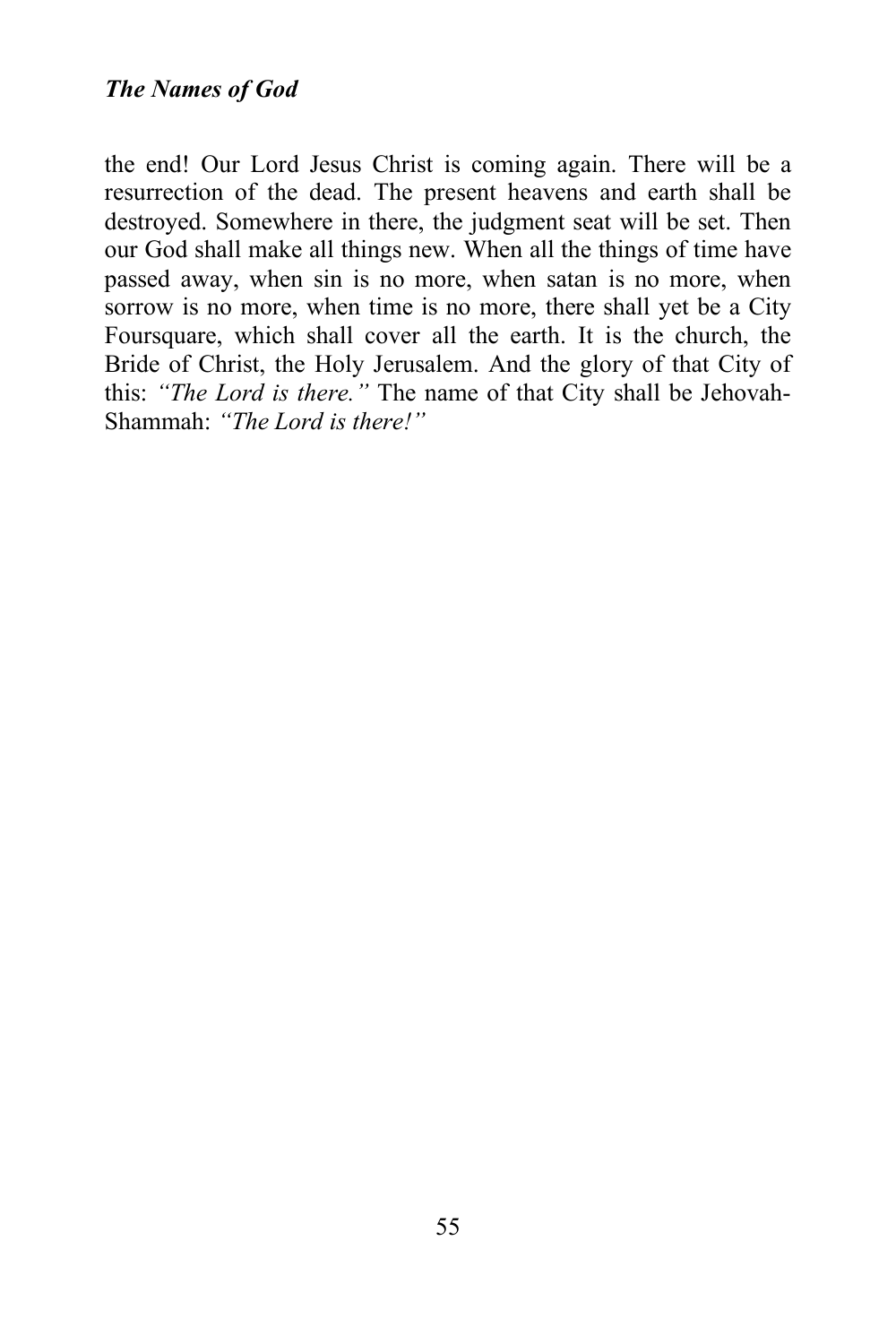#### **9**

## **Jehovah-Jesus: The Lord Our Savior** *Isaiah 43:3 and Matthew 1:21*

*For I am the LORD thy God, the Holy One of Israel, thy Saviour: I gave Egypt for thy ransom, Ethiopia and Seba for thee.* **(***Isaiah 43:3)*

In Isaiah 43:3, the Lord our God calls himself by three great names. By these three names, he encourages us to trust him, lean upon him, and comfort ourselves in the knowledge of him. In the midst of raging storms and fiery trials, our God says to all his saints, *"Fear not: for I have redeemed thee, I have called thee by thy name; thou art mine."* If the Lord God has redeemed us, if he has called us, if we belong to him, we have nothing to fear, no matter how fearful our trials and circumstances may appear. Those who are redeemed by blood and called by grace belong to God. And those who belong to God are under the care and protection of his sovereign power. In order to encourage our faith in him, the Lord our God graciously reveals himself to us by these three distinct names.

He says, *"I am the Lord thy God."* "I am Jehovah thy God." The Lord our God, the supreme, almighty, sovereign, eternal God, the one true and living God of heaven and earth is our God. He is our God because he created us; but he is especially our God, the God of his covenant people, the God of all believers, because he redeemed us and called us. He is the God of all men; but he is especially the God of them that believe. He is the God of all men by creation; but he is our God by his own eternal choice, by his own work of redemption and grace.

This is the name by which our God is pleased to reveal himself and make himself known to us - Jehovah. The word "LORD" in our English translation is the word "Jehovah." This is the name which God claims for himself alone. It is his glorious name, which he will not give unto another (Ex. 6:3; Isa. 42:8; Psa. 83:18). It is not to be spoken, nor spoken of, lightly, but only with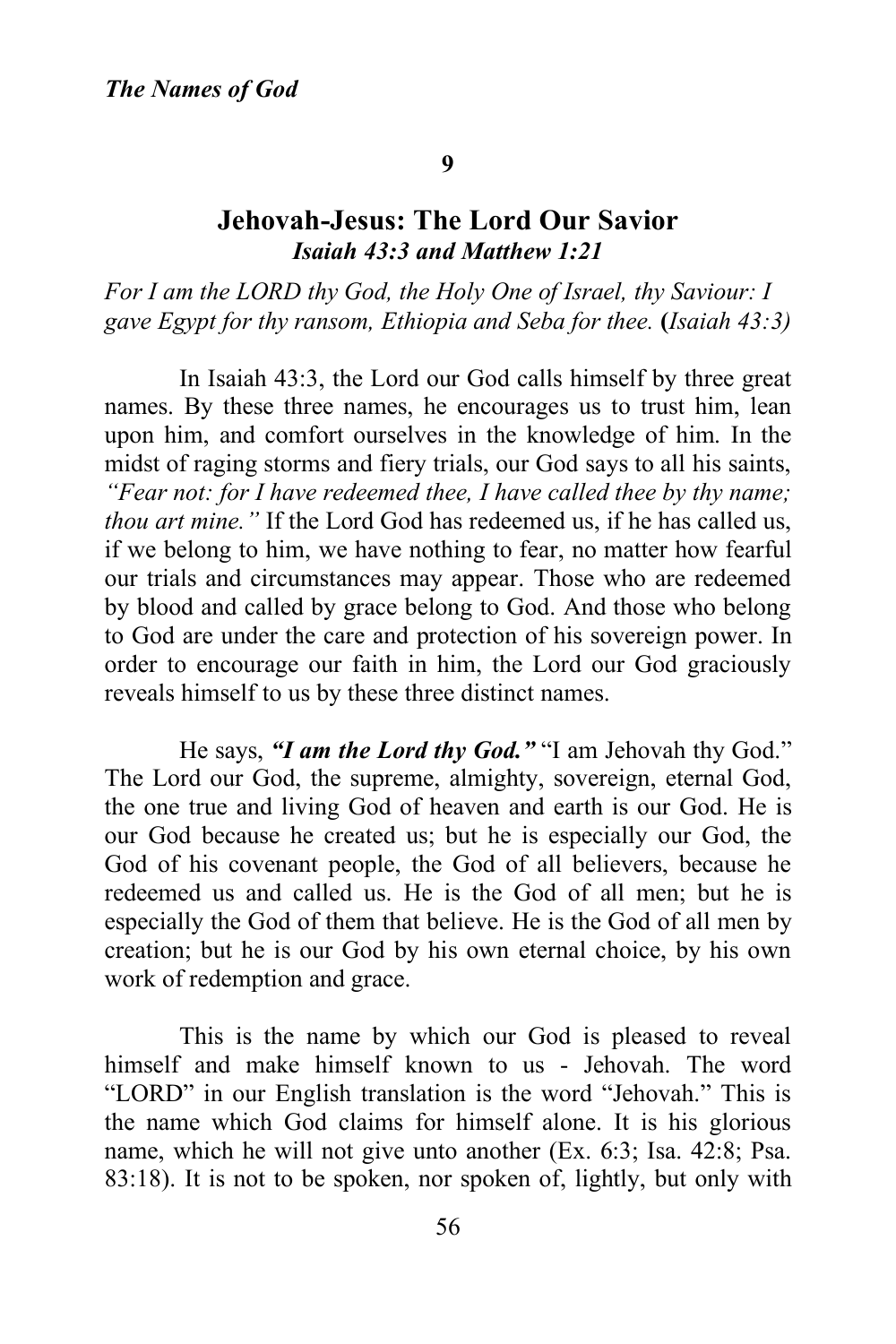the highest reverence, esteem, and adoration (Deut. 28:58; Psa. 111:9).

This name, Jehovah, identifies our God as the one and only eternal, necessary, self-existent Being. He is the Being out of whom and by whose will and power all other things exist. He is the Creator of all things. Jehovah is the eternal One, which is, which was, and which is to come (Rev. 1:4). If this great and glorious Jehovah is our God, if he has redeemed us and called us, if we belong to him, who or what shall we fear?

He is also *"The Holy One of Israel."* Jehovah, our God, is our holiness. He alone is holy; and he alone makes us holy. He is the One by whom we are sanctified; and he is our sanctification. He has made us holy by setting us apart for himself in eternal election, by washing away our sins in redemption, and by imparting his holy nature to us in regeneration; and he will bring his work to perfection by raising our bodies from the grave and making even our bodies to be holy in glorification. He is Jehovah our God; but more than that, he is Jehovah our Righteousness. The Lord our God is the Lord our Righteousness.

Then he declares himself to be *"Thy Savior."* The Lord our God, who is the Lord our Righteousness, is the Lord our Savior. He is our Preserver, our Protector, our Provider, and our Deliverer. The Lord who redeemed us, called us, and made us holy by his almighty grace is our Savior. Who is he? What is his name? The answer is found in Matthew 1:21. The angel of the Lord said to Joseph, *"She shall bring forth a son, and thou shalt call his name Jesus; for he shall save his people from their sins."* The Lord our God, Jehovah, is Jesus our Savior. Jesus Christ is Jehovah our God come to save. We have seen seven names of God, given in the Scriptures. Each of the names point us to the Lord Jesus Christ our Savior.

- Jehovah-Jireh: The Lord will Provide (Gen. 22:13-14).
- Jehovah-Rapha: The Lord will Heal (Ex 15:26).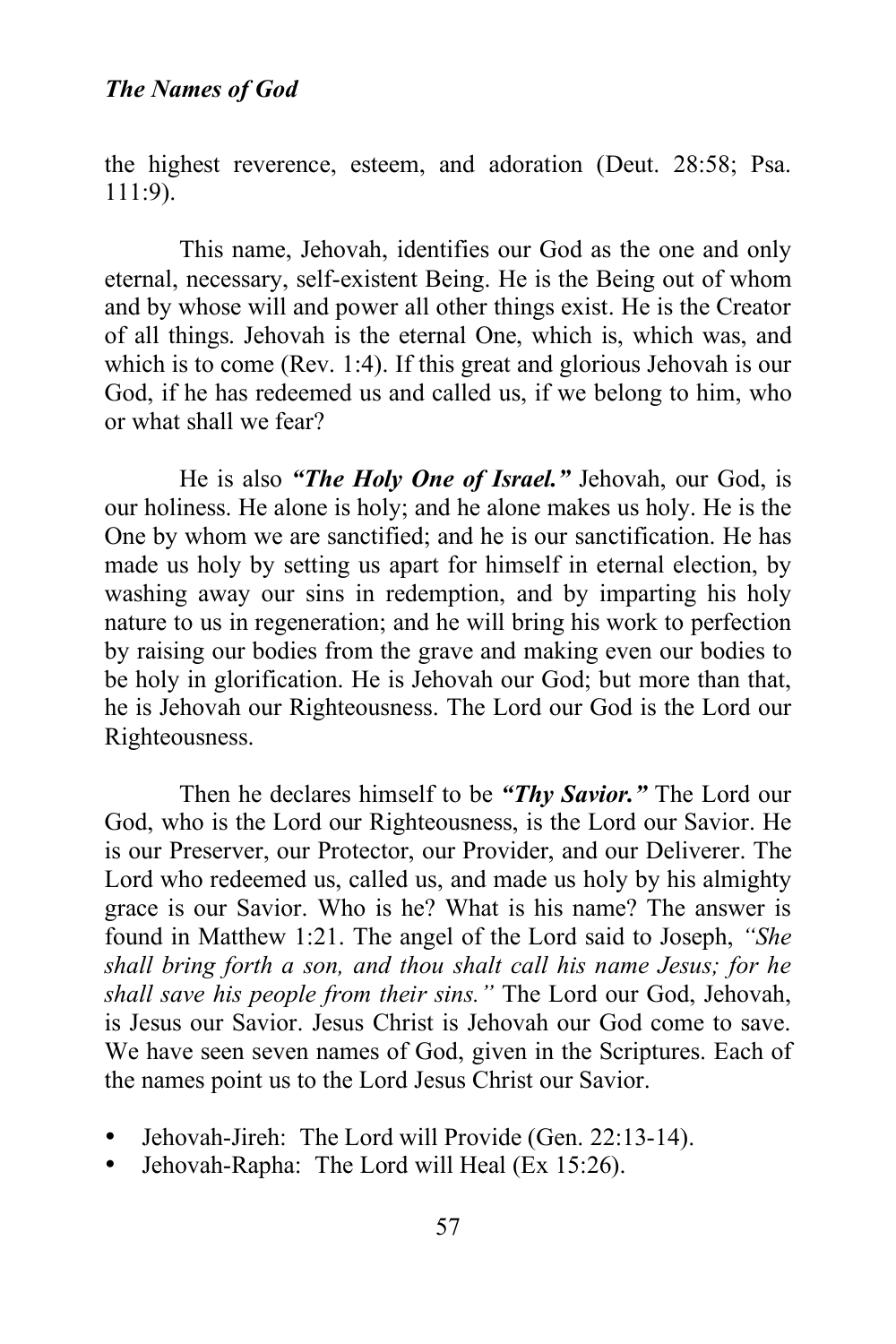- Jehovah-Nissi: The Lord our Banner (Ex. 17:8-15).
- Jehovah-Shalom: The Lord our Peace (Jud. 6:22-24).
- Jehovah-Ra-ah: The Lord my Shepherd (Ps. 23:1).
- Jehovah-Tsidkenu: The Lord my Righteousness (Jer. 23:6).
- Jehovah-Shammah: The Lord is There (Ezek. 48:35).

With the incarnation, life, death, resurrection, and ascension of our Lord Jesus Christ all these names of our God and Savior and the messages contained in them are fulfilled. The name by which the Lord God appeared to his saints in the types and prophecies of the Old Testament is Jehovah. *Jesus*, the name which our Lord assumed when he came into the earth as a man, is a transliteration of the Old Testament name *Joshua*, which means "Jehovah is salvation," or "Jehovah is Savior." The name of the God-Man, who is our Savior is Jehovah-Jesus, or the Lord Jesus; and he is the Christ.

**JESUS CHRIST OUR SAVIOR IS JEHOVAH.** We are Trinitarians. We worship one God in the trinity, or tri-unity, of his sacred Persons: Father, Son, and Holy Ghost. There are three distinct Persons in the eternal Godhead; and those three divine Persons are one God (I John 5:7). The Father is God. The Son is God. And the Holy Spirit is God. Yet they are not three Gods, but One. And this eternal Godhead in all the fullness of the divine Beings is revealed by and forever dwells in the body of that man whose name is Jesus, the Christ (Col. 2:9; John 1:1, 14; 14:1-10). The triune God reveals himself to men, deals with men, and is known by men only in the Person of that One who is the Mediator between God and men, the man Christ Jesus (John 14:6). And this man, Jesus Christ, is himself Jehovah, the eternal God (Rev. 1:4,8). He is Immanuel (Matt. 1:21-23; Isa. 9:6).

This is the wondrous mystery of the incarnation. *"God was manifest in the flesh"* (I Tim. 3:16). Jesus Christ is really and truly God, as much God as though he were not a man. Yet he is really and truly man, as much man as though he were not God. Indeed, he must be both God and man in one glorious Person or he could not be our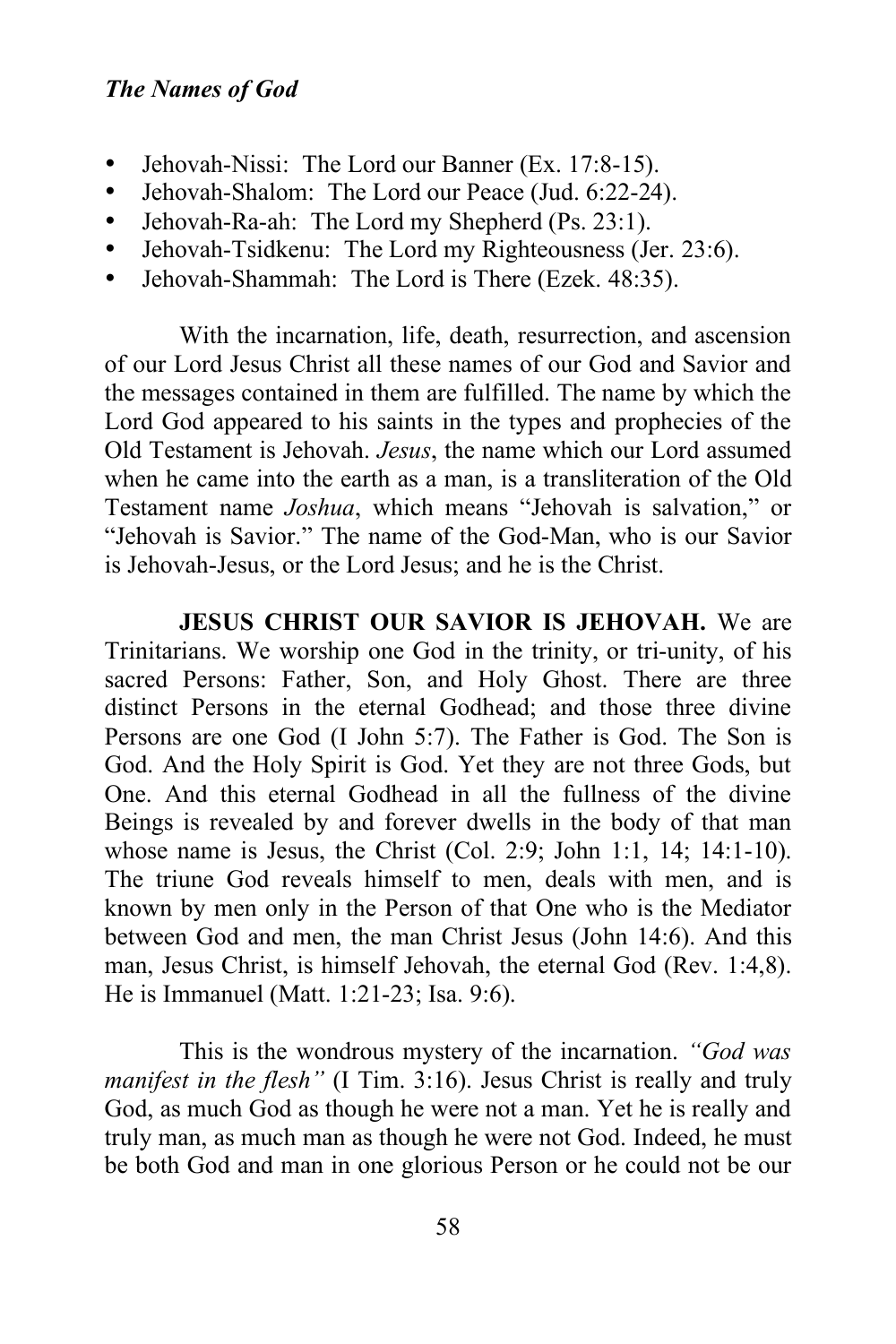Savior. Someone said, "God could not suffer and man could not satisfy; but the God-man both suffered and satisfied."

Jehovah-Jesus bridged the gulf between God and man. Our Savior is God. Therefore he is able to save. But he is also man. Therefore he has compassion upon men. He is God come to save. God, who spoke to our fathers in times past by the prophets, has spoken to us by his Son, whose name is Jehovah-Jesus (Heb. 1:1-3). And the thing he speaks is salvation!

Jehovah-Jesus is God over all and blessed forever, Creator and sovereign Ruler of all things He is a real man, touched with the feeling of our infirmities. He knows the temptations of his people in every age and at every stage of life. He knows the pain of loneliness and isolation. He knows the bitterness of scornful and mocking jeers. He knows the grief of betrayal by friends. He knows the weakness of hunger and the fever of sickness. He knows the sorrows of bereavement, sin, and death. Though he had no sin of his own and consequently no sorrow of his on, when he came to be made sin for us he suffered for us all the consequences of sin.

Child of God, be assured that whatever it is that touches you, it has touched him. He knows what you feel. He knows the pain that crushes your heart which no one else can understand. What is your trouble? What is your sorrow? What is your burden? Tell it to Jehovah-Jesus. He is a friend who understands and a God who is able to help. He not only knows our weaknesses and needs, he is able to do something about them. Jehovah-Jesus is our Mediator, our Savior, our Brother, our Advocate, and our God.

**JEHOVAH-JESUS CAME TO SAVE HIS PEOPLE FROM THEIR SINS.** The angel did not say, "He shall reward his people for their righteousness." He did not say, "He shall save his people from becoming sinners." He said, *"He shall save his people from their sins.*" The connecting link between Christ and his people is not their goodness, but their sins. Christ never gave himself for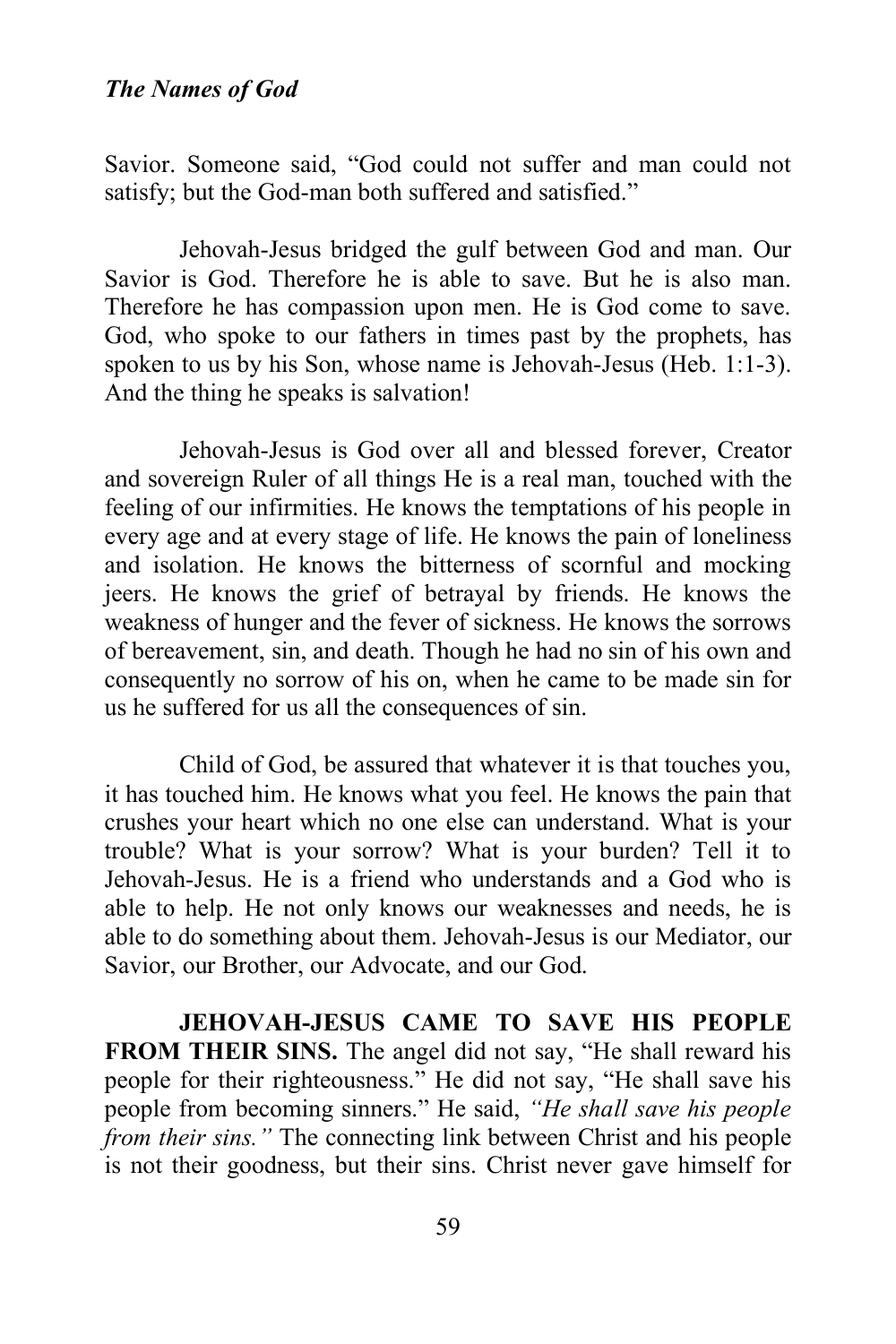our righteousness. He gave himself for our sins. If we had never sinned we would never have needed a Savior. Had we never sinned, the name of Jesus would never have been heard. "The first link between my soul and Christ is, not my goodness, but my badness; not my merit, but my misery; not my standing, but my falling; not my riches, but my need" (C.H. Spurgeon). Our Lord comes, not to admire the beauty of man, but to remove the deformity of man; not to reward virtue, but to remove sin. Every promise of God in the gospel is made to sinners. When we own and acknowledge our sins, then we obtain the mercy of God in Christ (I John 1:9).

The Lord Jesus Christ *"shall save his people from their sins."* This is not a faint wish, or hopeful desire. This is a divine prophesy. Jehovah-Jesus *"shall save his people from their sins,"* everyone of them. Jesus is a name fully justified by the facts. Many children are given great names, which they can never live up to; but not the Christ of God. His name is Jesus; and he lives up to his name. Jehovah-Jesus has saved his people from the penalty of sin by his blood atonement. He is saving his people from the reigning power of sin by the grace and power of his Spirit. He shall save his people from the being of sin by his glorious advent. Jehovah-Jesus saves his people from their sins. Earth knows it. Hell hates it. Heaven chants it. Time has seen it. Eternity shall declare it (Isa. 45:20-25).

The angel's word to Joseph is a declaration of the glorious gospel doctrines of election, particular and effectual redemption, and of irresistible grace. Those whom Christ came to save were his people even before he came to save them. The were his by his own electing love and by the Father's gift of them to him in the covenant of grace before the world began (John 15:16; 6:37-40; 17:9). Those for whom Christ lived, died, rose again, and makes intercession in heaven are *"his people."* The redemptive work of Christ was not a haphazard thing. All that he has done and is doing is for *"his people"* (Isa. 53:8; John 1:11, 14; 17:9, 20). And the grace by which he saves *"his people"* from their sins is efficacious, irresistible,